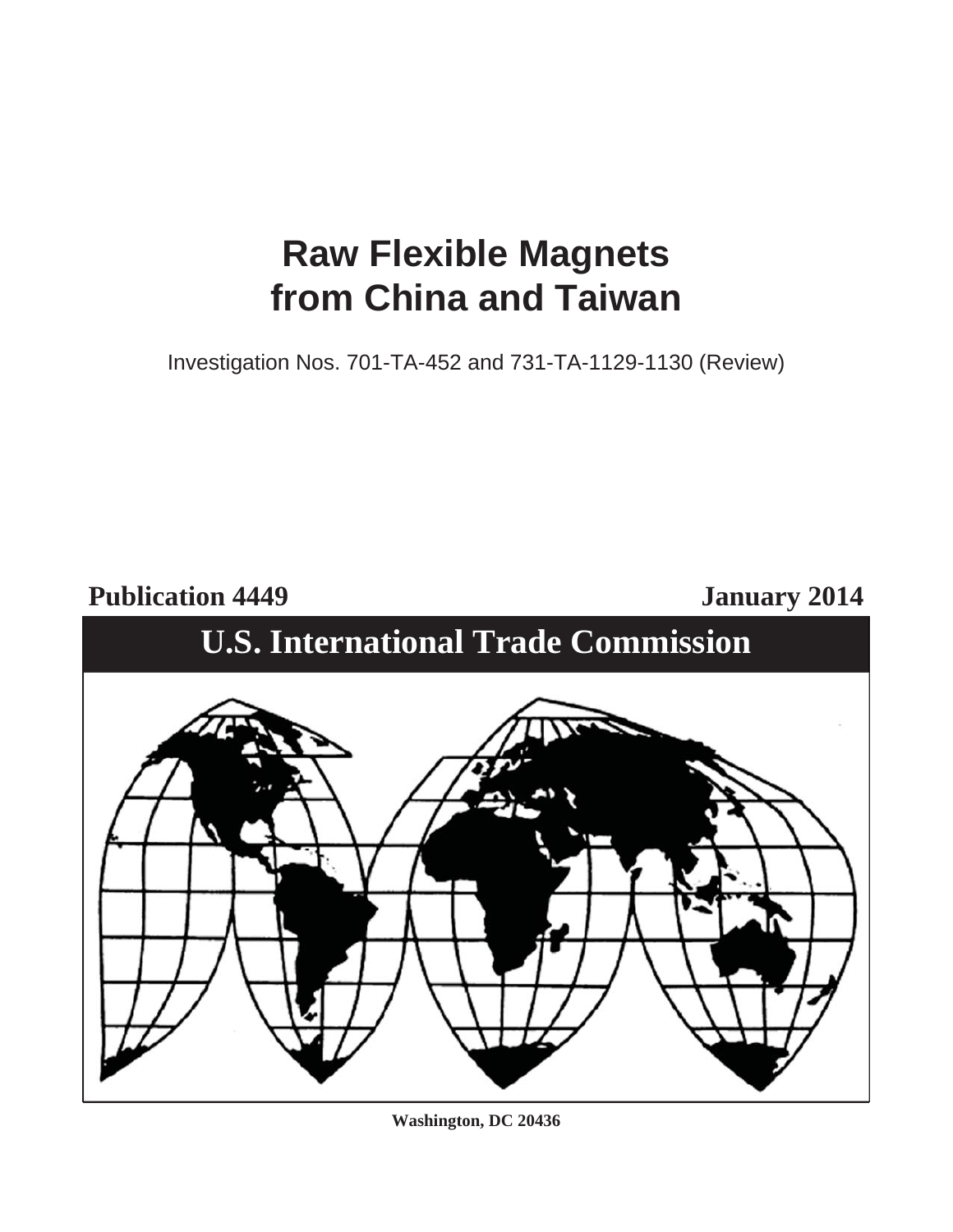# **U.S. International Trade Commission**

# **COMMISSIONERS**

**Irving A. Williamson, Chairman Shara L. Aranoff Dean A. Pinkert David S. Johanson Meredith M. Broadbent F. Scott Kieff**

> Robert B. Koopman *Director of Operations*

> > *Staff assigned*

Michael Szustakowski, Investigator Sharon Ford, Industry Analyst Nataline Viray-Fung, Attorney Elizabeth Haines, Supervisory Investigator

**Address all communications to Secretary to the Commission United States International Trade Commission Washington, DC 20436**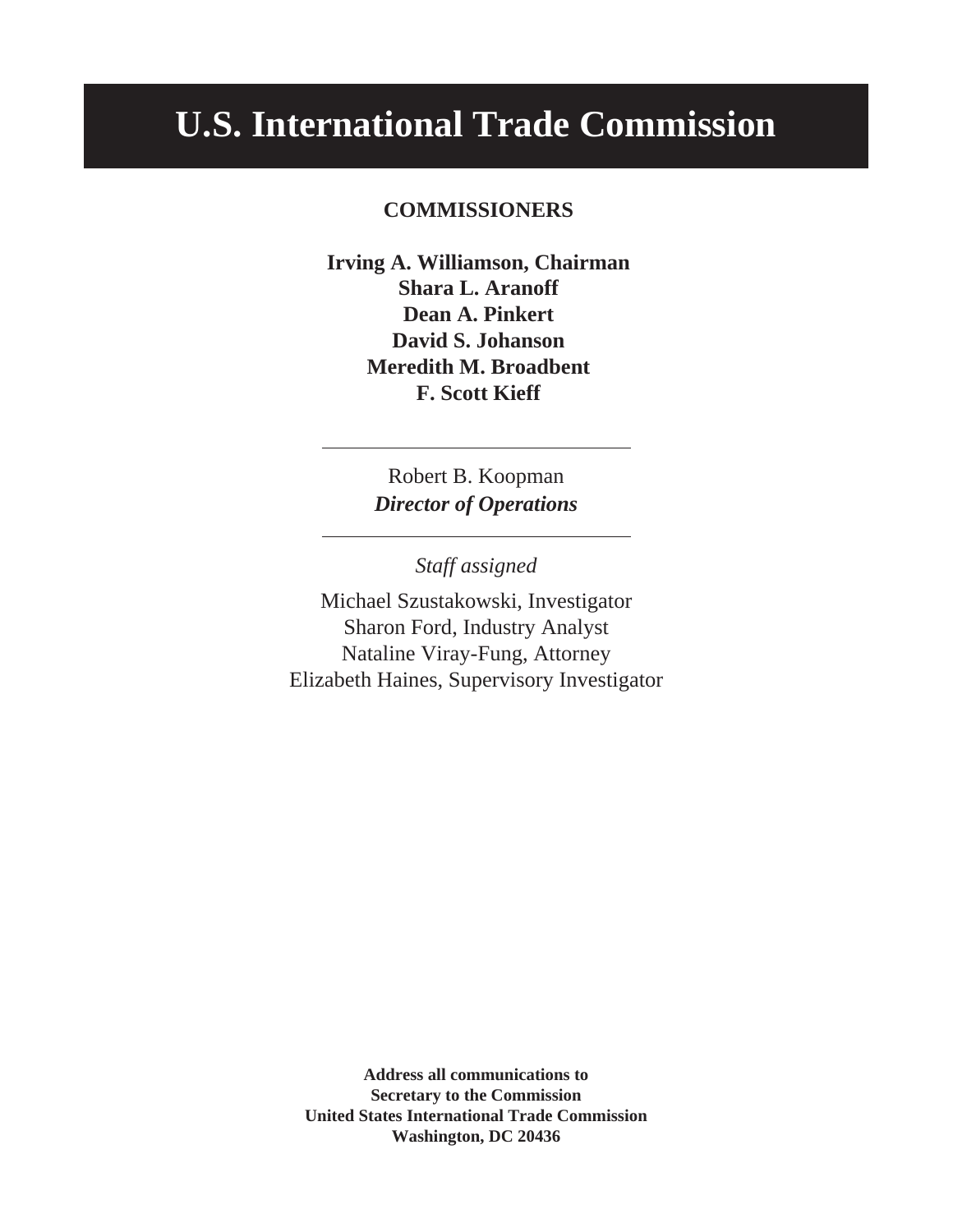# **U.S. International Trade Commission**

Washington, DC 20436 *www.usitc.gov*

# **Raw Flexible Magnets from China and Taiwan**

Investigation Nos. 701-TA-452 and 731-TA-1129-1130 (Review)

ATIONAL

**Publication 4449**  $\frac{1}{2}$   $\frac{1}{2}$   $\frac{1}{2}$   $\frac{1}{2}$   $\frac{1}{2}$   $\frac{1}{2}$   $\frac{1}{2}$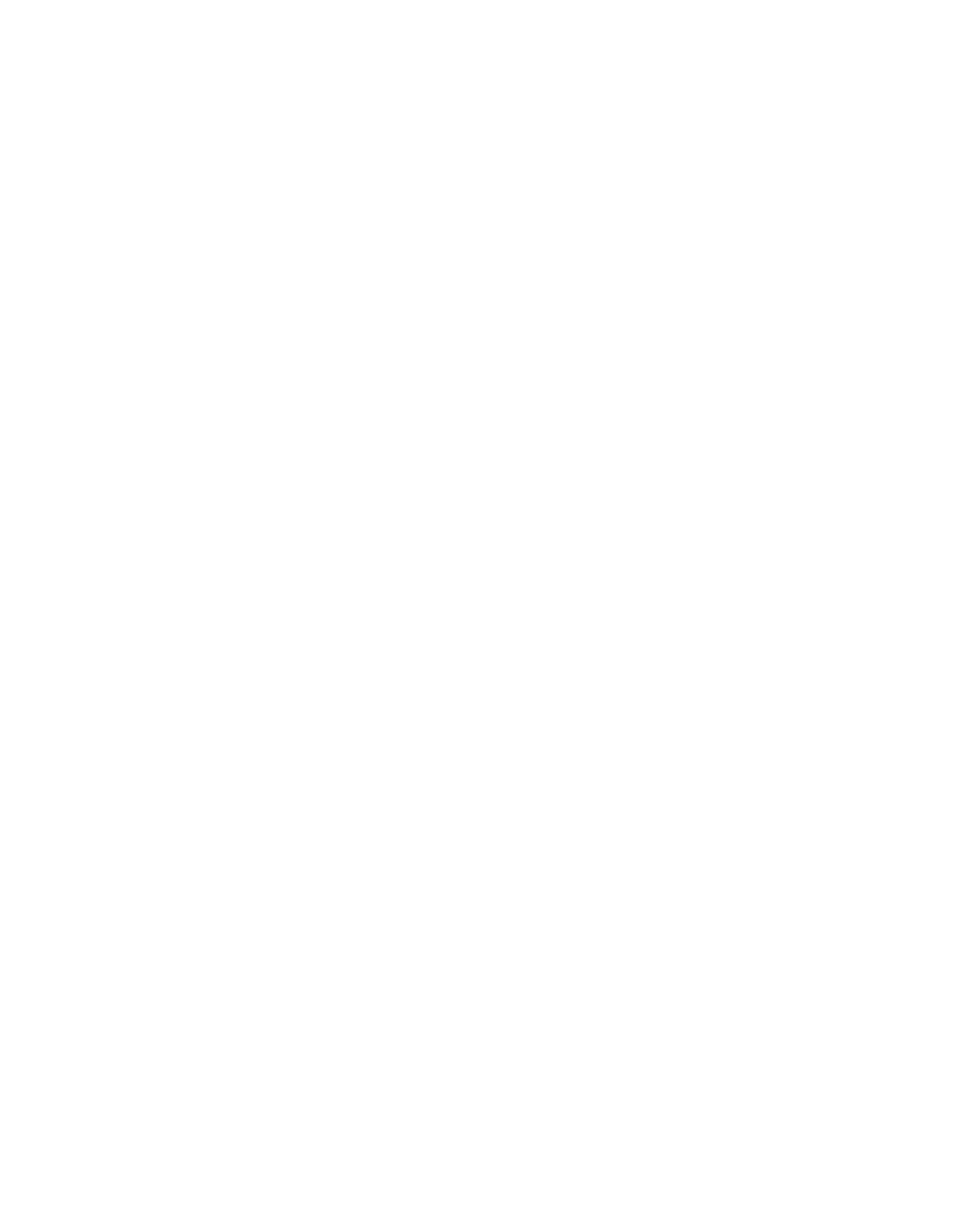| Page |
|------|
|      |
|      |
|      |
|      |
|      |
|      |
|      |
|      |
|      |
|      |
|      |
|      |
|      |
|      |
|      |
|      |
|      |
|      |
|      |
|      |
|      |
|      |
|      |
|      |
|      |
|      |

# **CONTENTS**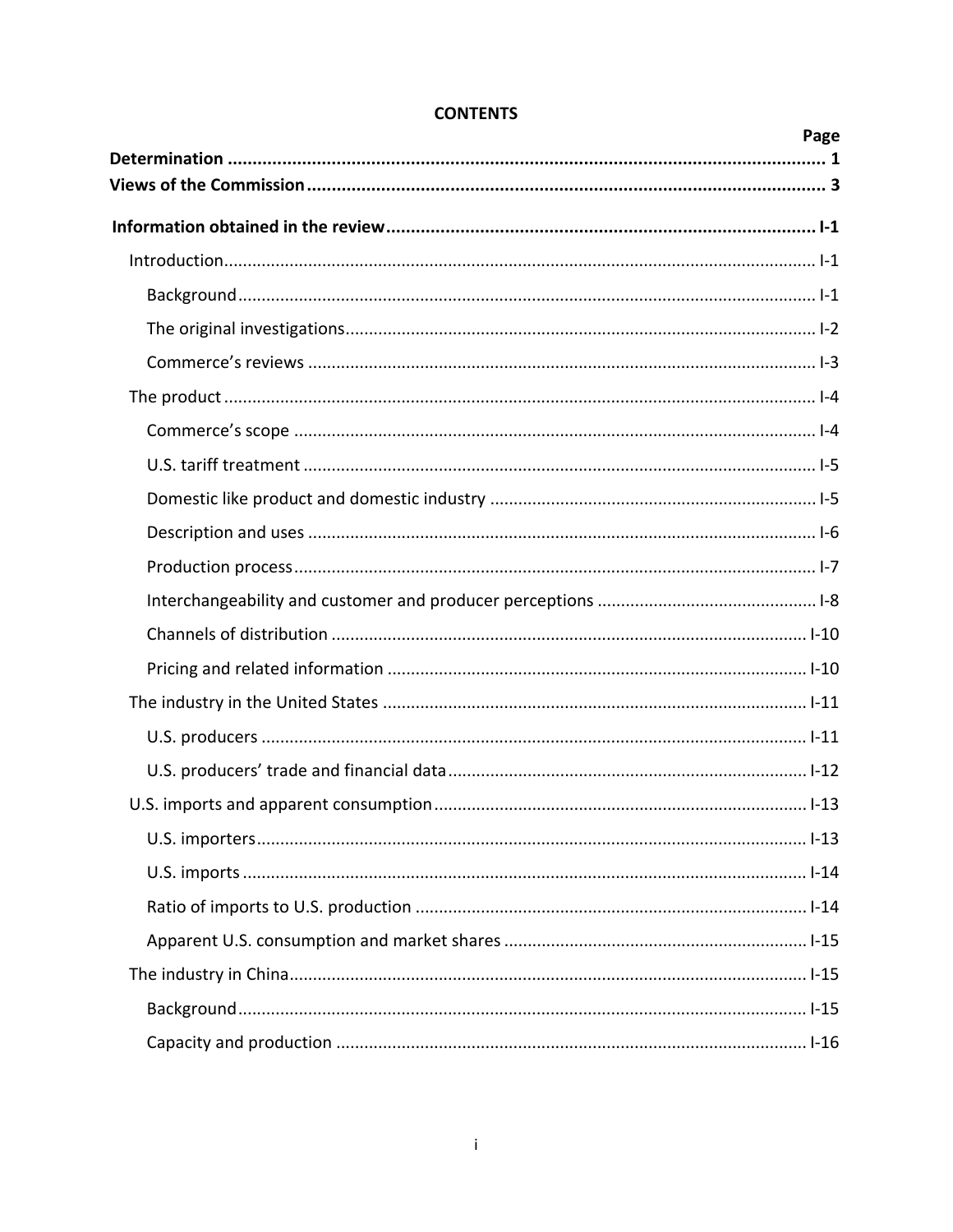# **CONTENTS**

| Page |
|------|
|      |
|      |
|      |
|      |

Note.—Information that would reveal confidential operations of individual concerns may not be published and therefore has been deleted. Such deletions are indicated by asterisks.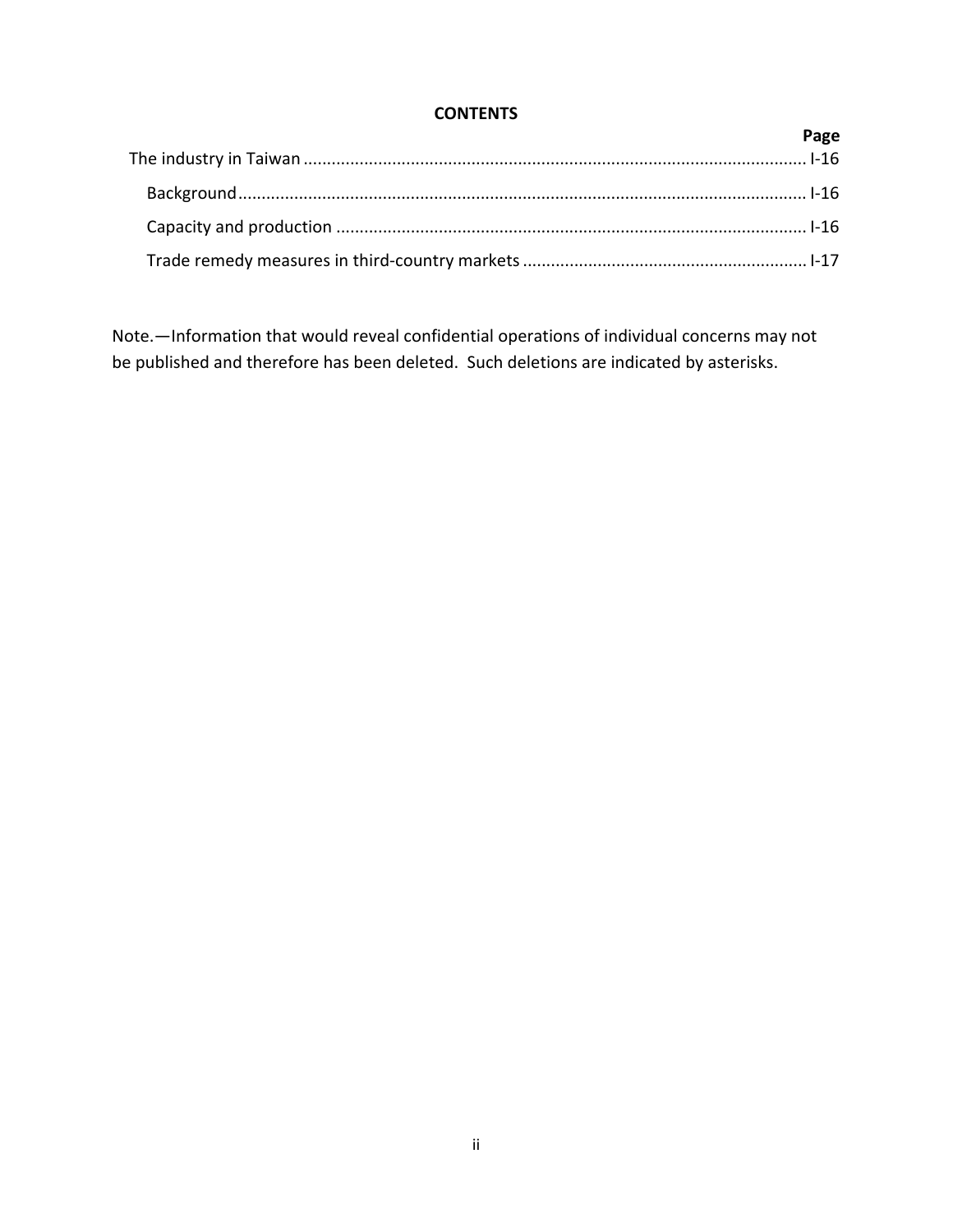## **UNITED STATES INTERNATIONAL TRADE COMMISSION**

Investigation Nos. 701‐TA‐452 and 731‐TA‐1129‐1130 (Review)

Raw Flexible Magnets from China and Taiwan

### **DETERMINATION**

On the basis of the record<sup>1</sup> developed in the subject five-year reviews, the United States International Trade Commission (Commission) determines, pursuant to section 751(c) of the Tariff Act of 1930 (19 U.S.C.  $\S$  1675(c)), that revocation of the countervailing duty order on raw flexible magnets from China and the antidumping duty orders on raw flexible magnets from China and Taiwan would be likely to lead to continuation or recurrence of material injury to an industry in the United States within a reasonably foreseeable time.

## **BACKGROUND**

 $\overline{a}$ 

The Commission instituted these reviews on August 1, 2013 (78 F.R. 46604) and determined on November 20, 2013 that it would conduct expedited reviews (78 F.R. 73561, December 6, 2013).

 $1$  The record is defined in sec. 207.2(f) of the Commission's Rules of Practice and Procedure (19 CFR § 207.2(f)).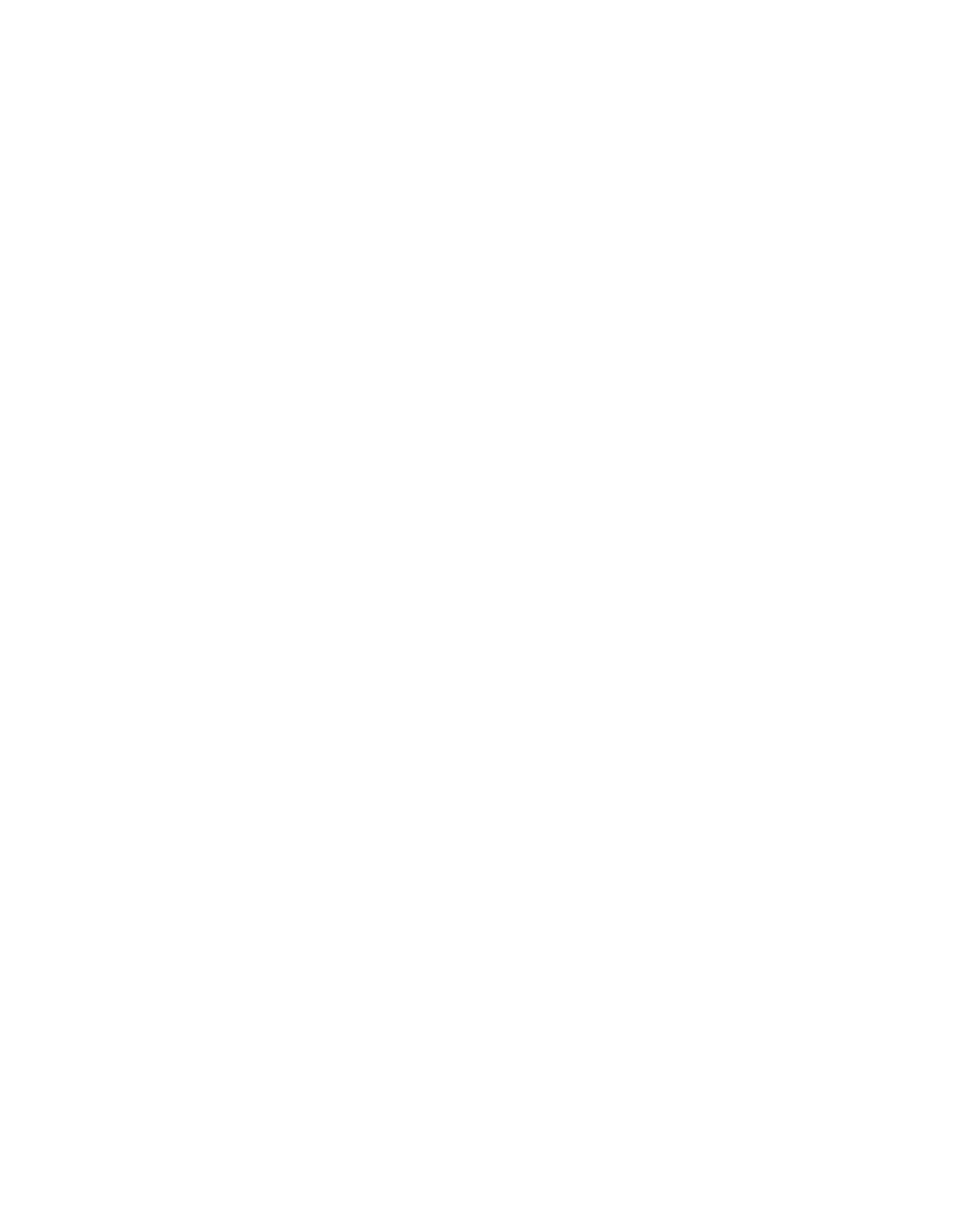# **Views of the Commission**

Based on the record in these five-year reviews, we determine under section 751 $(c)$  of the Tariff Act of 1930, as amended ("the Tariff Act"), that revocation of the countervailing duty order on raw flexible magnets from China and the antidumping duty orders on raw flexible magnets from China and Taiwan would likely lead to continuation or recurrence of material injury to an industry in the United States within a reasonably foreseeable time.

# **I. Background**

*Original Investigations*. The original investigations of raw flexible magnets from China and Taiwan were instituted in response to a petition that Magnum Magnetics Corp. ("Magnum") filed on September 21, 2007. $^1$  In July 2008, the Commission determined that an industry in the United States was threatened with material injury by reason of imports of raw flexible magnets from China that the U.S. Department of Commerce ("Commerce") found had been subsidized and by reason of imports of raw flexible magnets from China and Taiwan that Commerce found had been sold at less than fair value. $^2$  Commerce issued antidumping duty and countervailing duty orders on subject imports on September 17, 2008.<sup>3</sup>

Current Reviews. The Commission instituted these reviews on August 1, 2013.<sup>4</sup> The Commission received one substantive joint response to the notice of institution from Magnum and \*\*\*, domestic producers of raw flexible magnets.<sup>5</sup> It did not receive a response from any respondent interested party. On November 20, 2013, the Commission found the domestic producers' response to the notice of institution individually adequate, the domestic interested party group response adequate, and the respondent interested party group responses inadequate.<sup>6</sup> The Commission did not find any circumstances that would warrant conducting full reviews and determined that it would conduct expedited reviews pursuant to section 751(c)(3) of the Tariff Act.<sup>7</sup>

 $1$  Confidential Report ("CR") at I-3, Public Report ("PR") at I-2.

<sup>2</sup> *Raw Flexible Magnets from China and Taiwan*, Inv. Nos. 701‐TA‐452, 731‐TA‐1129, and 731‐TA‐ 1130 (Final), USITC Pub. 4030 at 3 (August 2008) ("Original Determinations").

<sup>3</sup> *Raw Flexible Magnets from China*, 73 Fed. Reg. 53847 (Sept. 17, 2008) (notice of antidumping duty order); *Raw Flexible Magnets from Taiwan*, 73 Fed. Reg. 53848 (Sept. 17, 2008) (notice of antidumping duty order); *Raw Flexible Magnets from China*, 73 Fed. Reg. 53849 (Sept. 17, 2008) (notice of countervailing duty order).

<sup>4</sup> *Raw Flexible Magnets from China and Taiwan,* 78 Fed. Reg. 46604 (Aug. 1, 2013) (institution of five‐year reviews).

 $<sup>5</sup>$  Substantive Response to the Commission's Notice of Institution, Sept. 3, 2013 ("Response").</sup>

<sup>6</sup> Summary Voting Sheet, INV‐13‐114, EDIS Doc. 524276.

<sup>7</sup> *See* Explanation of Commission Determination on Adequacy (Nov. 29, 2013).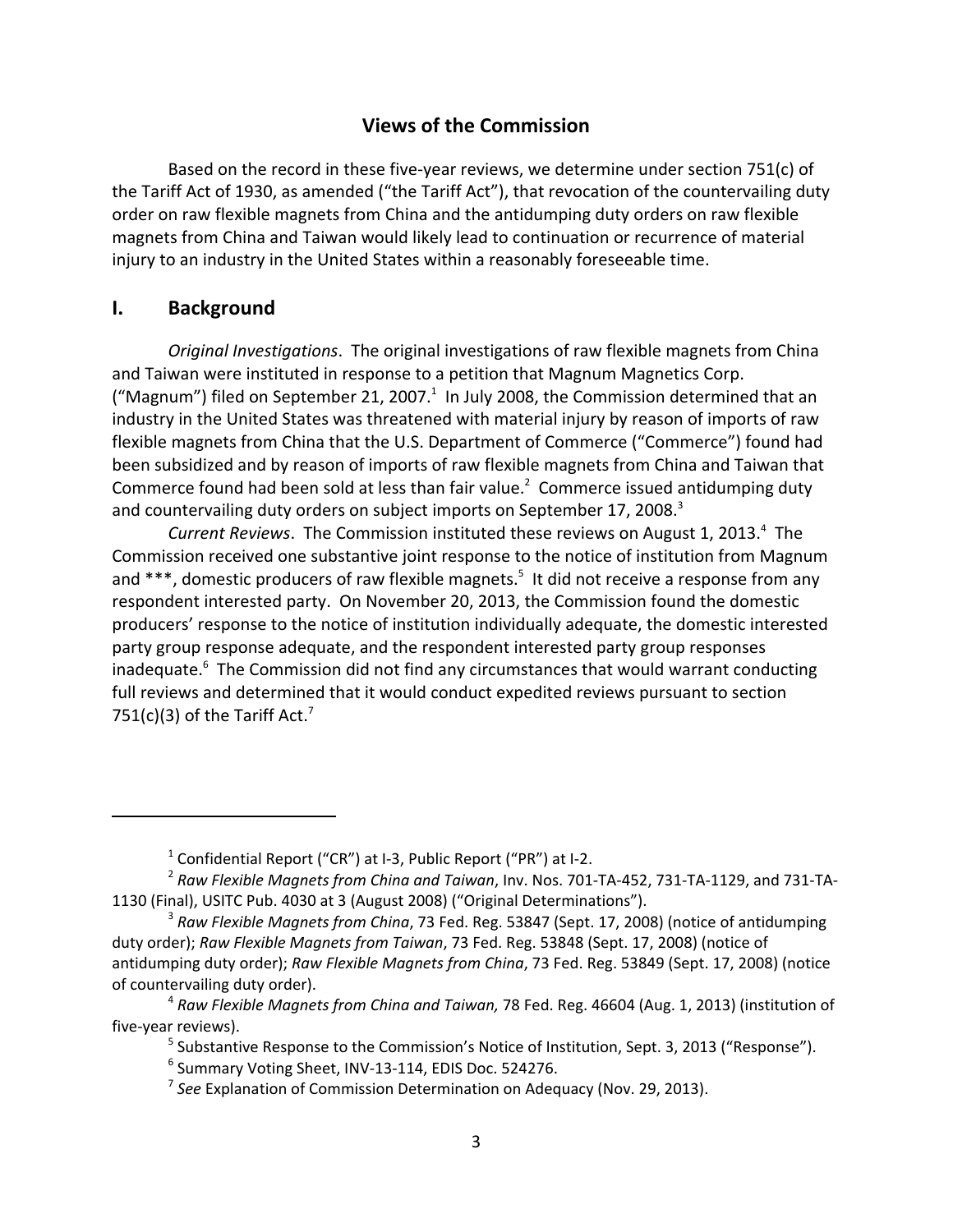## **II. Domestic Like Product and Industry**

#### **A. Domestic Like Product**

In making its determination under section 751(c) of the Tariff Act, the Commission defines the "domestic like product" and the "industry."<sup>8</sup> The Tariff Act defines "domestic like product" as "a product which is like, or in the absence of like, most similar in characteristics and uses with, the article subject to an investigation under this subtitle."<sup>9</sup> The Commission's practice in five‐year reviews is to examine the domestic like product definition from the original investigation and consider whether the record indicates any reason to revisit the prior findings. $10<sup>10</sup>$ 

Commerce has defined the imported merchandise within the scope of the orders under review as follows:

> The products covered by this order are certain flexible magnets regardless of shape, color, or packaging. Subject flexible magnets are bonded magnets composed (not necessarily exclusively) of (i) any one or combination of various flexible binders (such as polymers or co– polymers, or rubber) and (ii) a magnetic element, which may consist of a ferrite permanent magnet material (commonly, strontium or barium ferrite, or a combination of the two), a metal alloy (such as NdFeB or Alnico), any combination of the foregoing with each other or any other material, or any other material capable of being permanently magnetized. Subject flexible magnets may be in either magnetized or unmagnetized (including demagnetized) condition, and may or may not be fully or partially laminated or fully or partially bonded with paper, plastic, or other material, of any composition and/or color. Subject flexible magnets may be uncoated or may be coated with an adhesive or any other coating or combination of coatings. Specifically excluded from the scope of this order are printed flexible magnets, defined as flexible magnets (including individual magnets) that are laminated or bonded with paper, plastic, or other material if such paper, plastic, or other

 $8$  19 U.S.C. § 1677(4)(A).

<sup>9</sup> 19 U.S.C. § 1677(10); *see*, *e.g., Cleo Inc. v. United States*, 501 F.3d 1291, 1299 (Fed. Cir. 2007); *NEC Corp. v. Department of Commerce*, 36 F. Supp. 2d 380, 383 (Ct. Int'l Trade 1998); *Nippon Steel Corp. v. United States*, 19 CIT 450, 455 (1995); *Timken Co. v. United States*, 913 F. Supp. 580, 584 (Ct. Int'l Trade 1996); *Torrington Co. v. United States*, 747 F. Supp. 744, 748‐49 (Ct. Int'l Trade 1990), *aff'd*, 938 F.2d 1278 (Fed. Cir. 1991); *see also* S. Rep. No. 249, 96th Cong., 1st Sess. 90‐91 (1979).

<sup>10</sup> *See*, *e.g.*, *Internal Combustion Industrial Forklift Trucks from Japan*, Inv. No. 731‐TA‐377 (Second Review), USITC Pub. 3831 at 8‐9 (Dec. 2005); *Crawfish Tail Meat from China*, Inv. No. 731‐TA‐ 752 (Review), USITC Pub. 3614 at 4 (July 2003); *Steel Concrete Reinforcing Bar from Turkey*, Inv. No. 731‐ TA‐745 (Review), USITC Pub. 3577 at 4 (Feb. 2003).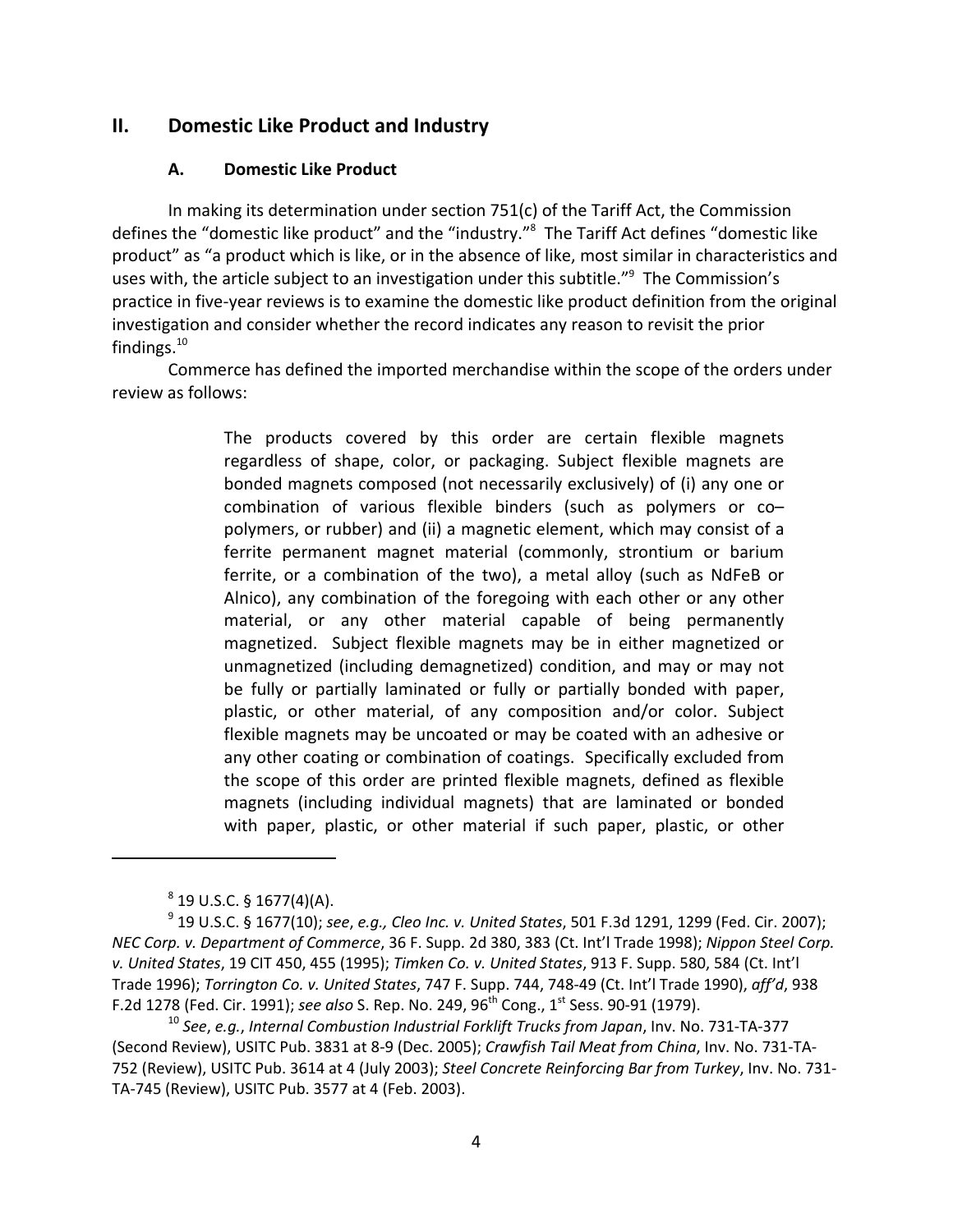material bears printed text and/or images, including but not limited to business cards, calendars, poetry, sports event schedules, business promotions, decorative motifs, and the like. This exclusion does not apply to such printed flexible magnets if the printing concerned consists of only the following: A trade mark or trade name; country of origin; border, stripes, or lines; any printing that is removed in the course of cutting and/or printing magnets for retail sale or other disposition from the flexible magnet; manufacturing or use instructions (i.e., ''print this side up,'' ''this side up,'' ''laminate here''); printing on adhesive backing (that is, material to be removed in order to expose adhesive for use such as application of laminate) or on any other covering that is removed from the flexible magnet prior or subsequent to final printing and before use; non‐permanent printing (that is, printing in a medium that facilitates easy removal, permitting the flexible magnet to be reprinted); printing on the back (magnetic) side; or any combination of the above. All products meeting the physical description of subject merchandise that are not specifically excluded are within the scope of this order.<sup>11</sup>

The scope definition set out above is unchanged from Commerce's scope definition in the original investigations. Raw flexible magnets are magnets that can be twisted, bent, coiled, or otherwise molded into any shape without loss of magnetic properties.<sup>12</sup> Raw flexible magnet shapes are typically used in the production of commercial goods for purposes such as refrigerator door gaskets, shower doors, and merchandise exhibits.<sup>13</sup> Raw flexible magnets also are manufactured in sheet and strip form for use in the production of refrigerator magnets, magnetic signs and labels, and magnetic business cards used by, among others, real‐estate agents for promotional purposes.<sup>14</sup>

Raw flexible magnets are produced by combining a mixture of magnetic ferrite powders with a flexible resin binder.<sup>15</sup> The resulting mixture is then either extruded, coated, or calendared into the required shape and is then finished and prepared for shipment, typically in rolls or coils.<sup>16</sup>

In the original investigations, the Commission found a single domestic like product consisting of raw flexible magnets that was coextensive with the scope of the investigations.<sup>17</sup> There is no new information obtained during these reviews that would suggest any reason to

<sup>11</sup> *Raw Flexible Magnets from the People's Republic of China*, 78 Fed. Reg. 77425 (Dec. 23, 2013) (final results of expedited sunset review of the countervailing duty order) and accompanying Issues and Decision Memorandum. Footnotes in the scope definition have been omitted.

 $12$  CR at I-7, PR at I-6.

<sup>13</sup> CR at I‐8‐9, PR at I‐6‐7.

<sup>14</sup> CR at I‐8‐9, PR at I‐7.

 $15$  CR at I-9, PR at I-7.

<sup>16</sup> CR at I‐9, PR at I‐7‐8.

<sup>&</sup>lt;sup>17</sup> Original Determinations, USITC Pub. 4030 at 20.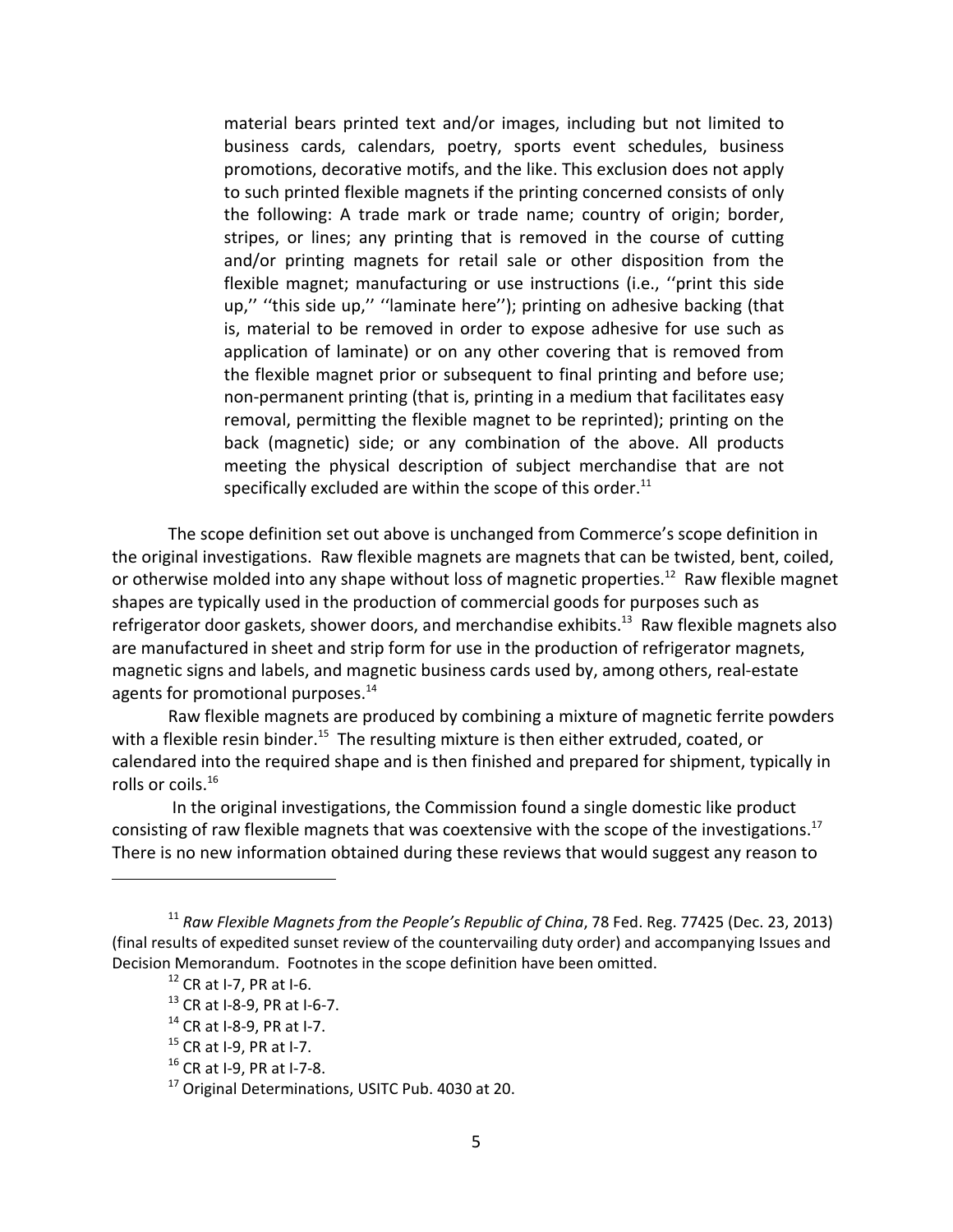revisit the Commission's domestic like product definition from the original determinations, and the responding domestic producers agree with that definition.<sup>18</sup> Accordingly, we define the domestic like product in accordance with Commerce's scope description as raw flexible magnets.

# **B. Domestic Industry**

Section 771(4)(A) of the Tariff Act defines the relevant industry as the domestic "producers as a whole of a domestic like product, or those producers whose collective output of a domestic like product constitutes a major proportion of the total domestic production of the product."<sup>19</sup> In defining the domestic industry, the Commission's general practice has been to include in the industry producers of all domestic production of the like product, whether toll‐ produced, captively consumed, or sold in the domestic merchant market.

In its original investigations, the Commission defined a domestic industry consisting of the domestic producers of raw flexible magnets.<sup>20</sup> In these reviews, domestic producers have stated that they agree with the domestic industry definition in the original investigations.<sup>21</sup> There is no information on the record showing that any of the domestic producers imported subject merchandise from China or Taiwan during the review period or that otherwise presents related party issues. Accordingly, in light of the definition of the domestic like product, we define the domestic industry as all U.S. producers of raw flexible magnets.

# **III. Cumulation**

# **A. Legal Standard**

With respect to five-year reviews, section 752(a) of the Tariff Act provides as follows:

the Commission may cumulatively assess the volume and effect of imports of the subject merchandise from all countries with respect to which reviews under section 1675(b) or (c) of this title were initiated on the same day, if such imports would be likely to compete with each other and with domestic like products in the United States market. The Commission shall not cumulatively assess the volume and effects of imports of the subject merchandise in a case in which it determines that such imports are likely to have no discernible adverse impact on the domestic industry.<sup>22</sup>

<sup>18</sup> *See generally* CR at I‐8‐12, PR at I‐8‐11; Response at 30.

<sup>&</sup>lt;sup>19</sup> 19 U.S.C. § 1677(4)(A). The definitions in 19 U.S.C. § 1677 are applicable to the entire subtitle containing the antidumping and countervailing duty laws, including 19 U.S.C. §§ 1675 and 1675a. *See* 19 U.S.C. § 1677.

<sup>&</sup>lt;sup>20</sup> Original Determinations, USITC Pub. 4030 at 9.

<sup>&</sup>lt;sup>21</sup> Response at 31; Comments at 4.

 $22$  19 U.S.C. § 1675a(a)(7).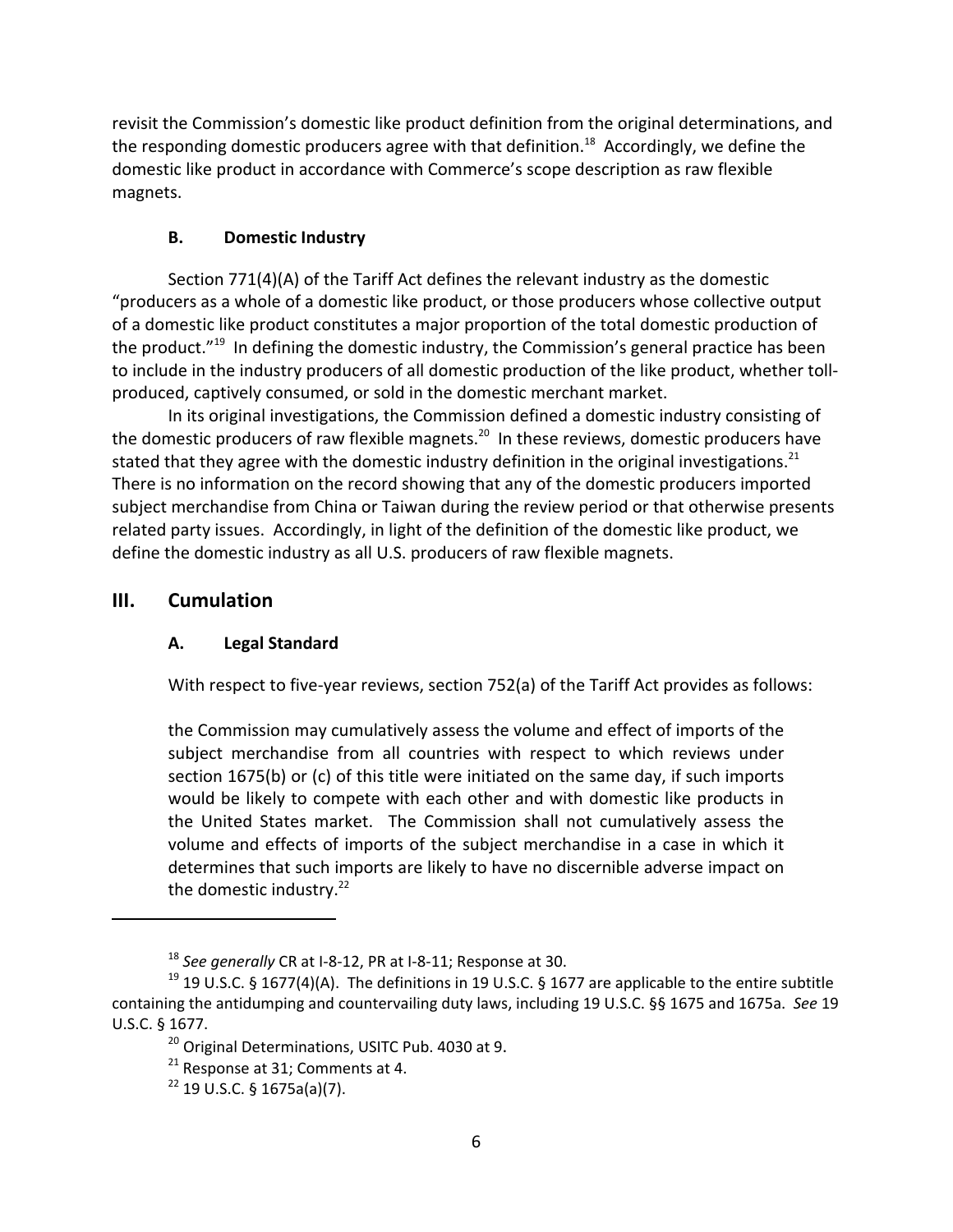Cumulation therefore is discretionary in five‐year reviews, unlike original investigations, which are governed by section 771(7)(G)(i) of the Tariff Act.<sup>23</sup> The Commission may exercise its discretion to cumulate, however, only if the reviews are initiated on the same day, the Commission determines that the subject imports are likely to compete with each other and the domestic like product in the U.S. market, and imports from each such subject country are not likely to have no discernible adverse impact on the domestic industry in the event of revocation. Our focus in five‐year reviews is not only on present conditions of competition, but also on likely conditions of competition in the reasonably foreseeable future.

In the original investigations, the Commission cumulated subject imports from China and Taiwan for the purposes of its material injury analysis. The parties did not dispute the appropriateness of cumulation. The Commission found that raw flexible magnets from China and Taiwan were significantly fungible in that they consisted of sheeting, strips, and profile shapes which were manufactured using the same calendaring process.<sup>24</sup> While the Commission observed some differences in channels of distribution between the subject imports and the domestic like product, it found that the record indicated geographic overlap among products from different sources and that subject imports and the domestic like product were simultaneously present in the U.S. market throughout the period of investigation.<sup>25</sup>

The Commission also decided to cumulate subject imports from China and Taiwan for the purposes of its threat analysis. It found that subject imports from China and Taiwan were likely to compete under similar conditions of competition in the U.S. market in the imminent future.<sup>26</sup> It also found that imports from both subject countries were present in the U.S. market throughout the original period of investigation ("POI"), which encompassed January 1, 2005 to March 31, 2008, and were likely to continue to be present in the market in the imminent future. Finally, the Commission found that the industries in both China and Taiwan were export-oriented and that subject imports from China and Taiwan were generally good substitutes.<sup>27</sup>

In these reviews, the statutory threshold for cumulation is satisfied because all reviews were initiated on the same day, August 1, 2013. In addition, we consider the following issues in deciding whether to exercise our discretion to cumulate the subject imports: (1) whether imports from either of the subject countries are precluded from cumulation because they are

<sup>23</sup> 19 U.S.C. § 1677(7)(G)(i); *see also*, *e.g.*, *Nucor Corp. v. United States*, 601 F.3d 1291, 1293 (Fed. Cir. 2010) (Commission may reasonably consider likely differing conditions of competition in deciding whether to cumulate subject imports in five‐year reviews); *Allegheny Ludlum Corp. v. United States*, 475 F. Supp. 2d 1370, 1378 (Ct. Int'l Trade 2006) (recognizing the wide latitude the Commission has in selecting the types of factors it considers relevant in deciding whether to exercise discretion to cumulate subject imports in five‐year reviews); *Nucor Corp. v. United States*, 569 F. Supp. 2d 1328, 1337‐38 (Ct. Int'l Trade 2008).

<sup>&</sup>lt;sup>24</sup> Original Determinations, USITC Pub. 4030 at 11.

<sup>&</sup>lt;sup>25</sup> Original Determinations, USITC Pub. 4030 at 11-12.

<sup>&</sup>lt;sup>26</sup> Original Determinations, USITC Pub. 4030 at 12.

<sup>&</sup>lt;sup>27</sup> Original Determinations, USITC Pub. 4030 at 12.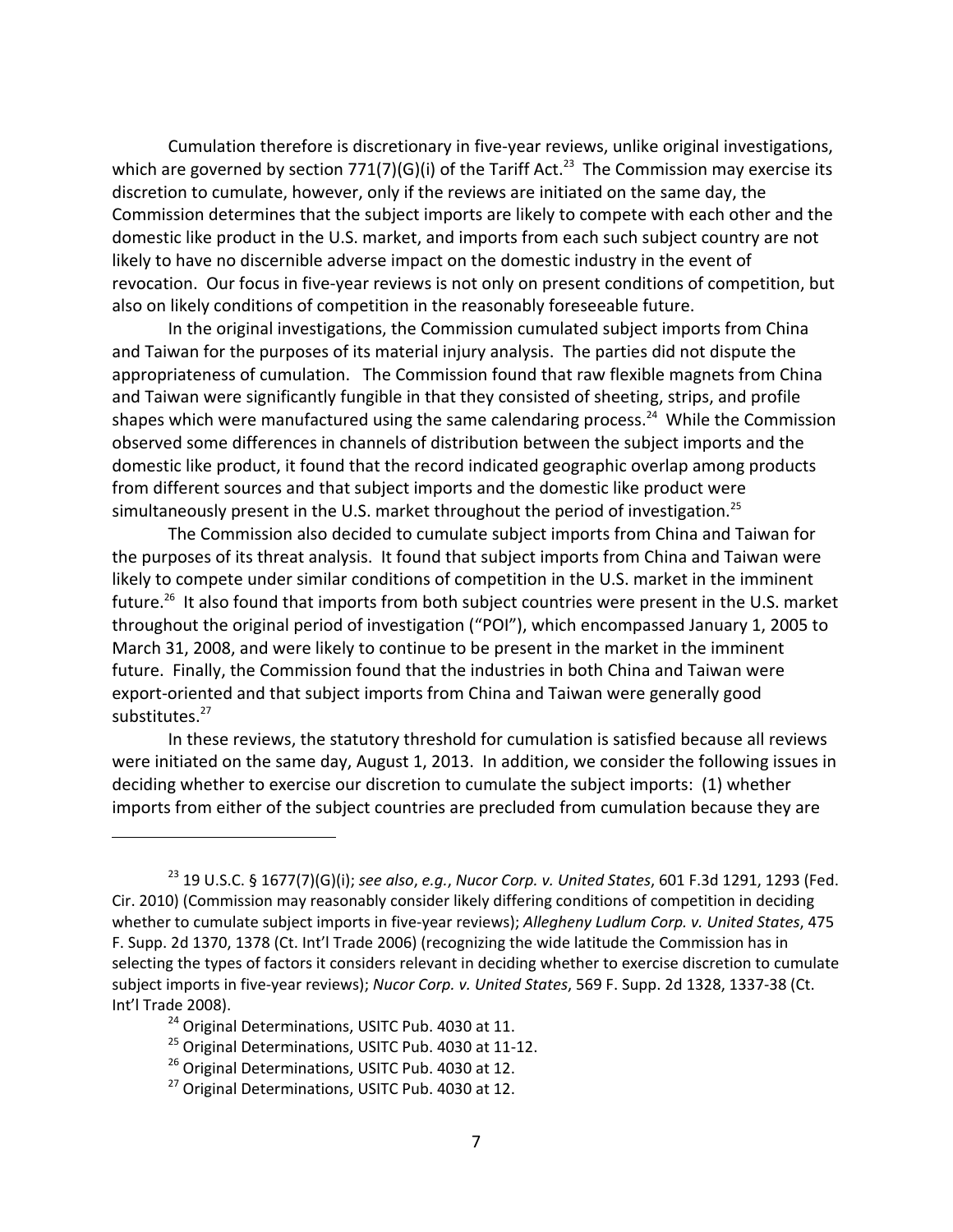likely to have no discernible adverse impact on the domestic industry; (2) whether there is a likelihood of a reasonable overlap of competition among subject imports from the subject countries and the domestic like product; and (3) whether subject imports are likely to compete in the U.S. market under different conditions of competition.

## **B. Likelihood of No Discernible Adverse Impact**

The statute precludes cumulation if the Commission finds that subject imports from a country are likely to have no discernible adverse impact on the domestic industry.<sup>28</sup> Neither the statute nor the Uruguay Round Agreements Act ("URAA") Statement of Administrative Action ("SAA") provides specific guidance on what factors the Commission is to consider in determining that imports "are likely to have no discernible adverse impact" on the domestic industry.<sup>29</sup> With respect to this provision, the Commission generally considers the likely volume of subject imports and the likely impact of those imports on the domestic industry within a reasonably foreseeable time if the orders are revoked. Our analysis for each of the subject countries takes into account, among other things, the nature of the product and the behavior of subject imports in the original investigations.

Based on the record in these reviews, we do not find that imports from either of the subject countries would likely have no discernible adverse impact on the domestic industry in the event of revocation.

*China*. In the original investigations, the quantity of subject imports from China rose sharply. Subject imports from China were \*\*\* pounds in 2005, \*\*\* pounds in 2006, and \*\*\* pounds in 2007.<sup>30</sup> Shipments of imports from China as a share of apparent U.S. consumption similarly rose, from \*\*\* percent in 2005 to \*\*\* percent in 2006 and \*\*\* percent in 2007.<sup>31</sup> In the original investigations, data from responding Chinese producers showed that their capacity was \*\*\* pounds in 2005, \*\*\* pounds in 2006, and \*\*\* pounds in 2007.<sup>32</sup> Capacity utilization was \*\*\* percent in 2005, \*\*\* percent in 2006, and \*\*\* percent in 2007.<sup>33</sup> Responding Chinese producers exported \*\*\* percent of their raw flexible magnet shipments in 2005, \*\*\* percent in 2006, and \*\*\* percent in 2007.<sup>34</sup>

The record of these reviews contains no empirical data regarding the characteristics of subject imports or their volume over the review period. The relevant HTS subheadings that cover raw flexible magnets also include substantial nonsubject imports, rendering official import statistics an unreliable measure of subject import activity.<sup>35</sup> No respondents responded to the notice of institution, and there are no meaningful public data concerning worldwide

 $28$  19 U.S.C. § 1675a(a)(7).

<sup>&</sup>lt;sup>29</sup> SAA, H.R. Rep. No. 103-316, vol. I at 887 (1994).

<sup>&</sup>lt;sup>30</sup> Memorandum INV-FF-088 ("Original CR") at Table IV-2.

 $31$  Original CR at Table IV-8.

<sup>&</sup>lt;sup>32</sup> Original CR at Table VII-2.

<sup>&</sup>lt;sup>33</sup> Original CR at Table VII-2.

<sup>34</sup> Original CR at Table VII-2.

<sup>35</sup> *See* CR at I‐20 n.42, PR at I‐13 n.42 (explaining lack of import data).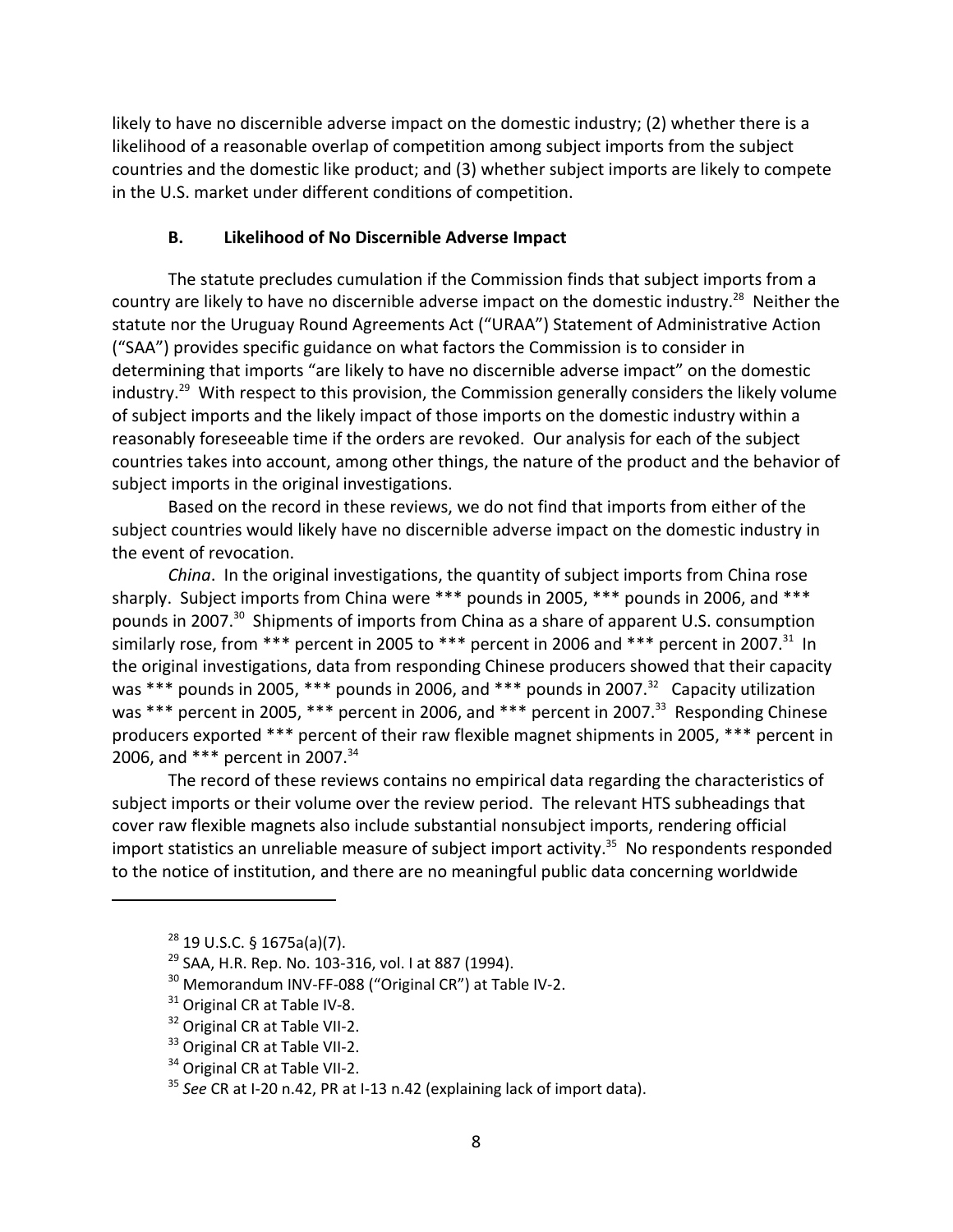trade in raw flexible magnets. Responding domestic producers report very few or no imports of raw flexible magnets from China since the orders were imposed.

Based on the rapid increase in the volume of subject imports from China observed in the original investigations, as well as the Chinese industry's excess capacity and export orientation observed in those investigations, we do not find that subject imports from China would likely have no discernible adverse impact on the domestic industry if the orders were revoked.

*Taiwan*. In the original investigations, the quantity of subject imports from Taiwan was \*\*\* pounds in 2005, \*\*\* pounds in 2006, and \*\*\* pounds in 2007. Shipments of imports from Taiwan as a share of apparent U.S. consumption were \*\*\* percent in 2005, \*\*\* percent in 2006, and \*\*\* percent in 2007.<sup>36</sup> Producers in Taiwan reported \*\*\* pounds of capacity for each year from 2005 to 2007.<sup>37</sup> Capacity utilization was \*\*\* percent in 2005, \*\*\* percent in 2006, and \*\*\* percent in 2007.<sup>38</sup> Producers in Taiwan exported \*\*\* percent of their total shipments in 2005, \*\*\* percent in 2006, and \*\*\* percent in 2007.<sup>39</sup>

As previously discussed, the record in these current reviews does not contain empirical data pertaining to subject import volume or the subject industries for the review period.<sup>40</sup> Responding domestic producers report very few or no imports of raw flexible magnets from Taiwan since the orders were imposed.<sup>41</sup> Based on the volume of subject imports from Taiwan observed in the original investigations, as well as the excess capacity and export orientation of the industry in Taiwan that was observed in those investigations, we do not find that subject imports from Taiwan would likely have no discernible adverse impact on the domestic industry if the orders were revoked.

## **C. Likelihood of a Reasonable Overlap of Competition**

The Commission generally has considered four factors intended to provide a framework for determining whether subject imports compete with each other and with the domestic like product.<sup>42</sup> Only a "reasonable overlap" of competition is required.<sup>43</sup> In five-year reviews, the

<sup>&</sup>lt;sup>36</sup> Original CR at Tables IV-2 and IV-8.

 $37$  Original CR at Table VII-4, as modified by Memorandum INV-FF-088.

<sup>&</sup>lt;sup>38</sup> Original CR at Table VII-4, as modified by Memorandum INV-FF-088.

<sup>&</sup>lt;sup>39</sup> Original CR at Table VII-4, as modified by Memorandum INV-FF-088.

<sup>40</sup> *See* CR at I‐20 n.42, PR at I‐13 n.42 (explaining lack of import data).

<sup>41</sup> CR at I‐20, PR at I‐13‐14.

<sup>&</sup>lt;sup>42</sup> The four factors generally considered by the Commission in assessing whether imports compete with each other and with the domestic like product are as follows: (1) the degree of fungibility between subject imports from different countries and between subject imports and the domestic like product, including consideration of specific customer requirements and other quality-related questions; (2) the presence of sales or offers to sell in the same geographical markets of imports from different countries and the domestic like product; (3) the existence of common or similar channels of distribution for subject imports from different countries and the domestic like product; and (4) whether subject imports are simultaneously present in the market with one another and the domestic like product. *See, e.g., Wieland Werke, AG v. United States*, 718 F. Supp. 50 (Ct. Int'l Trade 1989).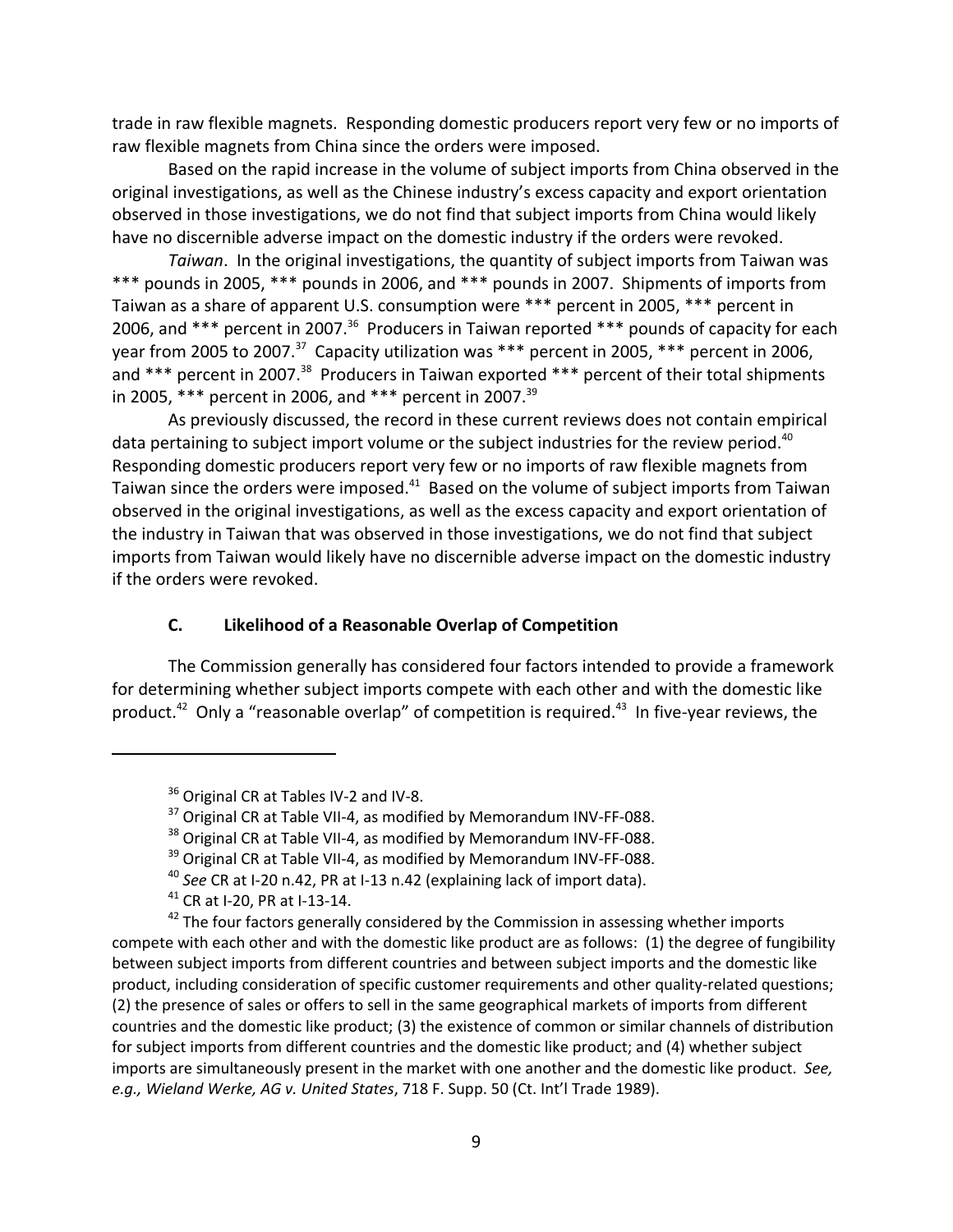relevant inquiry is whether there likely would be competition even if none currently exists because the subject imports are absent from the U.S. market.<sup>44</sup>

*Fungibility*. The Commission found in the original investigations that there was significant fungibility among products from different sources.<sup>45</sup> Market participants overwhelmingly described raw flexible magnets, whether produced domestically or from subject sources, as at least sometimes interchangeable, and both the domestic like product and subject imports from China and Taiwan were produced using the same calendaring process.<sup>46</sup> There is no information in these reviews to warrant a different finding.

*Channels of Distribution*. In the original investigations, the Commission observed that a substantial portion of the sales of both the domestic like product and subject imports was to the same type of end user, printers. $47$  In these reviews, the domestic producers indicate that they continue to sell raw flexible magnets to OEMs and printers.<sup>48</sup> There are no new data on the record suggesting the subject imports would not participate in these channels of distribution, as they did during the original investigations, if the orders were revoked.<sup>49</sup>

*Geographic Overlap*. In the original investigations, all domestic producers and 17 of 30 responding importers reported selling nationwide.<sup>50</sup> The Commission found there was geographic overlap among products from different sources in the regions of the country where subject imports were sold. $51$  In these reviews, domestic producers indicate that major U.S. purchasers of the domestic like product are located in several different regions.<sup>52</sup> There are no new data on the record suggesting that the geographic distribution of the subject imports would not be similar to that in the original investigations if the orders were revoked.

<u> 1989 - Johann Stein, marwolaethau a cyfeiliad y cyfeiliad a gynydd a gynydd a gynydd a gynydd a gynydd a gyn</u>

#### (…Continued)

<sup>43</sup> *See Mukand Ltd. v. United States*, 937 F. Supp. 910, 916 (Ct. Int'l Trade 1996); *Wieland Werke,* 718 F. Supp. at 52 ("Completely overlapping markets are not required."); *United States Steel Group v. United States,* 873 F. Supp. 673, 685 (Ct. Int'l Trade 1994), *aff'd*, 96 F.3d 1352 (Fed. Cir. 1996). We note, however, that there have been investigations where the Commission has found an insufficient overlap in competition and has declined to cumulate subject imports. *See, e.g*., *Live Cattle from Canada and Mexico*, Inv. Nos. 701‐TA‐386 and 731‐TA‐812‐13 (Preliminary), USITC Pub. 3155 at 15 (Feb. 1999), *aff'd sub nom, Ranchers‐Cattlemen Action Legal Foundation v. United States*, 74 F. Supp. 2d 1353 (Ct. Int'l Trade 1999); *Static Random Access Memory Semiconductors from the Republic of Korea and Taiwan*, Inv. Nos. 731‐TA‐761‐62 (Final), USITC Pub. 3098 at 13‐15 (Apr. 1998).

<sup>44</sup> *See generally*, *Chefline Corp. v. United States*, 219 F. Supp. 2d 1313, 1314 (Ct. Int'l Trade 2002).

- <sup>45</sup> Original Determinations, USITC Pub. 4030 at 10‐11.
- <sup>46</sup> Original Determinations, USITC Pub. 4030 at 11.

 $47$  Original Determinations, USITC Pub. 4030 at 11. The largest share of U.S. producers' shipments went to original equipment manufacturers ("OEMs") and the second largest share went to printers. The majority of shipments of subject imports from China went to printers, and the second largest share went to OEMs. The majority of shipments of subject imports from Taiwan went to printers. *Id*.

<sup>49</sup> *Cf*. CR at I‐15, PR at I‐10.

<sup>51</sup> Original Determinations, USITC Pub. 4030 at 11.

<sup>48</sup> *See* Response at 13.

<sup>&</sup>lt;sup>50</sup> Original Determinations, USITC Pub. 4030 at 11.

<sup>52</sup> Response at 28.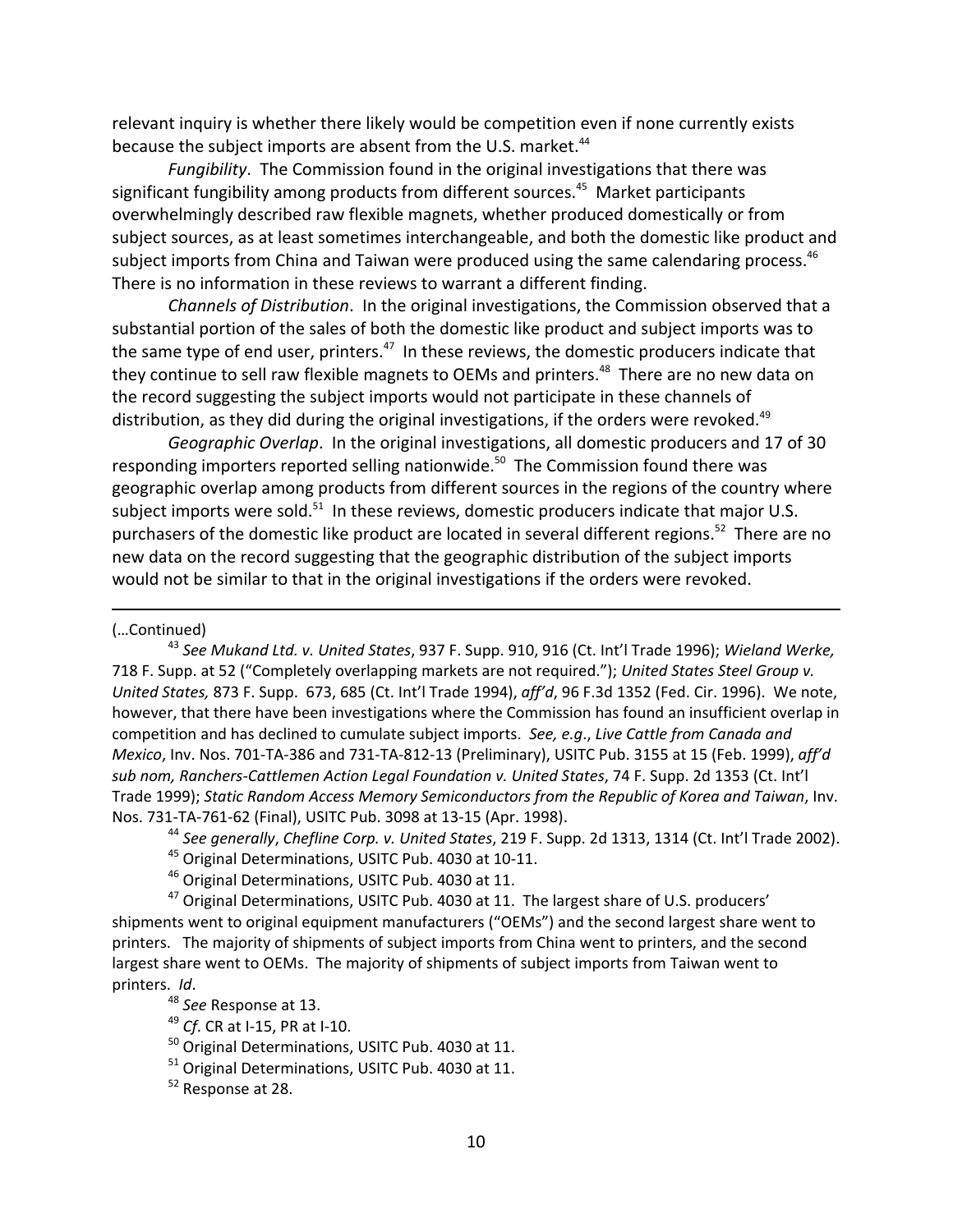*Simultaneous Presence in Market*. In the original investigations, the Commission found that subject imports and the domestic like product were present in the U.S. market throughout the POI.<sup>53</sup> In these reviews, domestic producers indicate that they have continued to participate in the U.S. market throughout the period of review.<sup>54</sup> As previously stated, there are no new empirical data on the record in these reviews concerning the presence of subject imports since the imposition of the orders. Domestic producers posit that subject imports have likely entered the United States in small quantities during the review period.<sup>55</sup> Thus, there is no record information suggesting the subject imports would not have a simultaneous presence in the market, as they did during the original investigations, if the orders were revoked

*Conclusion*. The record of these expedited reviews contains very limited information, and no empirical data, concerning subject imports from China or Taiwan in the U.S. market or changes in the foreign industries since the imposition of the orders. By the same token, there is nothing in the record that indicates that, upon revocation, imports from either subject country would have different characteristics, distribution patterns, or geographic presence than they did during the original POI. In light of this, and the absence of any contrary argument, we find a likely reasonable overlap of competition between and among subject imports from each subject country and the domestic like product if the orders under review were revoked.

# **D. Likely Conditions of Competition**

In determining whether to exercise our discretion to cumulate the subject imports, we assess whether subject imports from China and Taiwan likely would compete under similar or different conditions in the U.S. market if the orders were revoked.

The record of the original investigations, which constitutes the available information for these reviews concerning the subject industries, shows that the industries in both countries were export-oriented and participated in the U.S. market.<sup>56</sup> The record in these reviews does not indicate that there would likely be any significant difference in the conditions of competition between subject imports from China and Taiwan if the orders were revoked.<sup>57</sup> Accordingly, we exercise our discretion to cumulate subject imports from China and Taiwan.

<sup>&</sup>lt;sup>53</sup> Original Determinations, USITC Pub. 4030 at 11.

<sup>54</sup> *See* Response at 16.

<sup>55</sup> *See* CR at I‐20, PR at I‐14.

<sup>56</sup> Original Determinations, USITC Pub. 4030 at 12.

 $57$  Commissioner Pinkert explains his analysis of other considerations as follows. Where, in a five‐year review, he does not find that imports of the subject merchandise would be likely to have no discernible adverse impact on the domestic industry in the event of revocation, and finds that such imports would be likely to compete with each other and with the domestic like product in the U.S. market, he cumulates them unless there is a condition or propensity – not merely a trend – that is likely to persist for a reasonably foreseeable time and that significantly limits competition such that cumulation is not warranted. He finds that there is no evidence on this record of a condition or propensity warranting non‐cumulation with respect to imports from the subject countries. Consequently, he has cumulated those imports.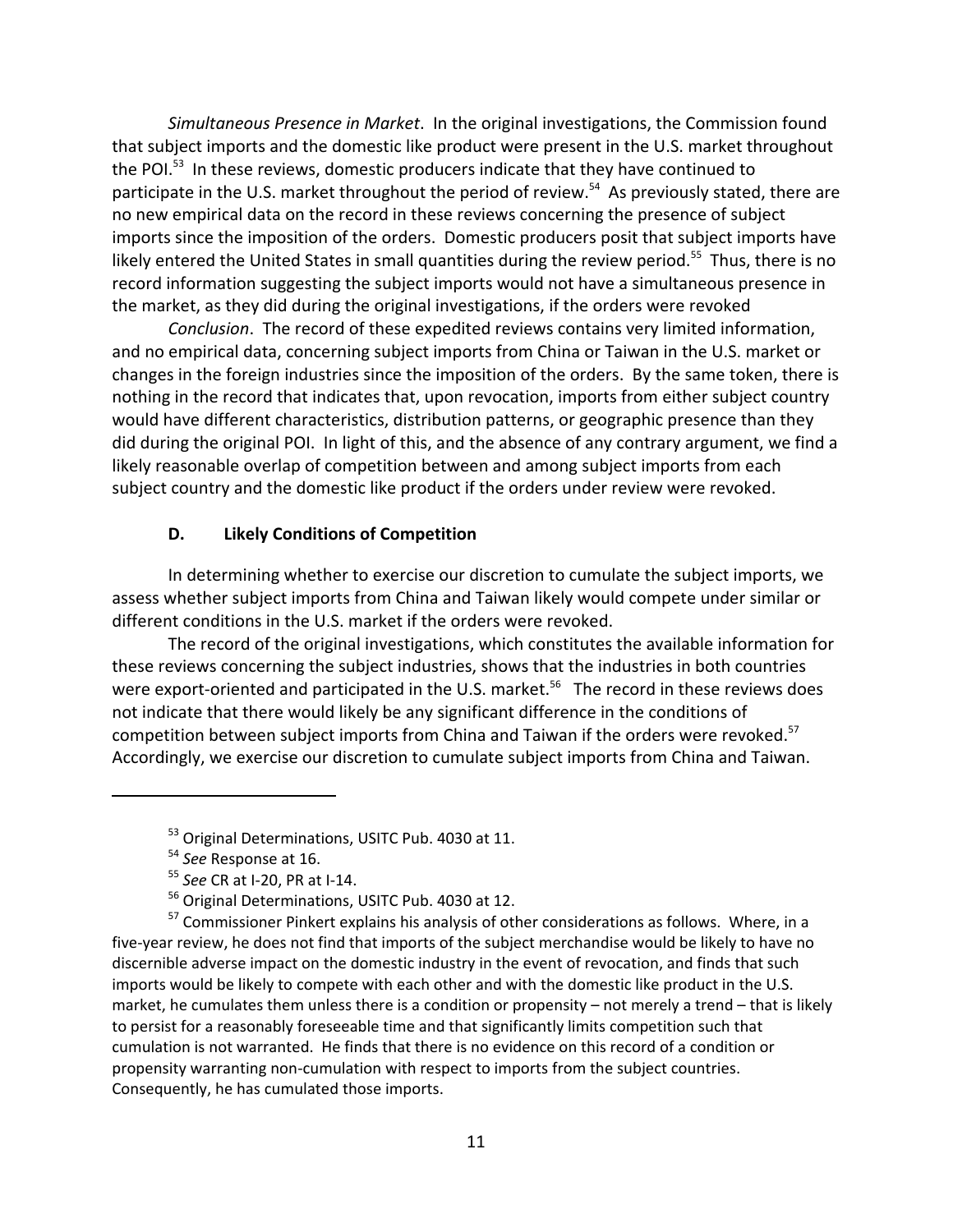# **IV. Revocation of the Antidumping and Countervailing Duty Orders Would Likely Lead to Continuation or Recurrence of Material Injury Within a Reasonably Foreseeable Time**

## **A. Legal Standards**

In a five‐year review conducted under section 751(c) of the Tariff Act, Commerce will revoke an antidumping or countervailing duty order unless: (1) it makes a determination that dumping or subsidization is likely to continue or recur and (2) the Commission makes a determination that revocation of the antidumping or countervailing duty order "would be likely to lead to continuation or recurrence of material injury within a reasonably foreseeable time."<sup>58</sup> The SAA states that "under the likelihood standard, the Commission will engage in a counterfactual analysis; it must decide the likely impact in the reasonably foreseeable future of an important change in the status quo – the revocation or termination of a proceeding and the elimination of its restraining effects on volumes and prices of imports."<sup>59</sup> Thus, the likelihood standard is prospective in nature.<sup>60</sup> The U.S. Court of International Trade has found that "likely," as used in the five‐year review provisions of the Act, means "probable," and the Commission applies that standard in five-year reviews.<sup>61</sup>

The statute states that "the Commission shall consider that the effects of revocation or termination may not be imminent, but may manifest themselves only over a longer period of time."<sup>62</sup> According to the SAA, a "'reasonably foreseeable time' will vary from case-to-case, but

 $60$  While the SAA states that "a separate determination regarding current material injury is not necessary," it indicates that "the Commission may consider relevant factors such as current and likely continued depressed shipment levels and current and likely continued {sic} prices for the domestic like product in the U.S. market in making its determination of the likelihood of continuation or recurrence of material injury if the order is revoked." SAA at 884.

<sup>61</sup> *See NMB Singapore Ltd. v. United States*, 288 F. Supp. 2d 1306, 1352 (Ct. Int'l Trade 2003) ("'likely' means probable within the context of 19 U.S.C. § 1675(c) and 19 U.S.C. § 1675a(a)"), *aff'd mem.*, 140 Fed. Appx. 268 (Fed. Cir. 2005); *Nippon Steel Corp. v. United States*, 26 CIT 1416, 1419 (2002) (same); *Usinor Industeel, S.A. v. United States*, 26 CIT 1402, 1404 nn.3, 6 (2002) ("more likely than not" standard is "consistent with the court's opinion;" "the court has not interpreted 'likely' to imply any particular degree of 'certainty'"); *Indorama Chemicals (Thailand) Ltd. v. United States*, 26 CIT 1059, 1070 (2002) ("standard is based on a likelihood of continuation or recurrence of injury, not a certainty"); *Usinor v. United States*, 26 CIT 767, 794 (2002) ("'likely' is tantamount to 'probable,' not merely 'possible'").

<sup>62</sup> 19 U.S.C. § 1675a(a)(5).

<sup>58</sup> 19 U.S.C. § 1675a(a).

<sup>&</sup>lt;sup>59</sup> SAA at 883-84. The SAA states that "{t}he likelihood of injury standard applies regardless of the nature of the Commission's original determination (material injury, threat of material injury, or material retardation of an industry). Likewise, the standard applies to suspended investigations that were never completed." *Id*. at 883.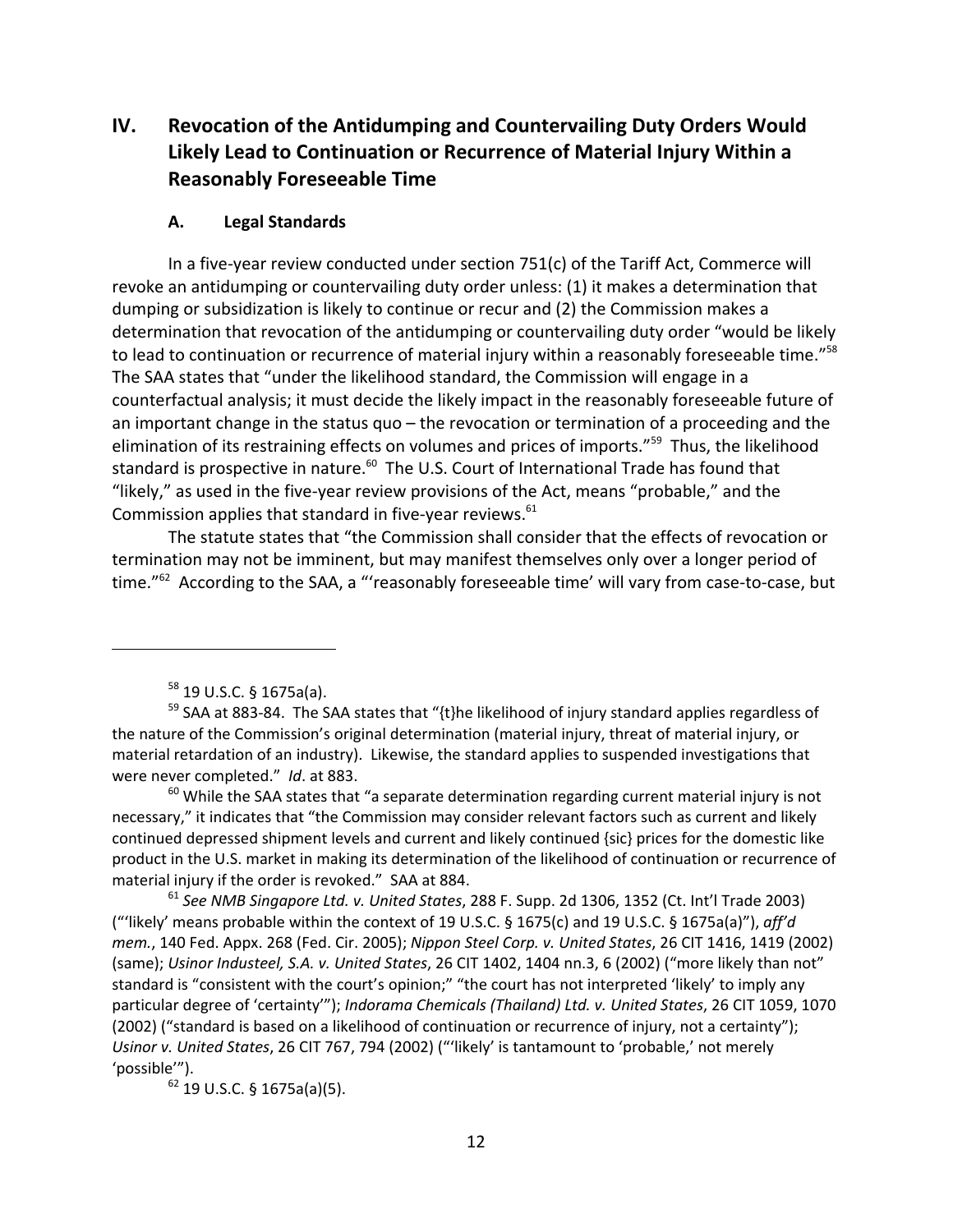normally will exceed the 'imminent' timeframe applicable in a threat of injury analysis in original investigations."<sup>63</sup>

Although the standard in a five‐year review is not the same as the standard applied in an original investigation, it contains some of the same fundamental elements. The statute provides that the Commission is to "consider the likely volume, price effect, and impact of imports of the subject merchandise on the industry if the orders are revoked or the suspended investigation is terminated."<sup>64</sup> It directs the Commission to take into account its prior injury determination, whether any improvement in the state of the industry is related to the order or the suspension agreement under review, whether the industry is vulnerable to material injury if the orders are revoked or a suspension agreement is terminated, and any findings by Commerce regarding duty absorption pursuant to 19 U.S.C. § 1675(a)(4).<sup>65</sup> The statute further provides that the presence or absence of any factor that the Commission is required to consider shall not necessarily give decisive guidance with respect to the Commission's determination.<sup>66</sup>

In evaluating the likely volume of imports of subject merchandise if the orders under review are revoked and/or a suspended investigation is terminated, the Commission is directed to consider whether the likely volume of imports would be significant either in absolute terms or relative to production or consumption in the United States.<sup>67</sup> In doing so, the Commission must consider "all relevant economic factors," including four enumerated factors: (1) any likely increase in production capacity or existing unused production capacity in the exporting country; (2) existing inventories of the subject merchandise, or likely increases in inventories; (3) the existence of barriers to the importation of the subject merchandise into countries other than the United States; and (4) the potential for product shifting if production facilities in the foreign country, which can be used to produce the subject merchandise, are currently being used to produce other products.68

In evaluating the likely price effects of subject imports if the orders under review are revoked and/or a suspended investigation is terminated, the Commission is directed to consider whether there is likely to be significant underselling by the subject imports as compared to the domestic like product and whether the subject imports are likely to enter the

 $63$  SAA at 887. Among the factors that the Commission should consider in this regard are "the fungibility or differentiation within the product in question, the level of substitutability between the imported and domestic products, the channels of distribution used, the methods of contracting (such as spot sales or long-term contracts), and lead times for delivery of goods, as well as other factors that may only manifest themselves in the longer term, such as planned investment and the shifting of production facilities." *Id*.

<sup>64</sup> 19 U.S.C. § 1675a(a)(1).

 $65$  19 U.S.C. § 1675a(a)(1). Commerce has not made any duty absorption findings with respect to the orders currently under review. CR at I‐4, PR at I‐3.

 $66$  19 U.S.C. § 1675a(a)(5). Although the Commission must consider all factors, no one factor is necessarily dispositive. SAA at 886.

 $67$  19 U.S.C. § 1675a(a)(2).

 $68$  19 U.S.C. § 1675a(a)(2)(A-D).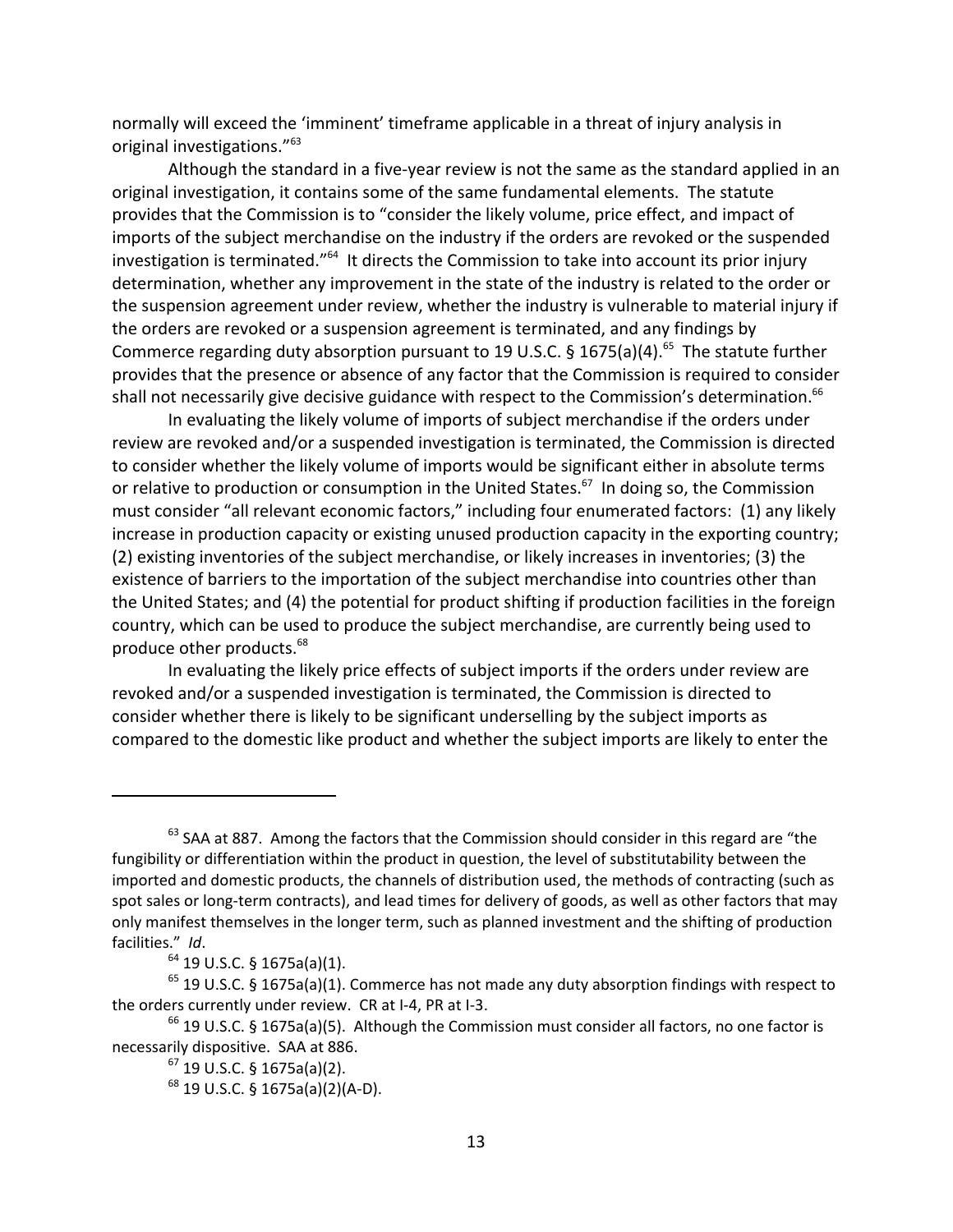United States at prices that otherwise would have a significant depressing or suppressing effect on the price of the domestic like product.<sup>69</sup>

In evaluating the likely impact of imports of subject merchandise if the orders under review are revoked and/or a suspended investigation is terminated, the Commission is directed to consider all relevant economic factors that are likely to have a bearing on the state of the industry in the United States, including but not limited to the following: (1) likely declines in output, sales, market share, profits, productivity, return on investments, and utilization of capacity; (2) likely negative effects on cash flow, inventories, employment, wages, growth, ability to raise capital, and investment; and (3) likely negative effects on the existing development and production efforts of the industry, including efforts to develop a derivative or more advanced version of the domestic like product.<sup>70</sup> All relevant economic factors are to be considered within the context of the business cycle and the conditions of competition that are distinctive to the industry. As instructed by the statute, we have considered the extent to which any improvement in the state of the domestic industry is related to the orders under review and whether the industry is vulnerable to material injury upon revocation.<sup>71</sup>

No respondent interested party participated in these expedited reviews. The record, therefore, contains limited new information with respect to the raw flexible magnet industries in China and Taiwan. There also is limited information on the raw flexible magnet market in the United States during the period of review. Accordingly, for our determination, we rely as appropriate on the facts available from the original investigations and data submitted in the response to the notice of institution.

### **B. Conditions of Competition and the Business Cycle**

In evaluating the likely impact of the subject imports on the domestic industry if an order is revoked, the statute directs the Commission to consider all relevant economic factors "within the context of the business cycle and conditions of competition that are distinctive to the affected industry."<sup>72</sup> The following conditions of competition inform our determinations.

**Demand Conditions.** In the original investigations, the Commission found that demand for raw flexible magnets was closely linked to the demand for end-use products, such as promotional materials, magnetic signs, and refrigerators, into which they are incorporated as

<sup>69</sup> *See* 19 U.S.C. § 1675a(a)(3). The SAA states that "{c}onsistent with its practice in investigations, in considering the likely price effects of imports in the event of revocation and termination, the Commission may rely on circumstantial, as well as direct, evidence of the adverse effects of unfairly traded imports on domestic prices." SAA at 886.

 $70$  19 U.S.C. § 1675a(a)(4).

 $71$  The SAA states that in assessing whether the domestic industry is vulnerable to injury if the order is revoked, the Commission "considers, in addition to imports, other factors that may be contributing to overall injury. While these factors, in some cases, may account for the injury to the domestic industry, they may also demonstrate that an industry is facing difficulties from a variety of sources and is vulnerable to dumped or subsidized imports." SAA at 885.

<sup>72</sup> 19 U.S.C. § 1675a(a)(4).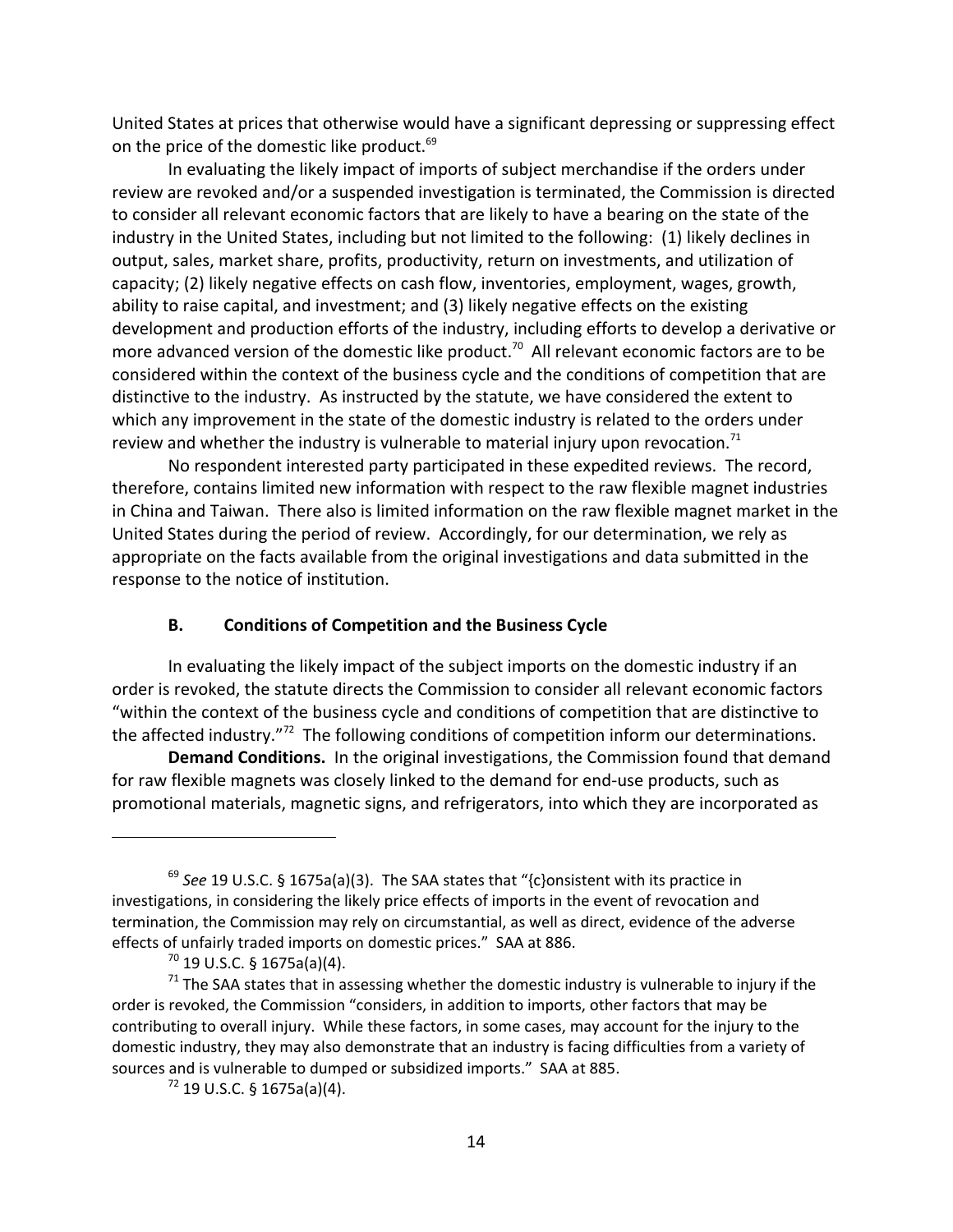gaskets.<sup>73</sup> Thus, demand for raw flexible magnets tends to track changes in the U.S. economy, particularly the real estate market.<sup>74</sup> The Commission found that the largest share of U.S. producers' shipments went to OEMs and that the second largest share went to printers.<sup>75</sup> The Commission found that apparent U.S. consumption of raw flexible magnets declined during the POI $^{76}$ 

The record in these reviews contains no usable data to calculate apparent U.S. consumption because, as stated earlier, meaningful import data are unavailable.<sup>77</sup> The limited information on the record indicates that the conditions of competition pertaining to demand have not changed significantly since the original investigations. The domestic producers report that demand for raw flexible magnets is still driven largely by demand for end‐use products and by the real estate market. They further report that demand has declined since the beginning of the original POI and has not yet fully recovered from the effects of the recession in late 2008 and 2009.<sup>78</sup>

**Supply Conditions**. In the original investigations, the Commission found that U.S. producers were the dominant suppliers of raw flexible magnets in the U.S. market, but that their market share declined over the POI.<sup>79</sup> Virtually all of the market not supplied by the domestic industry was supplied by subject imports, which gained an increasing share of the U.S. merchant market and the total U.S. market during the POI.<sup>80</sup> Nonsubject imports supplied minimal amounts of raw flexible magnets during the POI.<sup>81</sup>

In these reviews, the record suggests that the imposition of antidumping duty and countervailing duty orders resulted in subject imports declining to very low levels in the U.S. market.<sup>82</sup> Responding producers reported that they produced  $***$  pounds of raw flexible magnets in 2012.<sup>83</sup> Nonsubject imports are present in the U.S. market, but because the record does not contain usable import data, the quantity of nonsubject imports cannot be ascertained. Domestic producers report that nonsubject imports from Vietnam are increasing in the U.S. market.<sup>84</sup>

**Substitutability.** The Commission found in the original investigations that the domestic like product and subject imports were generally substitutable and therefore price played an

- <sup>77</sup> *See* CR at I‐20 n.42, PR at I‐13 n.42.
- <sup>78</sup> Comments at 9.

 $<sup>73</sup>$  Original Determinations, USITC Pub. 4030 at 15. In the original investigations, the</sup> Commission found that the conditions for application of the statutory captive production provision were satisfied. The statutory provision regarding captive production does not apply in 5 year reviews.

<sup>&</sup>lt;sup>74</sup> Original Determinations, USITC Pub. 4030 at 15.

<sup>&</sup>lt;sup>75</sup> Original Determinations, USITC Pub. 4030 at 16.

<sup>&</sup>lt;sup>76</sup> Original Determinations, USITC Pub. 4030 at 15.

<sup>&</sup>lt;sup>79</sup> Original Determinations, USITC Pub. 4030 at 17.

<sup>80</sup> Original Determinations, USITC Pub. 4030 at 17.

<sup>&</sup>lt;sup>81</sup> Original Determinations, USITC Pub. 4030 at 17.

<sup>&</sup>lt;sup>82</sup> Response at 16.

<sup>83</sup> CR/PR at Table I-2.

<sup>84</sup> Comments at 9.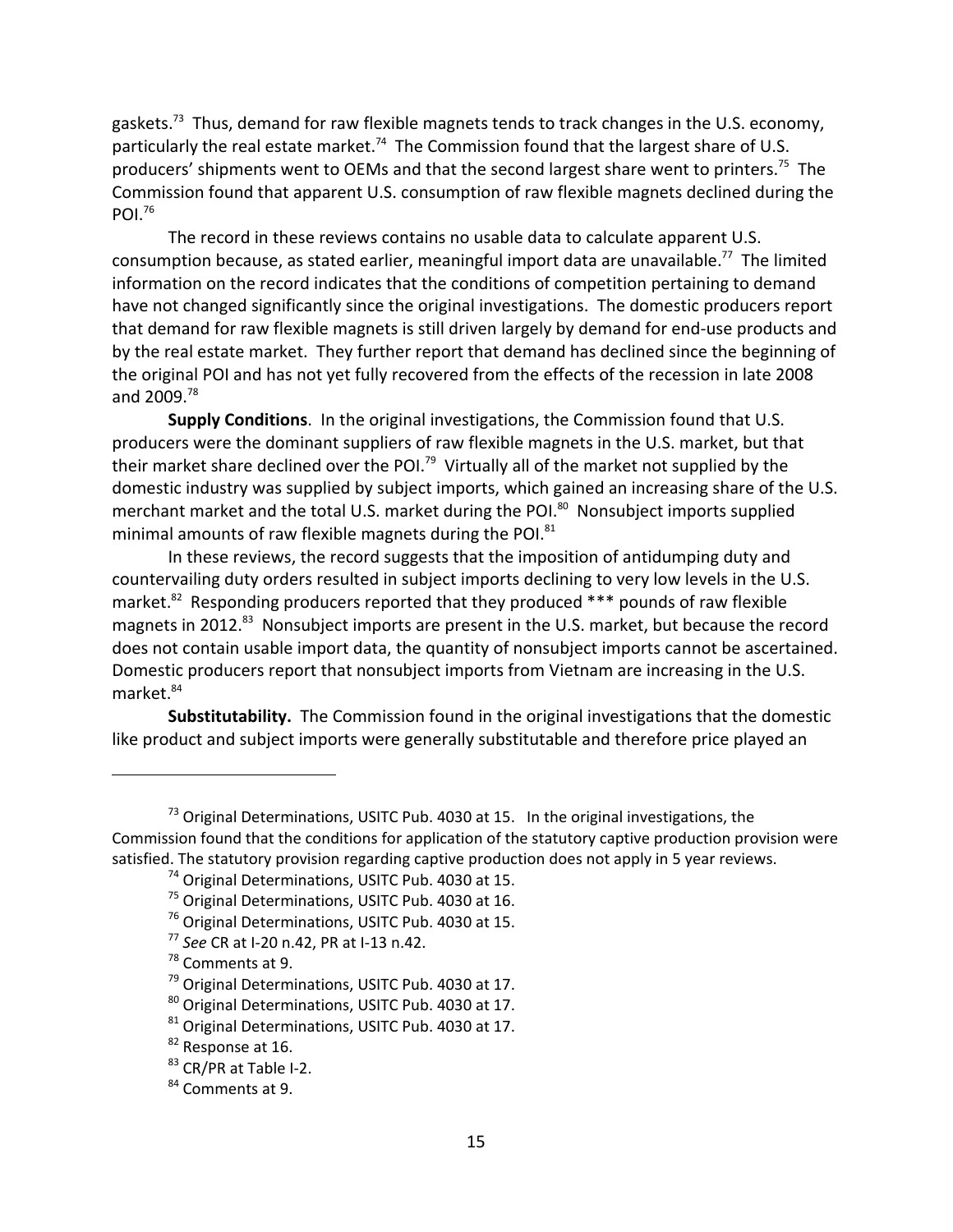important role in purchasing decisions.<sup>85</sup> Purchasers reported that price was a "very important" factor in purchasing decisions, and price was listed after only quality as the most important factor in such decisions.<sup>86</sup>

In these reviews, there is no new information on the record to suggest that the substitutability of raw flexible magnets has changed since the original investigations. The domestic producers assert that price continues to play an important role in purchasing decisions.<sup>87</sup> Accordingly, we again find that the domestic like product and subject raw flexible magnets are generally substitutable and that price continues to be an important factor in purchasing decisions.

# **C. Likely Volume of Subject Imports**

**Original Investigations.** In the original investigations, the Commission found that cumulated subject imports increased sharply during the period of investigation even while apparent U.S. consumption, particularly in the merchant market, declined.<sup>88</sup> Consequently, subject imports increased their market share at a greater rate than their increase in volume. The Commission found that the increase in subject imports was significant, both on an absolute basis and relative to consumption.<sup>89</sup>

In its analysis of threat of material injury, the Commission found that substantially increased imports of the subject merchandise were imminent. Cumulated subject imports had grown rapidly on both an absolute and relative basis during the POI. Moreover, the subject producers had substantial unused capacity, and the projected unused capacity of the reporting subject producers indicated that they had the potential ability to increase shipments to the United States far in excess of the levels observed during the POI.<sup>90</sup> The Commission further found that the subject producers were highly export‐oriented and that their exports to the United States increased at a \*\*\* rate during the POI than their exports to any other markets or their home market shipments.<sup>91</sup> Finally, the Commission observed that U.S. importers had increased their inventories of subject imports. The Commission concluded that subject imports,

 $85$  Original Determinations, USITC Pub. 4030 at 17. Purchasers reported that subject imports from China were comparable to the domestic like product with respect to seven non-price factors and that the domestically produced product was superior with respect to six factors. Subject imports from Taiwan were reported comparable to the domestic like product with respect to five non-price factors, and the domestically produced product was reported superior with respect to seven factors. *Id.*

<sup>86</sup> Original Determinations, USITC Pub. 4030 at 17.

<sup>87</sup> Comments at 9.

<sup>88</sup> Original Determinations, USITC Pub. 4030 at 20. Cumulated subject imports increased from \*\*\* pounds in 2005 to \*\*\* pounds in 2006 and \*\*\* pounds in 2007. *Id*.

<sup>89</sup> Original Determinations, USITC Pub. 4030 at 20.

<sup>&</sup>lt;sup>90</sup> Original Determinations, USITC Pub. 4030 at 21.

 $91$  Original Determinations, USITC Pub. 4030 at 21.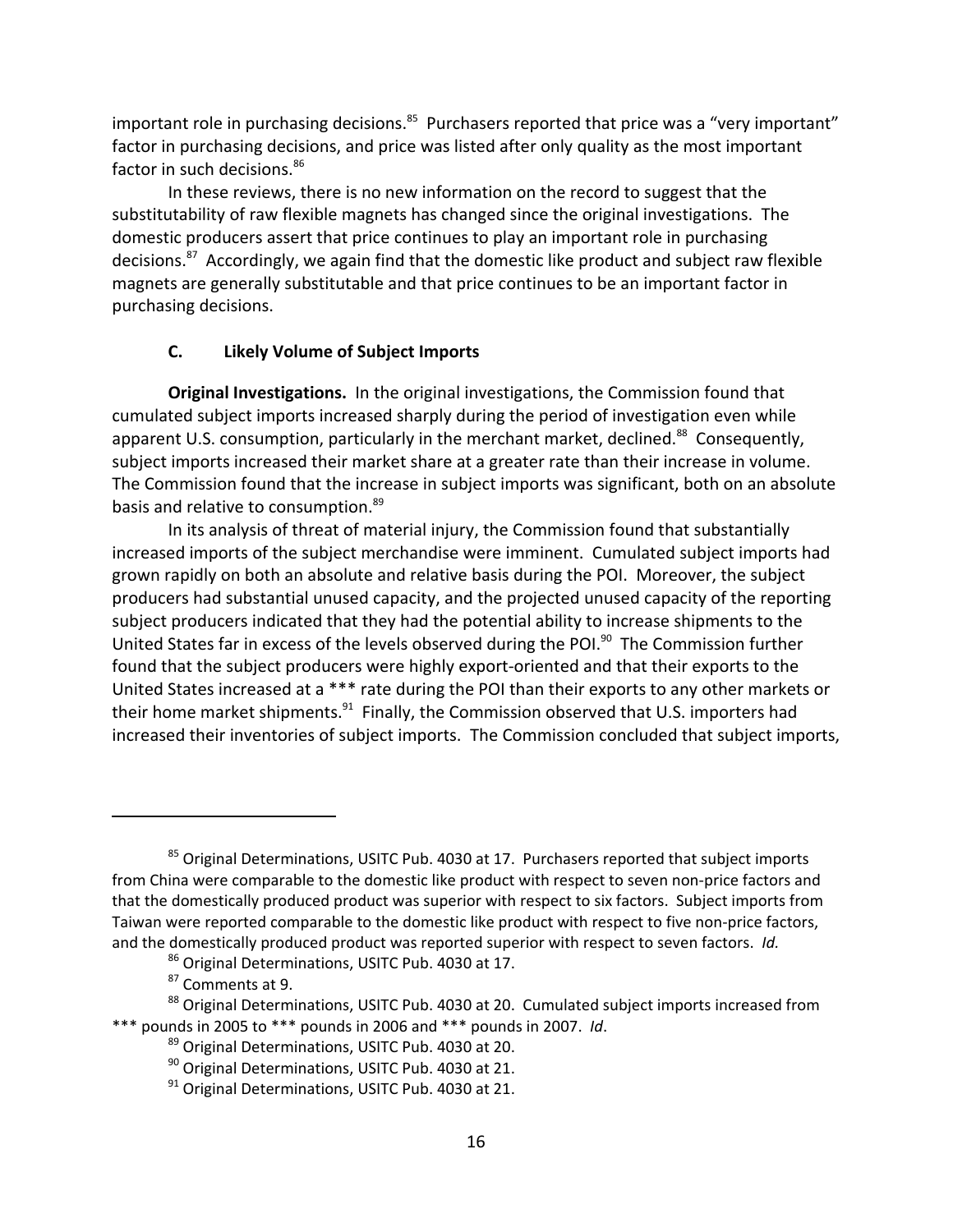which were significant during the POI, were likely to increase substantially in the imminent future. 92

**Current Reviews**. The information available in these reviews suggests that subject imports have declined to low levels in the U.S. market since the imposition of the orders. The record does not contain any current data specific to raw flexible magnet production or capacity in China or Taiwan because subject producers declined to participate or furnish information in these reviews.<sup>93</sup> There is evidence, however, that subject producers have demonstrated continued interest in exporting to the United States by making solicitations to potential U.S. customers.<sup>94</sup> There is no indication in the record that subject producers' capacity and production have declined appreciably since the original investigations.

We therefore find that, in light of their historically large production and capacity and their export orientation, the raw flexible magnet industries in China and Taiwan have the ability to increase exports of subject merchandise to the United States upon revocation, as they did during the original investigations.<sup>95</sup> Moreover, we find that they have the incentive to increase exports to the United States significantly upon revocation in light of their prior and current interest in supplying the U.S. market.

In light of these factors, we find that the subject producers are likely, absent the restraining effects of the orders, to direct significant volumes of raw flexible magnets to the U.S. market, as they did during the original investigations. We find that the likely volume of subject imports, both in absolute terms and relative to consumption in the United States, would be significant if the orders were revoked.

# **D. Likely Price Effects**

**Original Investigations**. In the original investigations, the Commission found that subject imports significantly undersold the domestic like product during the POI. Cumulated subject imports undersold the domestic product in 72 out of 101 quarterly pricing comparisons. $96$  The margins of underselling averaged 19.2 percent. $97$  However, because prices for the domestic like product generally increased during the POI while prices for subject imports followed no clear price trend, the Commission concluded that subject imports did not have significant price-depressing effects.<sup>98</sup> While there was some indication of price suppression

<sup>&</sup>lt;sup>92</sup> Original Determinations, USITC Pub. 4030 at 21.

 $93$  For the same reason, the record does not contain current information about existing inventories of the subject merchandise or any likely increase in such inventories. The Commission did not rely on product shifting as a basis for its threat analysis in the original investigations. *See* Original Determinations, USITC Pub. 4030 at 21‐22.

<sup>&</sup>lt;sup>94</sup> Response at 23.

 $95$  There are no antidumping or countervailing duty orders on subject imports in effect in any third countries.

<sup>&</sup>lt;sup>96</sup> Original Determinations, USITC Pub. 4030 at 22.

<sup>&</sup>lt;sup>97</sup> Original Determinations, USITC Pub. 4030 at 22.

<sup>98</sup> Original Determinations, USITC Pub. 4030 at 23.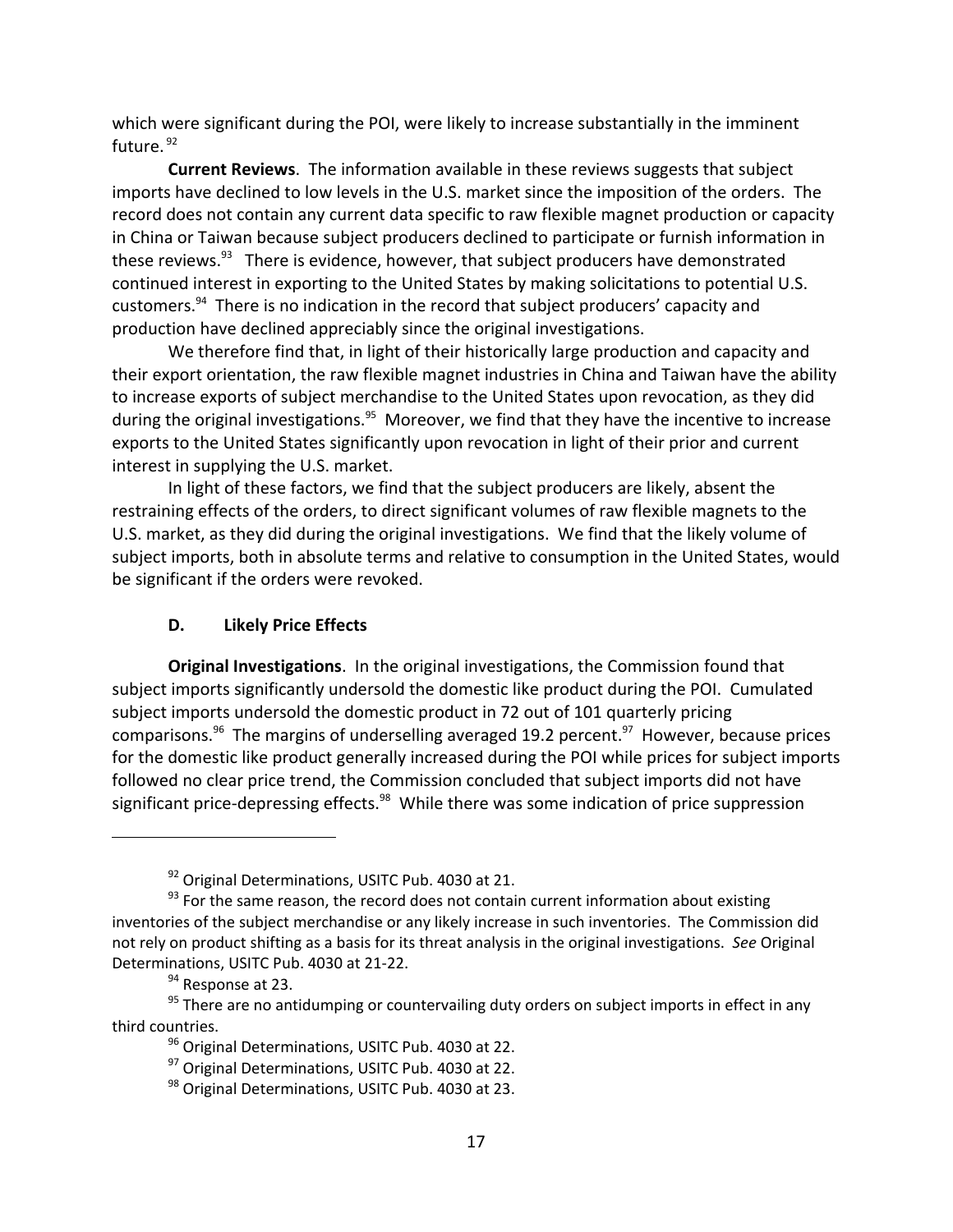during the POI, the Commission stated it could not find that subject imports had significant price‐suppressing effects.<sup>99</sup>

In its analysis of threat of material injury, the Commission found that several changes in the domestic industry's cost structure were likely to occur and, as a result, increasing volumes of low-priced subject imports would likely negatively affect prices in the imminent future.<sup>100</sup> Specifically, the Commission found that the domestic industry had faced fairly stable costs on a per unit basis in 2007, but that this stable cost environment was unlikely to continue due to an increase in per unit raw materials costs.<sup>101</sup> After observing that underselling at high margins was likely to continue in the imminent future, the Commission found it unlikely that the domestic industry would be able to raise prices commensurately with cost increases that were observed during the latter portion of the POI. The Commission thus concluded that subject imports would likely continue their significant underselling and would likely have significant price-suppressing effects on the domestic like product in the imminent future.<sup>102</sup>

**Current Reviews.** There is no new product‐specific pricing information on the record of these expedited reviews. Given the substitutable nature of raw flexible magnets, we find that price continues to be an important factor in purchasing decisions. In light of the underselling at high margins that occurred during the original POI, if the antidumping and countervailing duty orders were revoked, subject imports from China and Taiwan would likely undersell the domestic like product at high margins as they did during the original investigations. This in turn would likely cause the domestic producers to cut prices or restrain price increases to avoid losing sales.

Accordingly, given the likely significant volume of subject imports, we conclude that significant underselling of the domestic like product by subject imports to gain market share is likely and that the significant volume of low-priced subject imports would likely have significant depressing or suppressing effects on the price of the domestic like product if the antidumping and countervailing duty orders were revoked.

 $99$  Original Determinations, USITC Pub. 4030 at 23. Specifically, when the presence of subject imports increased, the ratio of cost of goods sold ("COGS") to net sales in the merchant market declined, which did not suggest price suppression. *Id.*

<sup>&</sup>lt;sup>100</sup> Original Determinations, USITC Pub. 4030 at 23.

<sup>&</sup>lt;sup>101</sup> Original Determinations, USITC Pub. 4030 at 23-24.

<sup>102</sup> Original Determinations, USITC Pub. 4030 at 24.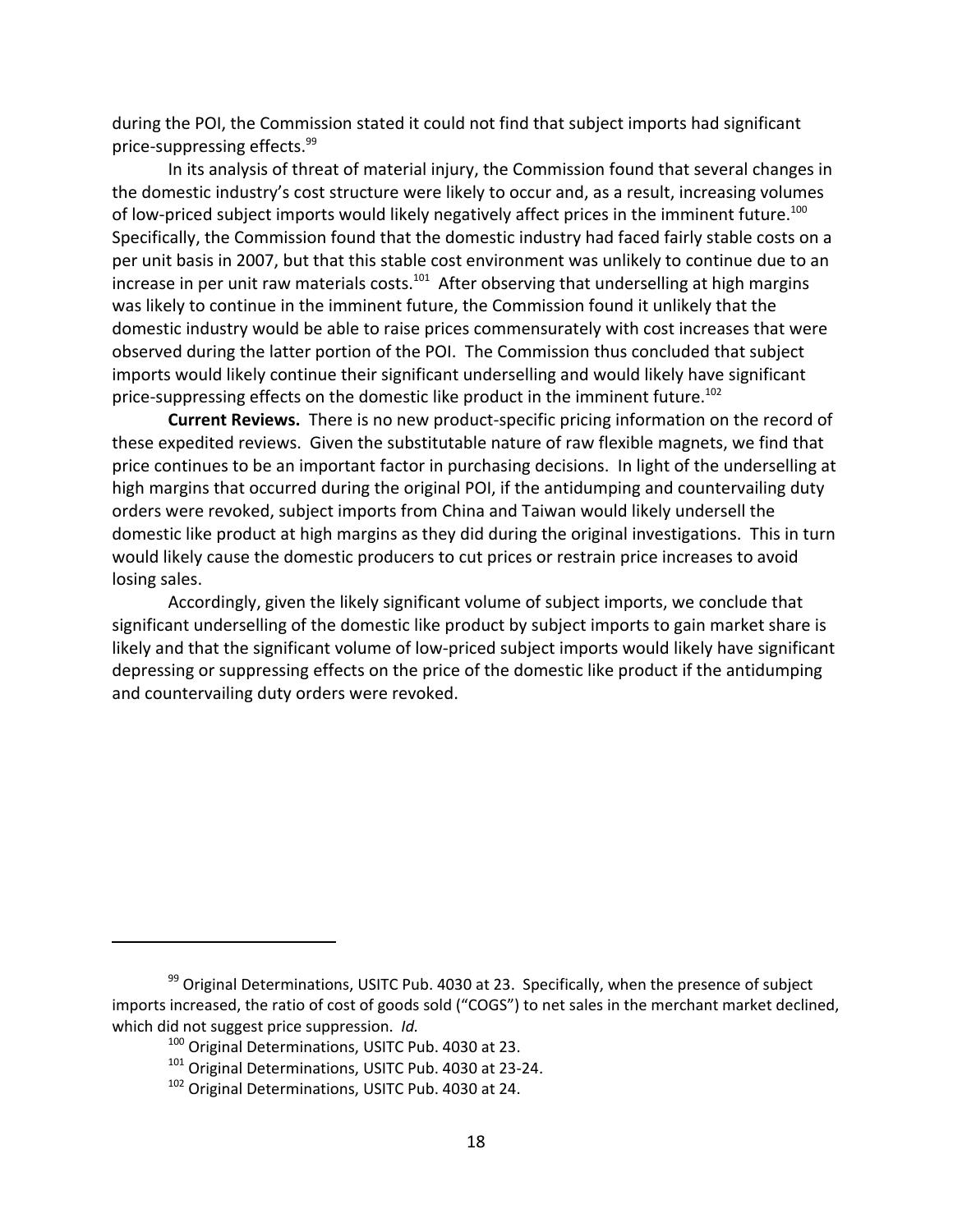#### **E.** Likely Impact<sup>103</sup>

**Original Investigations**. In its original investigations, the Commission found mixed results regarding the domestic industry's profitability.<sup>104</sup> Capacity increased during the POI, but output declined.<sup>105</sup> Production initially increased, but then declined toward the end of the POI.<sup>106</sup> Capacity utilization, commercial shipments, and inventories declined throughout the POI.<sup>107</sup> Employment-related indicators were also mixed, with the number of workers increasing and then declining during the POI. Hourly wages and productivity were higher at the end of the POI than at the beginning.<sup>108</sup> Finally, the domestic industry's financial performance fluctuated during the POI. The Commission concluded that it could not find evidence of material injury because the domestic industry's operating margins and operating income increased in 2007, when subject import volume and market share also increased.<sup>109</sup>

In its analysis of threat of material injury, the Commission found that the imminent threat of increased volume, underselling, and price suppression by subject imports would accelerate the adverse trends the domestic industry experienced in the latter portion of the POI.<sup>110</sup> Specifically, the Commission found that production, shipments, market share, capacity utilization, and employment levels would be negatively impacted.<sup>111</sup> The Commission found it likely that in the presence of increased subject imports, the domestic industry would not be able to recover the increased costs that were predicted for the future, resulting in increased

 $103$  Under the statute, "the Commission may consider the magnitude of the margin of dumping" in making its determination in a five-year review. 19 U.S.C. § 1675a(a)(6). The statute defines the "magnitude of the margin of dumping" to be used by the Commission in five‐year reviews as "the dumping margin or margins determined by the administering authority under section 1675a(c)(3) of this title." 19 U.S.C. § 1677(35)(C)(iv); *see also* SAA at 887.

Commerce expedited its antidumping duty review determinations and found that revocation of the antidumping duty orders would be likely to lead to continuation or recurrence of dumping at the following margins: 185.28 percent as the China-wide rate, 105.00 percent as the China separate rate, 38.03 percent for the individually investigated exporters and producers in Taiwan, and 31.20 percent as the Taiwan all others rate. *Raw Flexible Magnets from the People's Republic of China and Taiwan,* 78 Fed. Reg. 77424 (listing each individually investigated exporter and/or producer). Commerce also expedited its countervailing duty review determination and found that revocation of the order would likely lead to continuation or recurrence of a countervailable subsidy at the following rates: 109.95 percent ad valorem for individually investigated producer/exporters and 109.95 percent as the all others rate. *Raw Flexible Magnets from the People's Republic of China,* 78 Fed. Reg. 77425 (listing each individually investigated exporter and/or producer).

<sup>104</sup> Original Determinations, USITC Pub. 4030 at 25-26.

<sup>&</sup>lt;sup>105</sup> Original Determinations, USITC Pub. 4030 at 25.

<sup>106</sup> Original Determinations, USITC Pub. 4030 at 25.

<sup>&</sup>lt;sup>107</sup> Original Determinations, USITC Pub. 4030 at 25.

<sup>&</sup>lt;sup>108</sup> Original Determinations, USITC Pub. 4030 at 26.

<sup>&</sup>lt;sup>109</sup> Original Determinations, USITC Pub. 4030 at 26.

<sup>&</sup>lt;sup>110</sup> Original Determinations, USITC Pub. 4030 at 27.

<sup>&</sup>lt;sup>111</sup> Original Determinations, USITC Pub. 4030 at 27.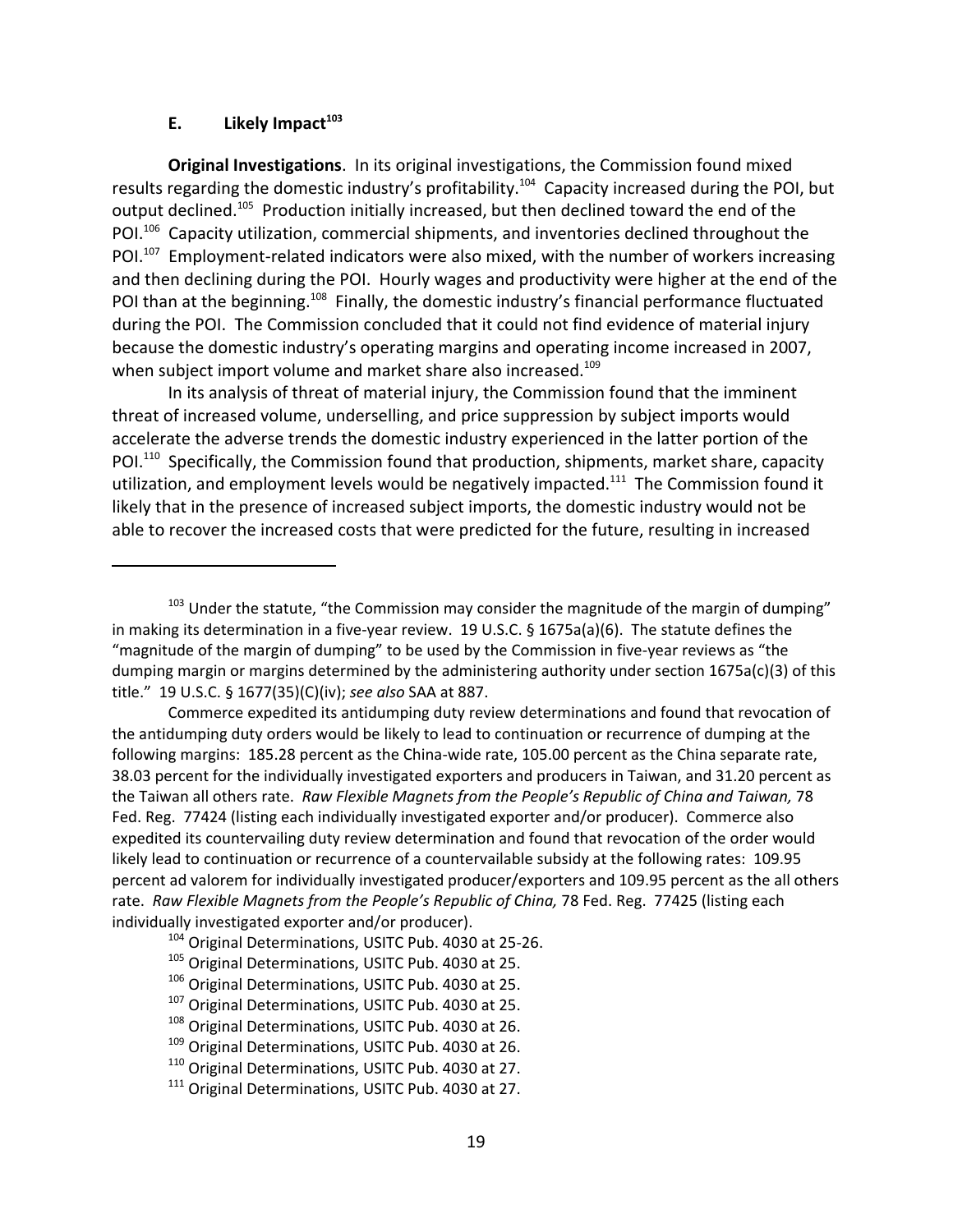losses and overall deterioration in the financial performance of the domestic industry as a whole.<sup>112</sup> The Commission thus concluded that the domestic industry was threatened with material injury by reason of subject imports from China and Taiwan.<sup>113</sup>

**Current Reviews**. Because these are expedited reviews, we have only limited information with respect to the domestic industry's financial performance.<sup>114</sup> The information available concerning the domestic industry's condition in these reviews consists of the data that the domestic producers provided in response to the notice of institution. The limited record is insufficient for us to make a finding on whether the domestic industry is vulnerable to the continuation or recurrence of material injury in the event of revocation of the orders.<sup>115</sup>

In 2012, the capacity of the reporting U.S. raw flexible magnet producers was \*\*\* pounds, production was \*\*\* pounds, and capacity utilization was \*\*\* percent.<sup>116</sup> U.S. shipments were \*\*\* pounds, and domestic producers reported an \*\*\* of \*\*\* from sales of \*\*\*, resulting in an \*\*\* of \*\*\* percent in 2012.<sup>117</sup>

Based on the information on the record, we find that should the order be revoked, the likely significant volume and adverse price effects of the subject imports would likely have a significant adverse impact on the production, shipments, sales, market share, and revenues of the domestic industry. These declines would likely have a direct adverse impact on the domestic industry's profitability.

In our analysis, we typically examine known factors other than subject imports which may cause injury so as not to attribute likely injury caused by these factors to the subject imports. In these reviews, however, there are no factors other than the subject imports that are known to be a likely cause of material injury.

Accordingly, we conclude that, if the orders were revoked, subject imports would likely have a significant adverse impact on the domestic industry within a reasonably foreseeable time.

# **V. Conclusion**

For the above reasons, we determine that revocation of the antidumping and countervailing duty orders on raw flexible magnets from China and Taiwan would likely lead to

<sup>&</sup>lt;sup>112</sup> Original Determinations, USITC Pub. 4030 at 27.

<sup>&</sup>lt;sup>113</sup> Original Determinations, USITC Pub. 4030 at 27.

<sup>&</sup>lt;sup>114</sup> In the original investigations, the record contained data from seven responding domestic producers, whereas in these expedited reviews the record contains data from two responding domestic producers.

<sup>&</sup>lt;sup>115</sup> Based on the record of this review, Commissioner Pinkert finds that the domestic industry is not vulnerable to the continuation or recurrence of material injury in the event of revocation of the orders. The domestic producers that responded to the Commission's notice of institution, which accounted for \*\*\* percent of industry production in 2012, reported an \*\*\* of \*\*\* percent. CR/PR at Tables I-1 and I-2. In addition, those firms had an \*\*\* in 2012 that \*\*\* the domestic industry's \*\*\* in any year during the period of the original investigation.

<sup>116</sup> CR/PR at Table I-2.

<sup>117</sup> CR/PR at Table I-2.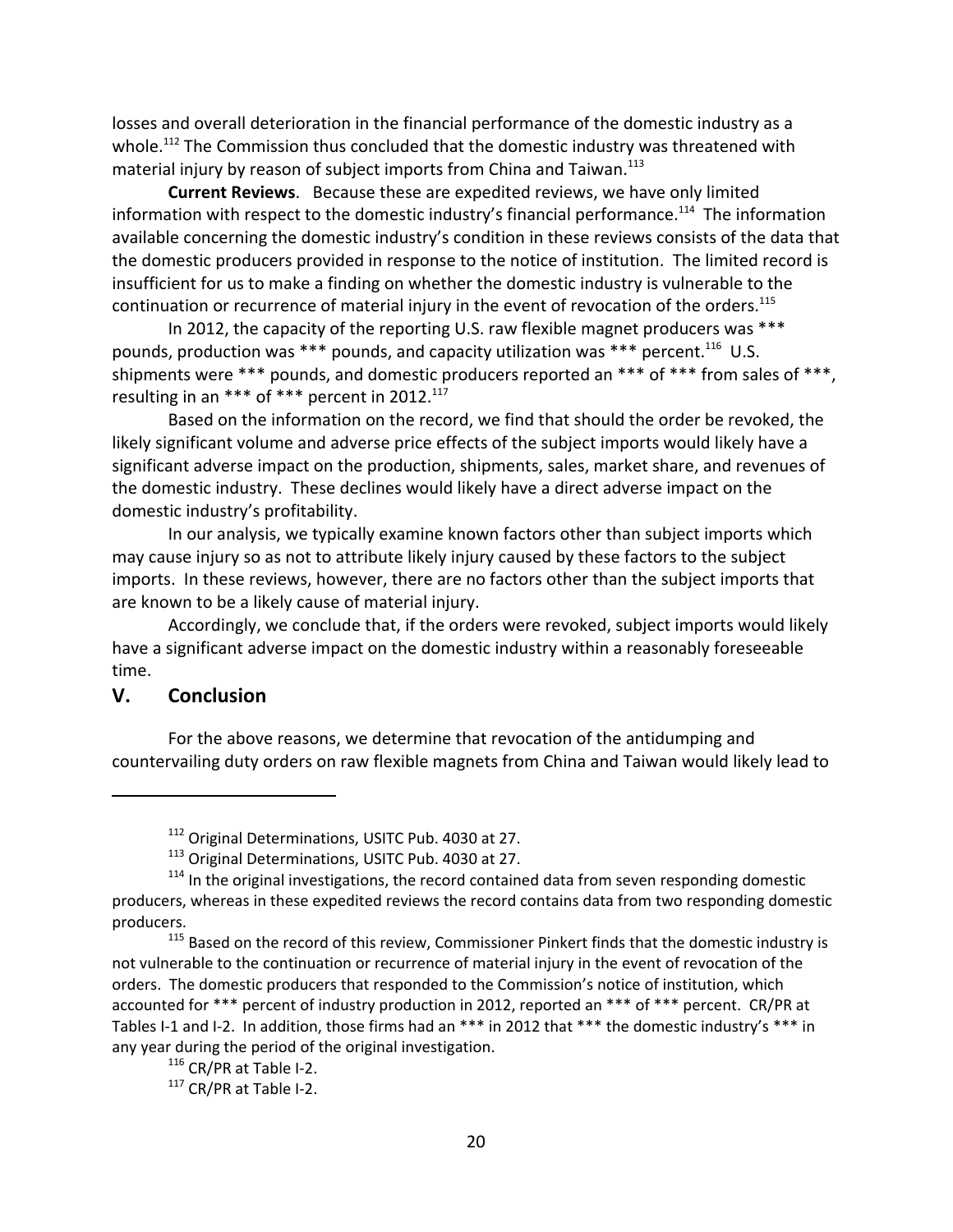continuation or recurrence of material injury to an industry in the United States within a reasonably foreseeable time.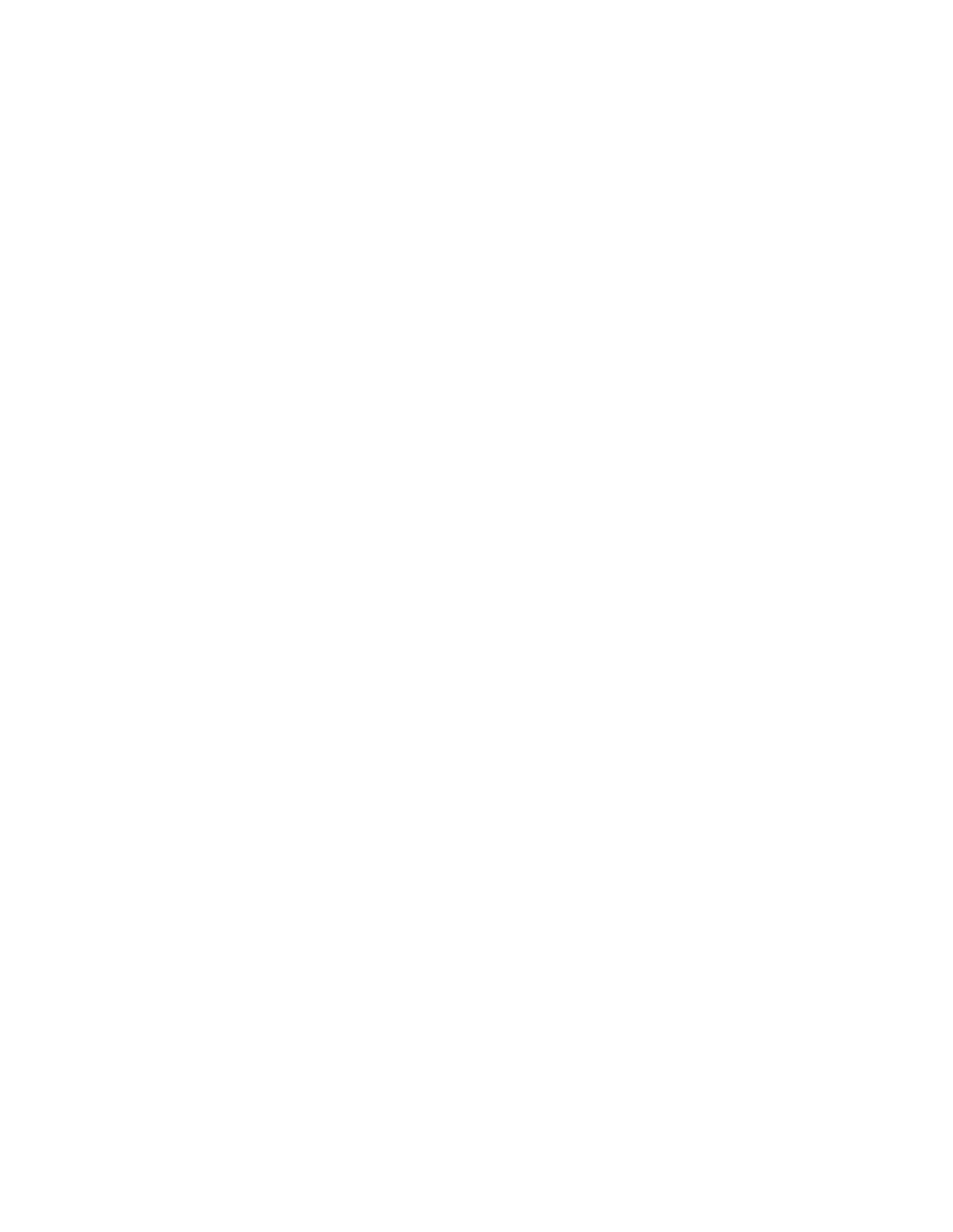# **INFORMATION OBTAINED IN THE REVIEW**

### **INTRODUCTION**

#### **Background**

Effective August 1, 2013, the U.S. International Trade Commission ("Commission" or "USITC") gave notice, pursuant to section 751(c) of the Tariff Act of 1930, as amended ("the Act").<sup>1</sup> that it had instituted a review to determine whether revocation of the countervailing duty order on raw flexible magnets from China and the antidumping duty orders on raw flexible magnets from China and Taiwan would likely lead to the continuation or recurrence of material injury to a domestic industry.<sup>2 3</sup> On November 20, 2013, the Commission determined that it would conduct an expedited review pursuant to section 751(c)(3) of the Act.<sup>4</sup> The following tabulation presents information relating to the background and schedule of this proceeding:

<sup>4</sup> *Raw Flexible Magnets from China and Taiwan; Scheduling of Expedited Five‐Year Reviews Concerning the Countervailing Duty Order on Raw Flexible Magnets from China and the Antidumping Duty Orders on Raw Flexible Magnets from China and Taiwan*, 78 FR 73561, December 6, 2013. The Commission received one joint submission in response to its notice of institution in the subject review. It was filed on behalf of Magnum Magnetics Corporation ("Magnum") and \*\*\*, U.S. producers of the domestic like product. U.S. producers are believed to account for \*\*\* percent of production of the domestic like product in 2012. The Commission did not receive any responses from producers in China or Taiwan or U.S. importers of the subject merchandise. The Commission determined that the domestic interested party group response to its notice of institution was adequate and that the respondent interested party group response was inadequate. In the absence of respondent interested party responses and any other circumstances that would warrant the conduct of full reviews, the Commission determined to conduct expedited reviews.

 $1$  19 U.S.C. 1675(c).

<sup>2</sup> *Raw Flexible Magnets From China and Taiwan; Institution of a Five‐Year Reviews*, 78 FR 46604*,* August 1, 2013. All interested parties were requested to respond to this notice by submitting the information requested by the Commission.

 $3$  In accordance with section 751(c) of the Act, the U.S. Department of Commerce ("Commerce") published a notice of initiation of five-year reviews of the subject countervailing and antidumping duty orders concurrently with the Commission's notice of institution. *Initiation of Five‐Year ("Sunset") Review*, 78 FR 46575, August 1, 2013.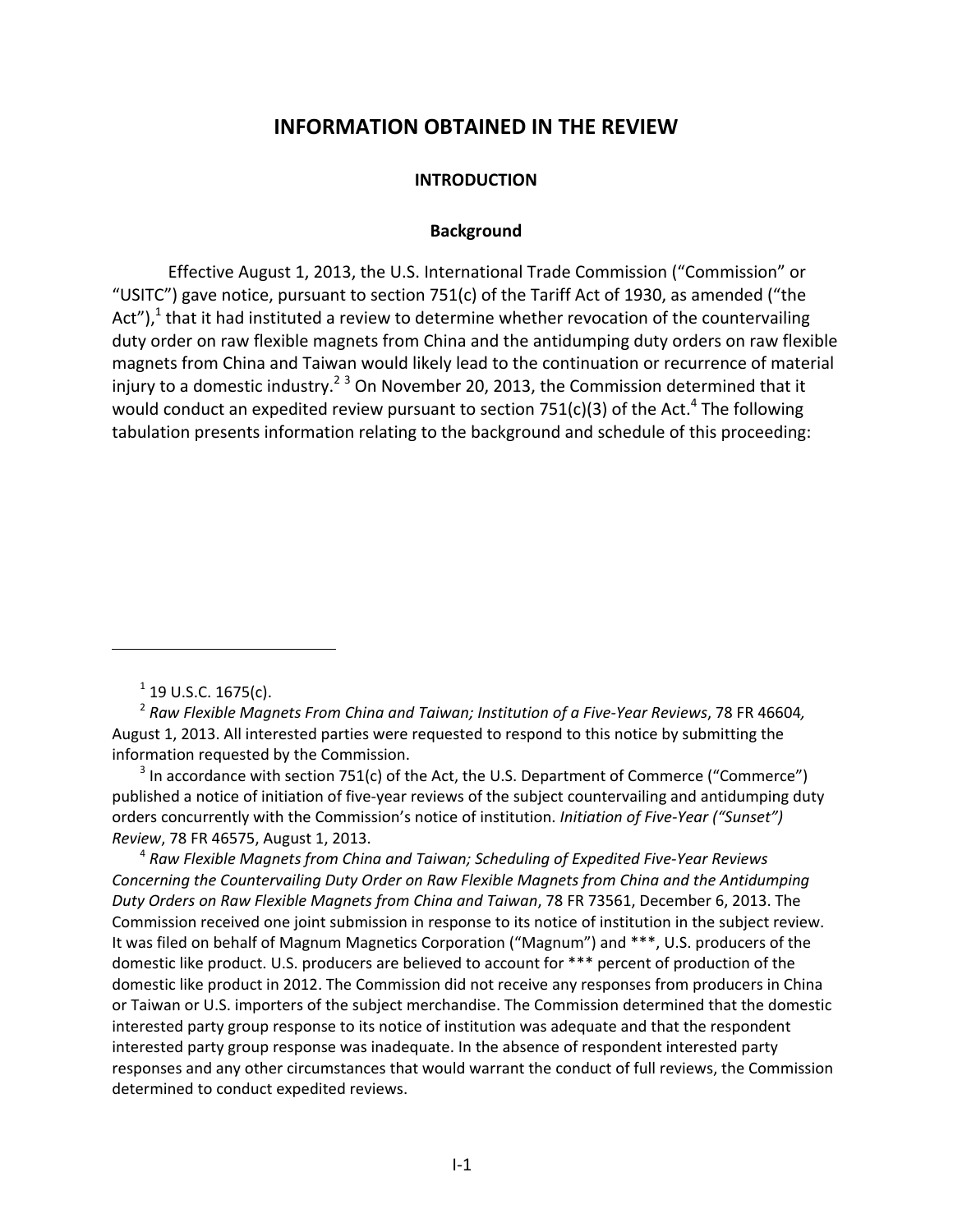| <b>Effective date</b> | <b>Action</b>                                                                          |
|-----------------------|----------------------------------------------------------------------------------------|
|                       | Commerce's antidumping duty order on raw flexible magnets from China (73 FR            |
|                       | 53847, September 17, 2008)                                                             |
|                       | http://www.gpo.gov/fdsys/pkg/FR-2008-09-17/pdf/E8-21717.pdf                            |
|                       | Commerce's antidumping duty order on raw flexible magnets from Taiwan (73 FR           |
|                       | 53848, September 17, 2008)                                                             |
|                       | http://www.gpo.gov/fdsys/pkg/FR-2008-09-17/pdf/E8-21718.pdf                            |
|                       | Commerce's countervailing duty order on raw flexible magnets from China (73 FR         |
| September 17,         | 53849, September 17, 2008)                                                             |
| 2008                  | http://www.gpo.gov/fdsys/pkg/FR-2008-09-17/pdf/E8-21719.pdf                            |
|                       | Commission's institution of first five-year reviews (78 FR 46604, August 1, 2013)      |
| August 1, 2013        | http://www.gpo.gov/fdsys/pkg/FR-2013-08-01/pdf/2013-18107.pdf                          |
|                       | Commerce's initiation of first five-year reviews (78 FR 46575, August 1, 2013)         |
| August 1, 2013        | http://www.gpo.gov/fdsys/pkg/FR-2013-08-01/pdf/2013-18554.pdf                          |
|                       | Commission's determination to conduct an expedited five-year review (78 FR 73561,      |
|                       | December 6, 2013)                                                                      |
|                       | http://www.gpo.gov/fdsys/pkg/FR-2013-12-06/pdf/2013-29182.pdf                          |
|                       | The press release announcing the Commission's determination concerning adequacy        |
|                       | and the conduct of an expedited review can be found at                                 |
|                       | (http://www.usitc.gov/press_room/news_release/2013/er1120ll2.htm)                      |
|                       | A summary of the Commission's votes concerning the adequacy and the conduct of         |
|                       | an expedited review can be found at                                                    |
|                       | (http://iapps2.usitc.gov/sunset/caseProfSuppAttmnt/download/11588). The                |
| November 20,          | Commission's explanation of its determination can be found at                          |
| 2013                  | (http://iapps2.usitc.gov/sunset/caseProfSuppAttmnt/download/11591).                    |
|                       | Commerce's final result of expedited five-year review of the countervailing duty order |
|                       | on imports from China                                                                  |
|                       | (http://www.gpo.gov/fdsys/pkg/FR-2013-12-23/pdf/2013-30329.pdf)                        |
|                       | Commerce's final result of expedited five-year review of the antidumping duty orders   |
| December 23,          | on imports from China and Taiwan                                                       |
| 2013                  | (http://www.gpo.gov/fdsys/pkg/FR-2013-12-23/pdf/2013-30511.pdf)                        |
| January 6, 2014       | Commission's vote                                                                      |
| January 15, 2014      | Commission's determination                                                             |

# **The original investigations**

The original investigation resulted from a petition filed on September 21, 2007, by Magnum Magnetics Copr. ("Magnum") alleging that an industry in the United States was materially injured and threatened with material injury by reason of subsidized imports of raw flexible magnets from China and less-than-fair-value ("LTFV") imports of raw flexible magnets from China and Taiwan. On July 10, 2008, Commerce determined that countervailable subsidies were being provided to producers and exporters of raw flexible magnets from China.<sup>5</sup> Commerce also determined on the same date that imports of raw flexible magnets from China

<sup>5</sup> *Raw Flexible Magnets from the People's Republic of China: Final Affirmative Countervailing Duty Determination*, 73 FR 39667, July 10, 2008.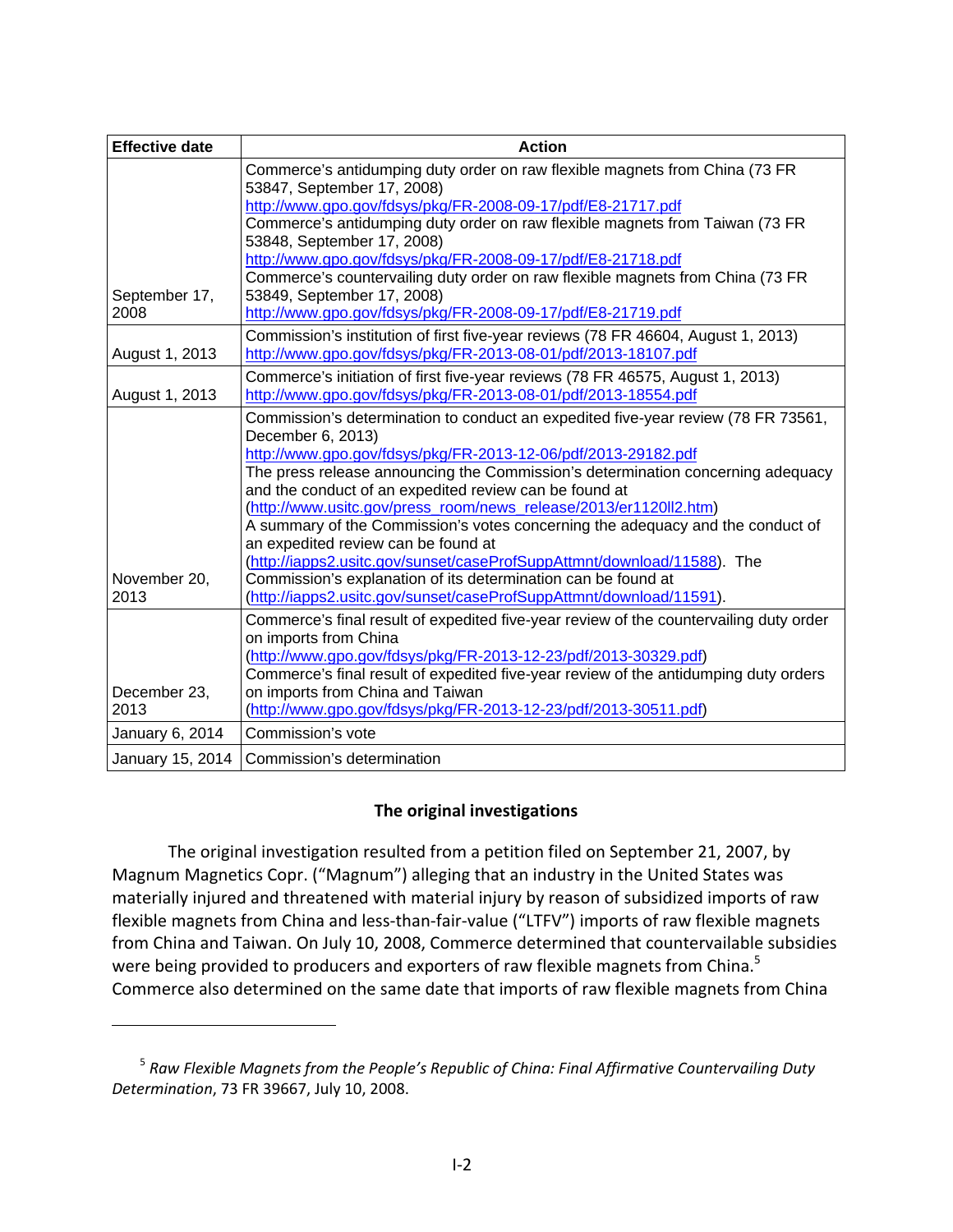and Taiwan were being sold at LTFV. $^6$  On August 25, 2008, the Commission issued its determination that an industry in the United States was threatened with material injury by reason of subsidized imports from China of raw flexible magnets. The Commission further determined that an industry in the United States was threatened with material injury be reason of LTFV imports of raw flexible magnets from China and Taiwan.<sup>7</sup> On September 17, 2008, Commerce issued a countervailing duty order on raw flexible magnets from China, $^8$  and antidumping duty orders on raw flexible magnets from China and Taiwan. $9^{9}$  10

#### **Commerce's reviews**

Commerce has initiated and rescinded one new shipper review of the countervailing duty order on imports from China and rescinded one new shipper review of the antidumping duty order on imports from China. $^{11}$  Commerce has not conducted any administrative reviews, nor issued any duty absorption findings, and has not conducted changed circumstances reviews or scope inquiry reviews with respect to raw flexible magnets from China or Taiwan.

Commerce's results of its expedited sunset reviews of the subject countervailing duty order and antidumping duty orders were approved on December 16, 2013. Commerce determined that revocation of the countervailing duty order on imports from China would likely to lead to continuation or recurrence of countervailable subsidy rate of 109.95 percent.<sup>12</sup> Commerce determined that revocation of the antidumping duty order on imports from China would likely lead to continuation or recurrence of dumping margins of 105.00-185.28 percent<sup>13</sup>

<sup>7</sup> *Raw Flexible Magnets From China and Taiwan: Determinations,* 73 FR 51317, September 2, 2008.

<sup>6</sup> *Final Determination of Sales at Less Than Fair Value: Raw Flexible Magnets from the People's Republic of China*, 73 FR 39669, July 10, 2008 and *Notice of Final Determination of Sales at Less Than Fair Value: Raw Flexible Magnets From Taiwan*, 73 FR 39673, July 10, 2008.

<sup>8</sup> *Raw Flexible Magnets from the People's Republic of China: Countervailing Duty Order*, 73 FR 53849, September 17, 2008.

<sup>9</sup> *Antidumping Duty Order: Raw Flexible Magnets from the People's Republic of China*, 73 FR 53847, September 17, 2008.

<sup>10</sup> *Antidumping Duty Order: Raw Flexible Magnets from Taiwan*, 73 FR 53848, September 17, 2008.

<sup>11</sup> *Raw Flexible Magnets From the People's Republic of China: Initiation of Antidumping Duty New Shipper Review*, 75 FR 22740, April 30, 2010, *Raw Flexible Magnets From the People's Republic of China: Initiation of Countervailing Duty New Shipper Review*, 75 FR 22741, April 30, 2010, *Raw Flexible Magnets From the People's Republic of China: Notice of Rescission of Countervailing Duty New Shipper Review*, 75 FR 52721, August 27, 2010, and *Raw Flexible Magnets From the People's Republic of China: Rescission of New Shipper Review*, 75 FR 61425, October 5, 2010.

<sup>12</sup> *Raw Flexible Magnets from the People's Republic of China: Final Results of Expedited Sunset Review*, 78 FR 77425, December 23, 2013.

<sup>13</sup> *Raw Flexible Magnets from the People's Republic of China and Taiwan: Final Results of the Expedited Sunset Reviews of the Antidumping Duty Orders*, 78 FR 77423, December 23, 2013.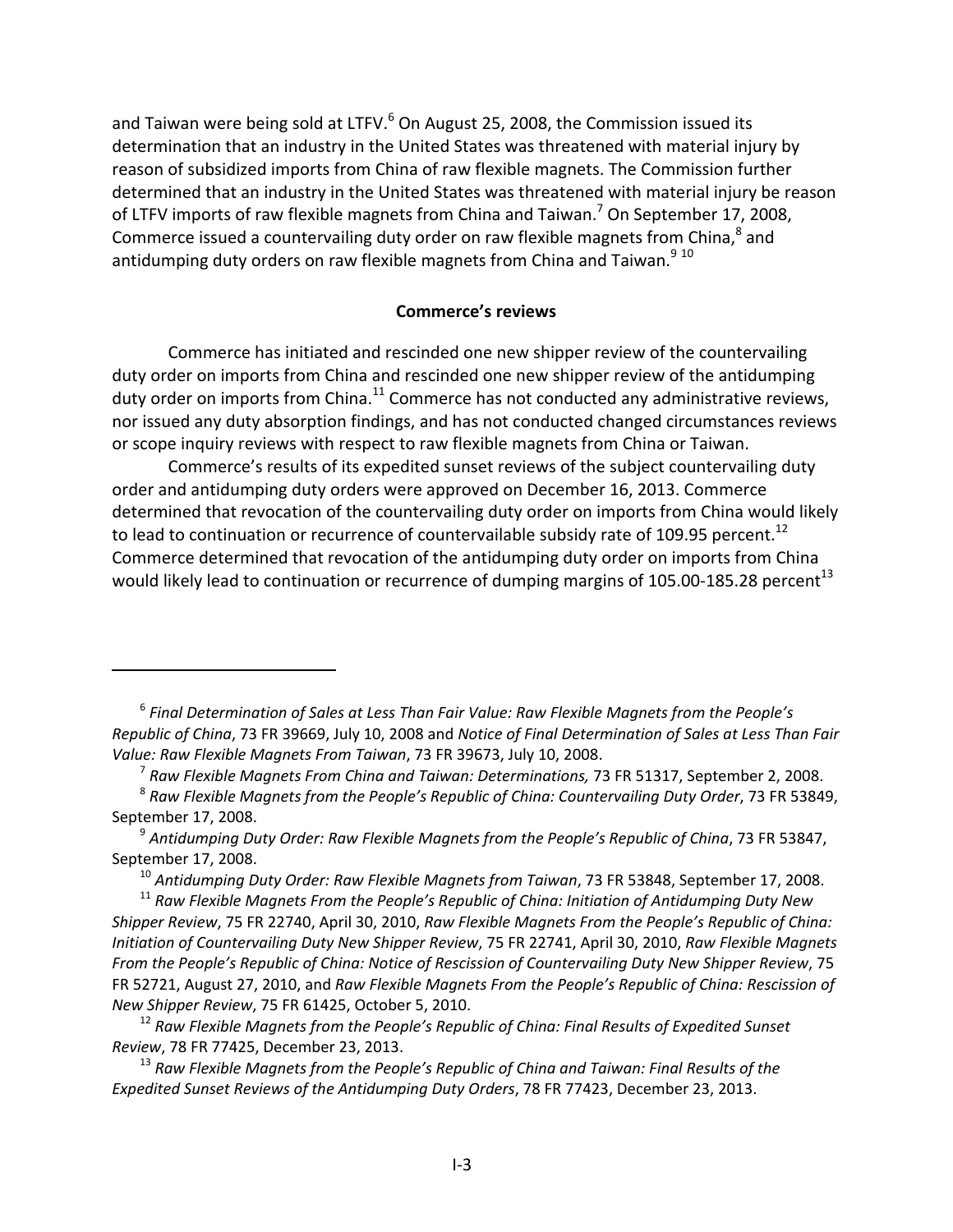and that revocation of the antidumping duty order on imports from Taiwan would likely lead to continuation or recurrence of dumping margins of 31.20-38.03 percent.<sup>14</sup>

## **THE PRODUCT**

### **Commerce's scope**

In its countervailing duty and antidumping duty orders, Commerce defined the subject merchandise as:

> The products covered by this order are certain flexible magnets regardless of shape, $^{15}$  color, or packaging.<sup>16</sup> Subject flexible magnets are bonded magnets composed (not necessarily exclusively) of (i) any one or combination of various flexible binders (such as polymers or co– polymers, or rubber) and (ii) a magnetic element, which may consist of a ferrite permanent magnet material (commonly, strontium or barium ferrite, or a combination of the two), a metal alloy (such as NdFeB or Alnico), any combination of the foregoing with each other or any other material, or any other material capable of being permanently magnetized. Subject flexible magnets may be in either magnetized or unmagnetized (including demagnetized) condition, and may or may not be fully or partially laminated or fully or partially bonded with paper, plastic, or other material, of any composition and/or color. Subject flexible magnets may be uncoated or may be coated with an adhesive or any other coating or combination of coatings. Specifically excluded from the scope of this order are printed flexible magnets, defined as flexible magnets (including individual magnets) that are laminated or bonded with paper, plastic, or other material if such paper, plastic, or other material bears printed text and/or images, including but not limited to business cards, calendars, poetry, sports event schedules, business promotions, decorative motifs, and the like. This exclusion does not apply to such printed flexible magnets if the printing concerned consists of only the following: a trade mark or trade name; country of origin; border, stripes, or lines; any printing that is removed in the course of cutting and/or printing magnets for retail sale or other disposition from the flexible magnet; manufacturing or use instructions (e.g., ''print this side

<sup>14</sup> *Raw Flexible Magnets from the People's Republic of China and Taiwan: Final Results of the Expedited Sunset Reviews of the Antidumping Duty Orders*, 78 FR 77423, December 23, 2013.

 $15$  The term "shape" includes, but is not limited to profiles, which are flexible magnets with a nonrectangular cross‐section.

 $16$  Packaging includes retail or specialty packaging such as digital printer cartridges.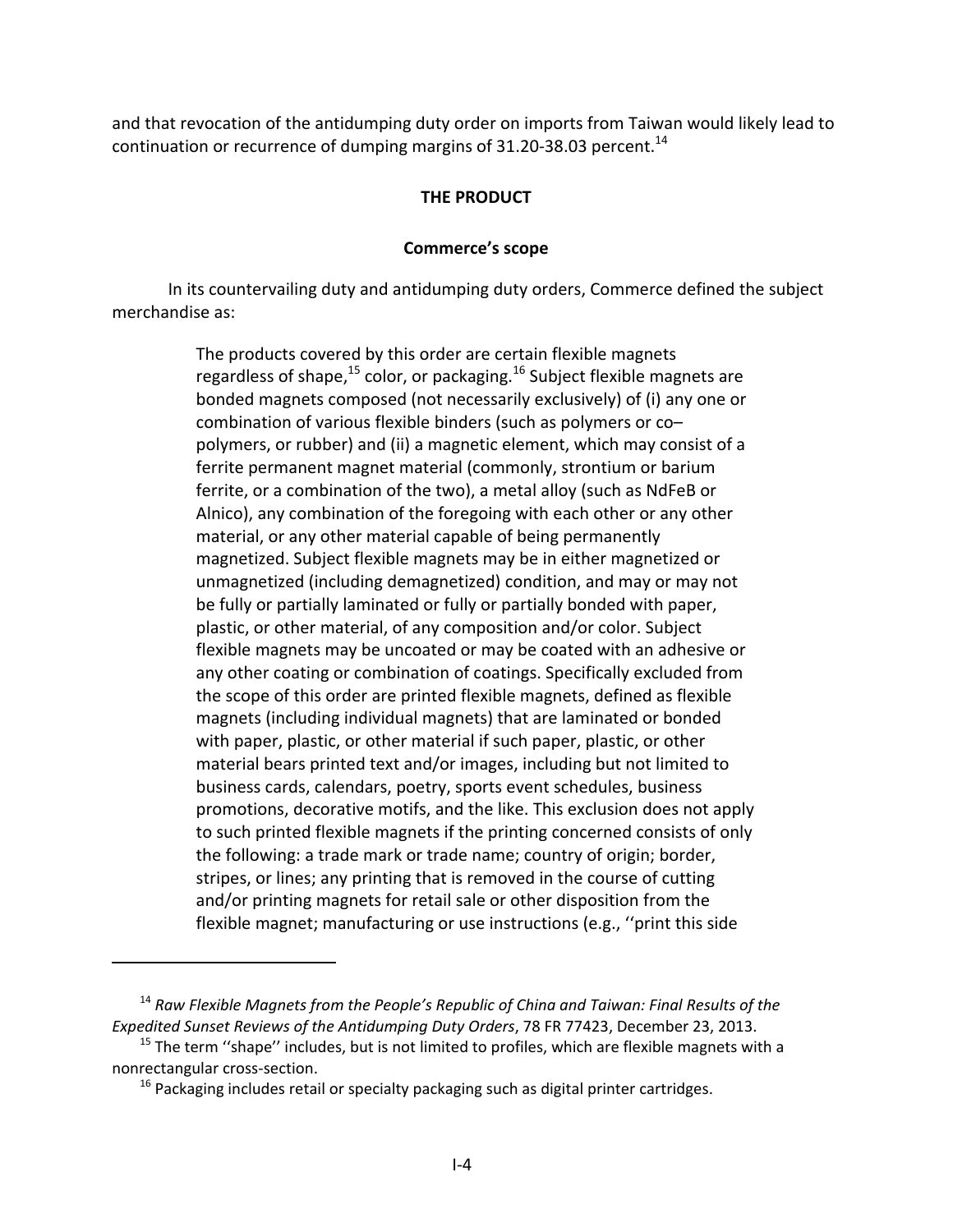up,'' ''this side up,'' ''laminate here''); printing on adhesive backing (that is, material to be removed in order to expose adhesive for use such as application of laminate) or on any other covering that is removed from the flexible magnet prior or subsequent to final printing and before use; non– permanent printing (that is, printing in a medium that facilitates easy removal, permitting the flexible magnet to be re–printed); printing on the back (magnetic) side; or any combination of the above. All products meeting the physical description of subject merchandise that are not specifically excluded are within the scope of this order. $^{17}$ 

#### **U.S. tariff treatment**

The raw flexible magnets products that are the subject of these reviews are currently imported under the following Harmonized Tariff Schedule of the United States ("HTSUS") subheadings: 8505.19.10 (flexible magnets) and 8505.19.20 (composite goods containing flexible magnets) at a general rate of duty of 4.9 percent *ad valorem*.

#### **Domestic like product and domestic industry**

In the final phase of the original investigations, the Commission defined a single domestic like product, coextensive with the scope of the investigation.<sup>18</sup> The Commission also defined the domestic industry as consisting of all producers of raw flexible magnets and did not exclude any domestic producer as a related party.<sup>19</sup>

In its notice of institution for this review, the Commission solicited comments from interested parties regarding the appropriate domestic like product and domestic industry. In the domestic interested parties' response to the Commission's notice of institution, it indicated that it agrees with the Commission's definition of the domestic like product and domestic industry that were adopted in the original investigation.<sup>20</sup> No further comment on the domestic like product or domestic industry has been filed with the Commission in this proceeding.

<sup>17</sup> *Raw Flexible Magnets from the People's Republic of China: Countervailing Duty Order,* 73 FR 53849, September 17, 2008, *Antidumping Duty Order: Raw Flexible Magnets from the People's Republic of China*, 73 FR 53847, September 17, 2008. *Antidumping Duty Order: Raw Flexible Magnets from Taiwan*, 73 FR 53848, September 17, 2008*.*

<sup>&</sup>lt;sup>18</sup> Raw Flexible Magnets from China and Taiwan, Inv. Nos. 701-TA-452 and 731-TA-1129-1130 (Final), USITC Publication 4030, August 2008, p. 7.

 $^{19}$  Raw Flexible Magnets from China and Taiwan, Inv. Nos. 701-TA-452 and 731-TA-1129-1130 (Final), USITC Publication 4030, August 2008, p. 9.

<sup>&</sup>lt;sup>20</sup> Domestic interested parties' Substantive Response To The Notice Of Institution, September 3, 2013, p. 31.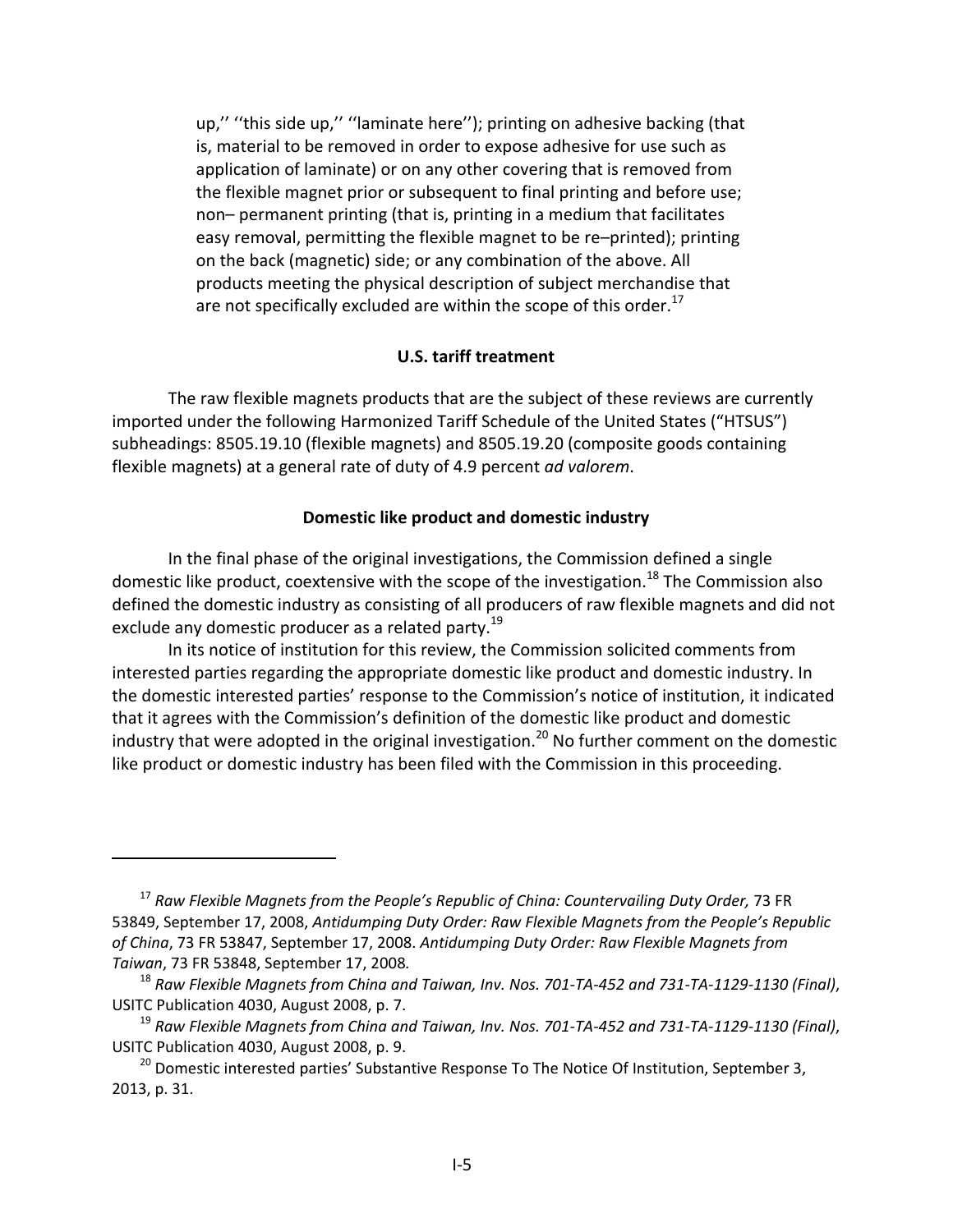# **Description** and uses<sup>21</sup>

Flexible magnets are permanent magnets that can be twisted, bent, slit, punched, coiled, and otherwise molded into any shape without loss of magnetic properties. Raw flexible magnets consist of sheet (or sheeting), strip, and thermoplastic profile shapes, typically of uniform thickness and surface finish. Figure I‐1 presents a depiction of various types of sheet, strip, and profile shape flexible magnets produced by Magnum.

## **Figure I-1 Raw flexible magnets: Product forms**



*Source*: *Raw Flexible Magnets from China and Taiwan, Inv. Nos. 701-TA-452 and 731-TA-1129-1130 (Final)*, USITC Publication 4030, August 2008, figure I-1.

Magnetic sheet is characterized as "(s)heets of material that are highly flexible and have permanent magnetic properties." Sheet, which is generally (but not exclusively) produced by the calendaring process described below, is the widest form of raw flexible magnet, typically available in widths up to approximately 24 inches. Flexible magnetic strips are dimensionally narrower than sheet. According to testimony at the staff conference, "(s)trips may be produced by cutting sheets into much narrower products, or they may be made by extruding the materials to its final dimension. Thicker strips typically are extruded." Finally, profile shapes are flexible magnets that are not square or rectangular in cross section. Thermoplastic profile shapes are manufactured exclusively by the extrusion method.

In general, flexible magnets are used in a number of applications such as refrigerator door gaskets; magnetic car and safety signs; direct mail promotional items; magnetic business cards; advertising signs; calendars; nameplates; and toys and games. The key physical

<sup>&</sup>lt;sup>21</sup> Raw Flexible Magnets from China and Taiwan, Inv. Nos. 701-TA-452 and 731-TA-1129-1130 (Final), USITC Publication 4030, August 2008.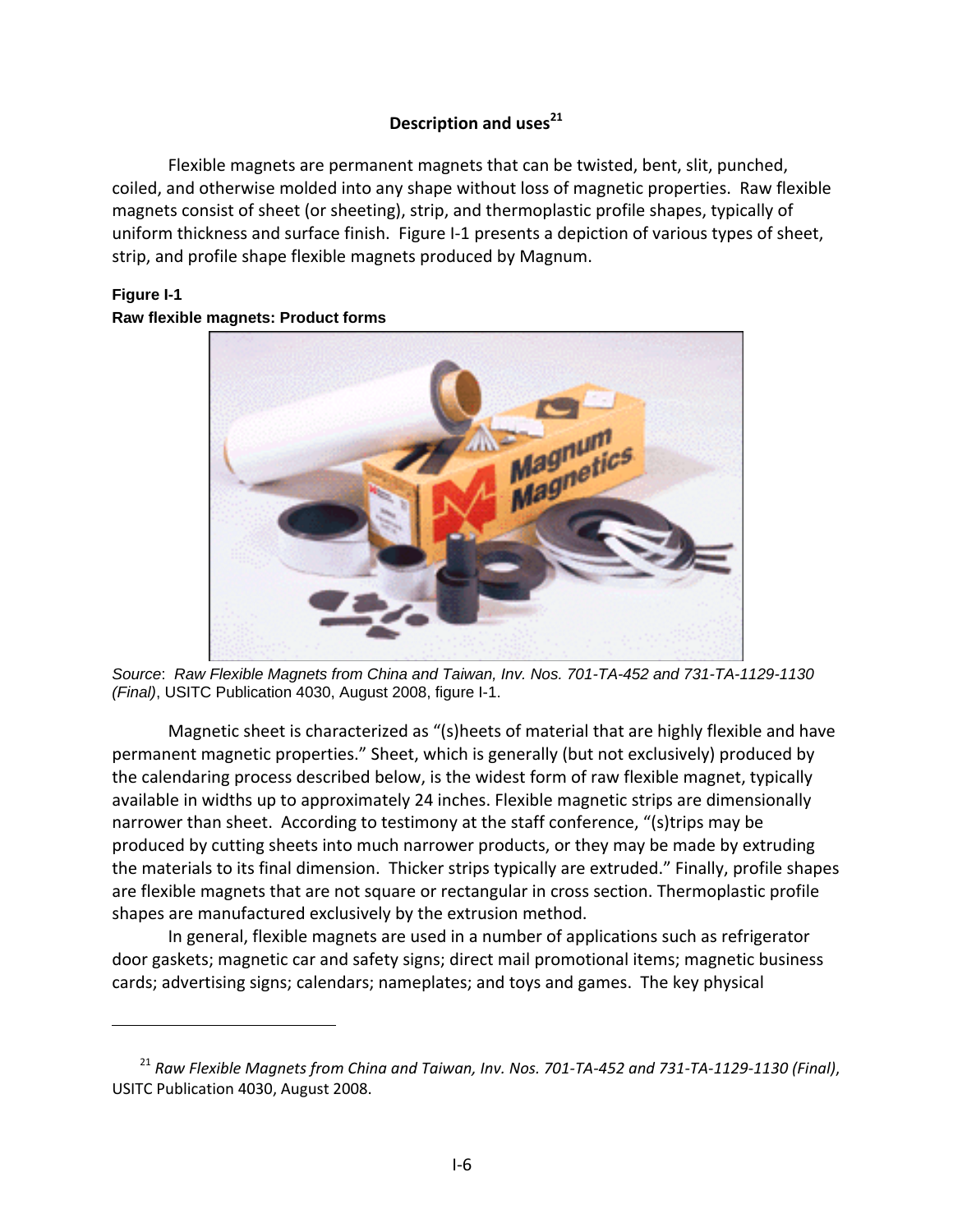characteristics and similarities among all flexible magnets include magnetism, thinness, flexibility, lightness of weight, and ease of cutting. Raw flexible magnet profile shapes are used in the production of commercial products such as refrigerator doors, shower doors, and merchandise exhibits. Raw flexible magnetic sheet and strip are typically used to produce refrigerator magnets, magnetic business cards such as used by real‐estate agents in promotional applications, and label holders for metal shelving.

## **Production process**<sup>22</sup>

Raw flexible magnets are manufactured by consolidating a mixture (in either granular or slurry form) of magnetic ferrite powders such as strontium or barium with a flexible resin binder (polymer), then transferring the mixture to one of several varieties of forming processes (namely calendaring, coating, or extrusion). The product ‐ in sheet form, narrower strip form, or as a profile shape ‐ is finished and prepared for shipment, typically in rolls or coils (Figure I‐ 2).

### **Figure I-2**

### **Raw flexible magnets: Manufacturing process**



*Source*: *Raw Flexible Magnets from China and Taiwan, Inv. Nos. 701-TA-452 and 731-TA-1129-1130 (Final)*, USITC Publication 4030, August 2008, figure I-2.

<sup>&</sup>lt;sup>22</sup> Raw Flexible Magnets from China and Taiwan, Inv. Nos. 701-TA-452 and 731-TA-1129-1130 (Final), Staff Report, INV‐FF‐087, June 30, 2008, pp. I‐11‐14.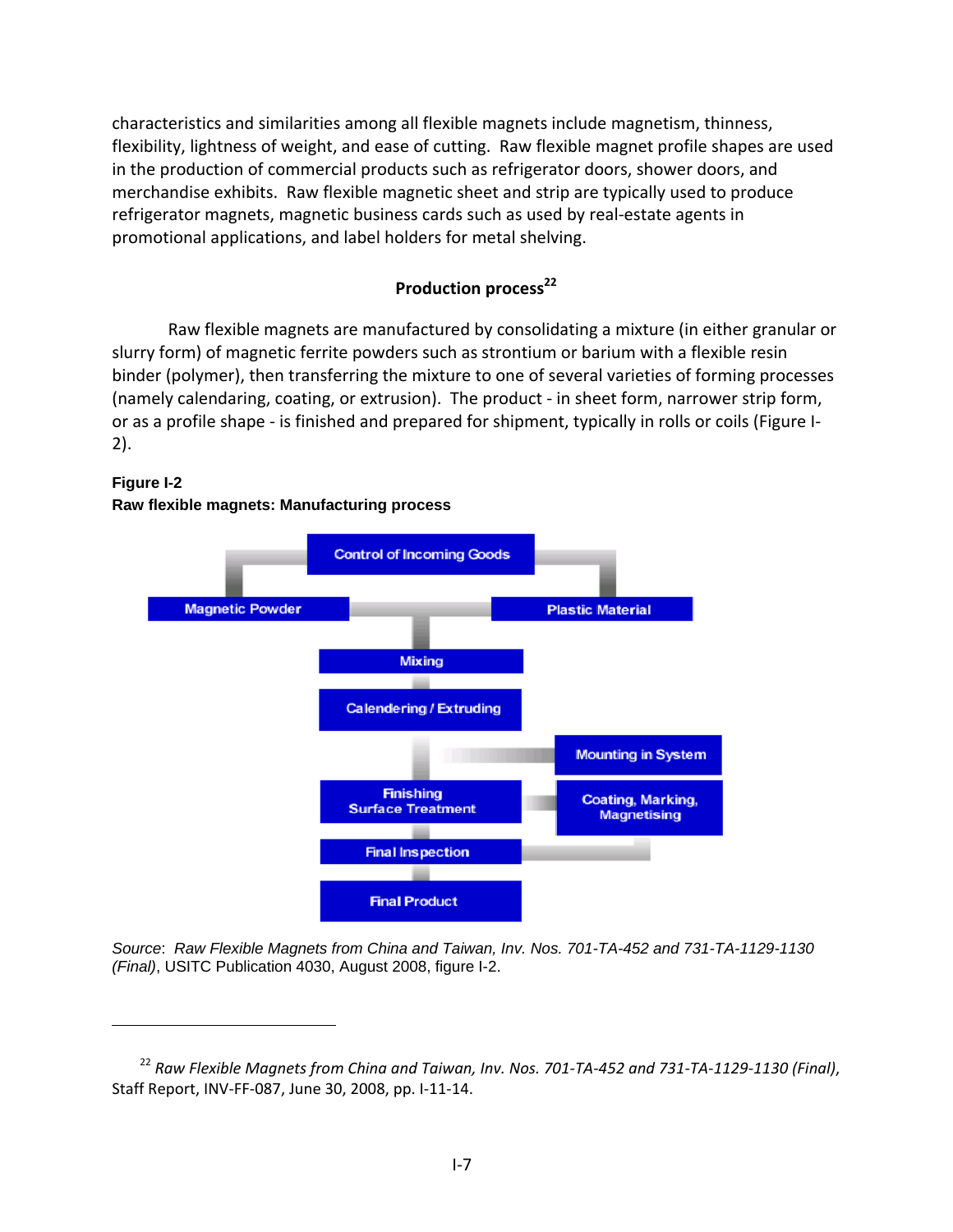In the calendering process, the magnetic particulate (a mixture of ferrite metals and resins) is fed through a calender, where it is pressed between two large rotating steel rolls to create magnetic sheets or strip of uniform thickness and surface finish. In the extrusion process, the magnetic particulate is forced through a shaped die to create rectangular or square sheets, strips, or other profile shapes. In the coating process the magnetic material is coated onto a carrier material such as paper, using a slot die or similar coating method. These materials are then cut, scored, slit, or die‐cut into many different sizes. Some types of flexible magnet sheeting are laminated with paper or plastic (typically white, but can be any color), or are coated with an adhesive (in most cases a pre‐printed or decorated laminate) or other material. A minority of flexible magnets is shipped in rolls or coils, but the manufacturer cuts most magnetic sheeting into various sized (widths and lengths) sheets to be shipped in stacks to the customer or distributor.

In the original investigations, Magnum reported that slitting might add approximately \*\*\* percent value to the product by a converter, however, Magnum typically charged customers \*\*\* for most of its slitting. Likewise, although Magnum typically charged \*\*\* for cutting operations, whereas converters might add \*\*\* percent of the value in their cutting operations. For extrusions and small pieces of sheeting, cutting is done on a punch press and can add \*\*\* percent in value. Likewise, scoring can add \*\*\* percent of the value if the score is down the length of the web, as with slitting; or it can add \*\*\* percent of the value if must be done across the width of the magnet with a punch press (as with cutting), depending on the distance between "scores." Die cutting may add \*\*\* percent of the value, depending on the method used and the size of the piece: a punch press with a steel-rule die or by creating "score" lines within a die cut piece. According to Magnum, in some cases, one or more of the steps can be combined for a single product, resulting in cumulated added values from each step. Slitting, cutting, and scoring, for example, can be combined resulting in cumulated added values. Die-cutting, meanwhile, is typically not combined with any other type of converting.

According to Magnum, in describing its value‐added operations, most laminating is done by the flexible magnet manufacturer or printer, not by a converter. A converter's laminating operations would generally be limited to 60‐mil 3" wide extrusions, and most commonly would involve adding an adhesive backing to the magnet, resulting in added value of approximately \*\*\* percent. Laminating is only performed on a small range of products by converters but is performed by Magnum on its products.

Raw flexible magnets can be magnetized by either the producer at various stages of the manufacturing process or by the customer, depending on the particular customer's material handling needs. There are no particular handling precautions that have to be taken with flexible magnets since they are relatively weak magnetically, are not brittle, and can be used up to temperatures of \*\*\* degrees centigrade or more.

#### **Interchangeability and customer and producer perceptions**

In its original investigation, the Commission observed that "the predominant forms of raw flexible magnets, sheet and strip, could be produced through either a calendering or extrusion process. Raw flexible magnets of the same type produced using different processes were generally interchangeable. Raw flexible magnets used in commercial applications such as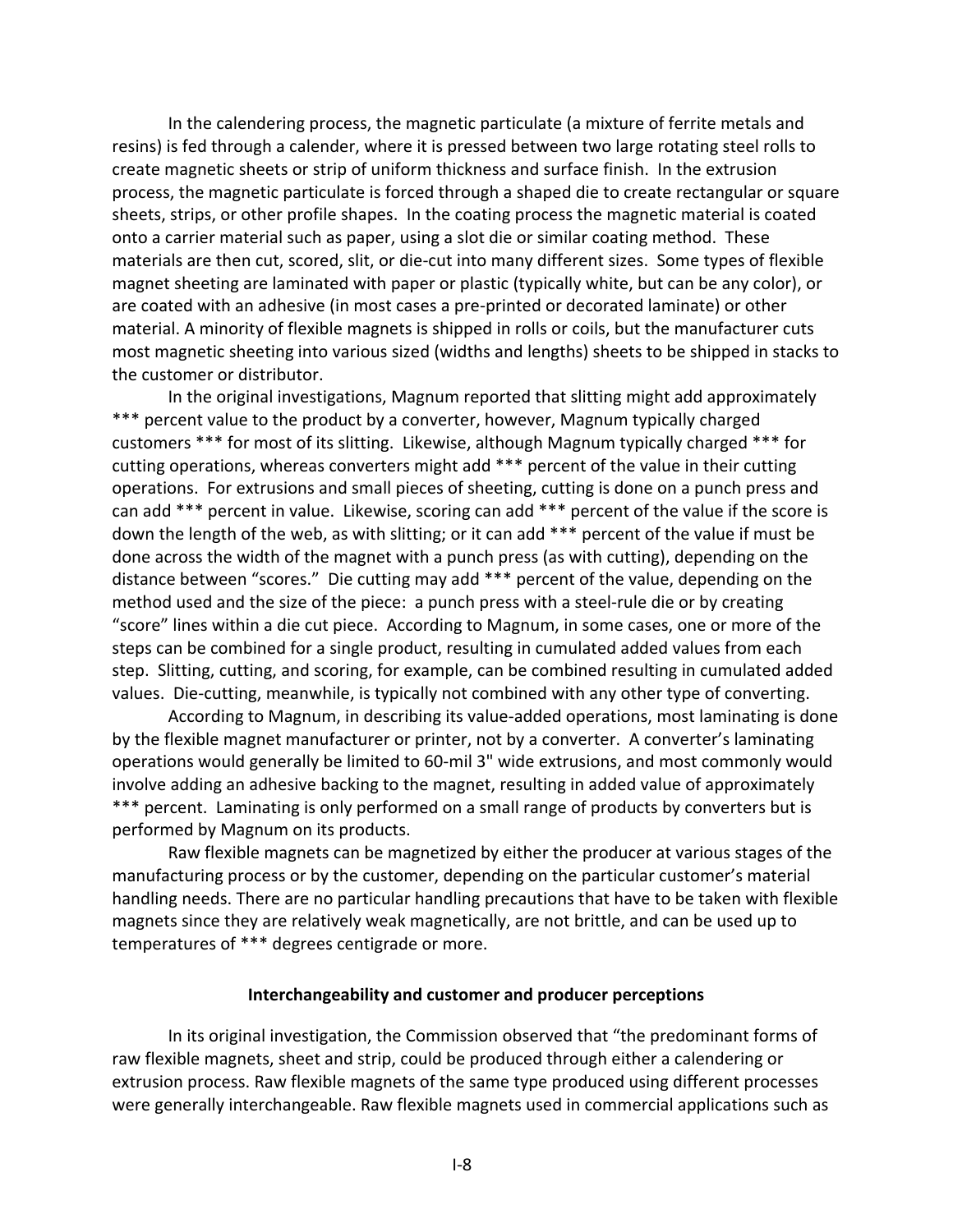refrigerator gaskets, however, were generally not interchangeable with raw flexible magnets used for printed applications."<sup>23</sup> The Commission reaffirmed what it noted in its preliminary determinations, namely "that raw flexible magnets, regardless of their shape or production process, are part of a continuum with no clear dividing lines. There are limitations in interchangeability among various types of raw flexible magnets, notably between the products produced for gaskets and those produced for refrigerator magnets, but a lack of complete interchangeability among types of products comprising a continuum is not unexpected."<sup>24</sup> The Commission remarked when addressing cumulation that "{a} majority of each type of market participant reported that subject imports from China and the domestic like product were at least frequently interchangeable. A majority of U.S. producers and purchasers reported that subject imports from Taiwan and the domestic like product were at least frequently interchangeable; all importers reported that subject imports from Taiwan and the domestic like product were at least sometimes interchangeable. A majority of U.S. producers and purchasers reported that subject imports from China and Taiwan were at least frequently interchangeable; all importers reported that subject imports from China and Taiwan were at least sometimes interchangeable."<sup>25</sup> The Commission noted that "the record indicates significant fungibility among products from different sources" and that "{m}arket participants overwhelmingly find raw flexible magnets from different sources to be at least sometimes interchangeable." The Commission observed that the "domestic like product, subject imports from China, and subject imports from Taiwan are each primarily produced through the calendering process and sold in the form of sheeting."<sup>26</sup> The Commission continued " $\{w\}$ hile there are some differences in channels of distribution between the subject imports, on the one hand, and the domestic like product, on the other, a substantial proportion of the domestic like product and a majority of imports from each subject source are sold to the same type of customer: printers." The Commission also stated that the "record also indicates geographic overlap among products from different sources" and that the "domestic like product, subject imports from China, and subject imports from Taiwan were simultaneously present in the U.S. market throughout the period of investigation." Accordingly, the Commission concluded that "there is a reasonable overlap of competition between the domestic like product and subject imports from China and Taiwan, and between the subject imports from China and Taiwan" and consequently cumulated

<sup>&</sup>lt;sup>23</sup> Raw Flexible Magnets from China and Taiwan, Inv. Nos. 701-TA-452 and 731-TA-1129-1130 (Final), USITC Publication 4030, August 2008, p. 6.

<sup>&</sup>lt;sup>24</sup> Raw Flexible Magnets from China and Taiwan, Inv. Nos. 701-TA-452 and 731-TA-1129-1130 (Final), USITC Publication 4030, August 2008, p. 6.

<sup>&</sup>lt;sup>25</sup> Raw Flexible Magnets from China and Taiwan, Inv. Nos. 701-TA-452 and 731-TA-1129-1130 (Final), USITC Publication 4030, August 2008, pp. 10‐11.

 $^{26}$  Raw Flexible Magnets from China and Taiwan, Inv. Nos. 701-TA-452 and 731-TA-1129-1130 (Final), USITC Publication 4030, August 2008, p. 11.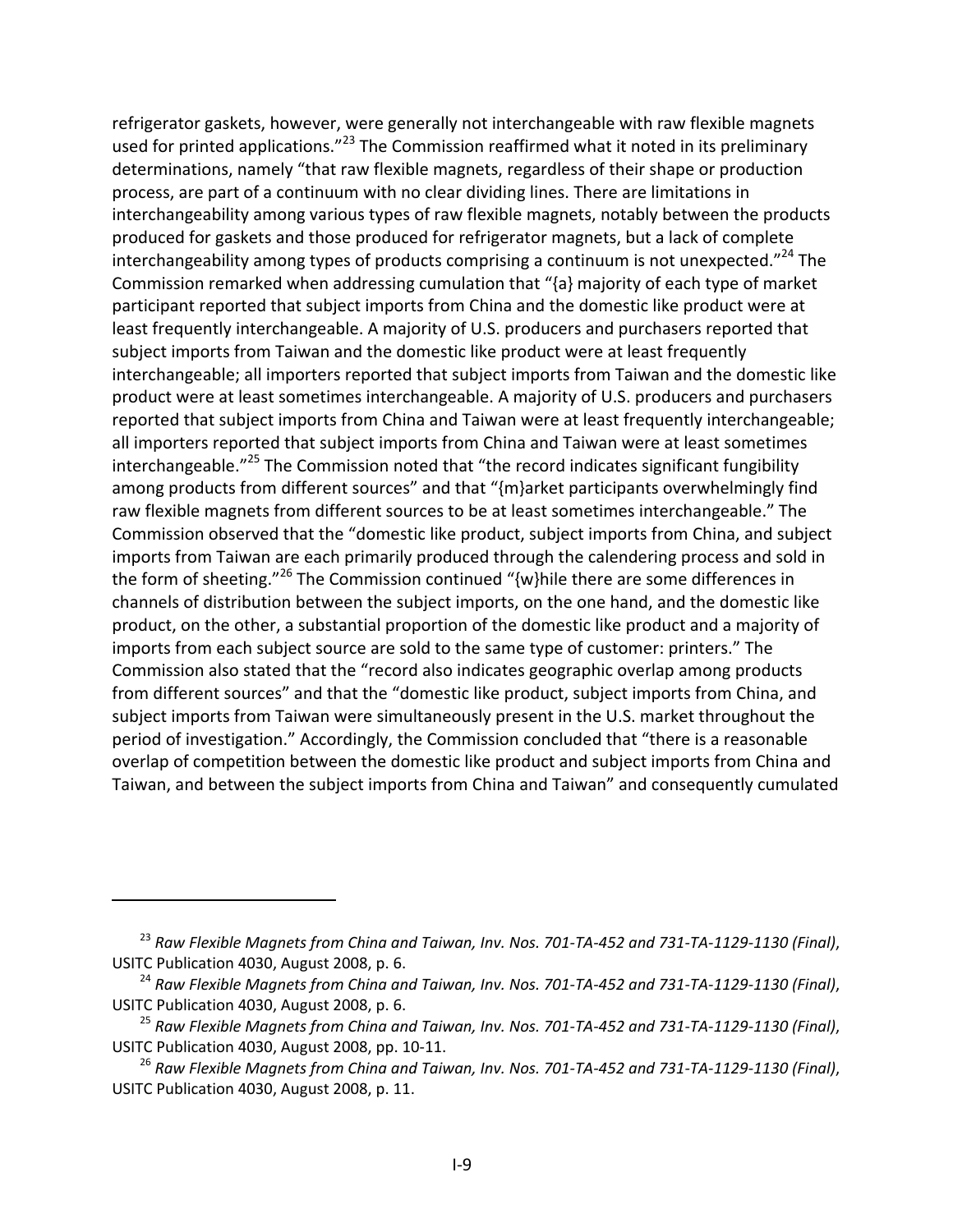subject imports from China and Taiwan for its analysis of material injury by reason of subject imports.<sup>27</sup>

## **Channels of distribution**

In the original investigations, the majority of shipments by both U.S. producers and U.S importers of raw flexible magnets from China and Taiwan were to end users (i.e., printers and OEMs) rather than distributors or retailers. For U.S. producers, during 2005‐2007 and January‐ March 2008, sales to printers accounted for 35.3‐38.5 percent of U.S. shipments and sales to OEMs accounted for 40.0-45.3 percent of U.S. shipments.<sup>28</sup> For China subject importers, sales to printers accounted for \*\*\* percent of U.S. shipments and sales to OEMs accounted for \*\*\* percent of U.S. shipments.<sup>29</sup> For Taiwan subject importers, sales to printers accounted for \*\*\* percent of U.S. shipments \*\*\*. <sup>30</sup> In their response to the notice of institution, domestic interested parties noted that demand form printers has shifted increasingly in the direction of thinner magnetic sheeting, which has reduced the volumes of product needed to meet their requirements.<sup>31</sup>

## **Pricing and related information**

In the original investigation, the Commission collected price data for six products. A total of 101 quarterly net weighted‐average U.S. f.o.b. selling price comparisons were possible between the domestic and imported Chinese raw flexible magnets and imported Taiwan raw flexible magnets shipped to U.S. customers during 2005‐March 2008. In total, products imported from China undersold the U.S.‐produced product in 24 of 37 possible quarterly comparisons and products imported from Taiwan undersold the U.S.‐produced product in 48 of 64 possible quarterly comparisons.<sup>32</sup>

Since raw flexible magnets are a raw material product with many end‐use applications, including promotional magnets, magnetic signs, trade show displays, custom parts, office supplies, refrigerator gaskets, and schedules, the overall demand for raw flexible magnets is

 $^{27}$  Raw Flexible Magnets from China and Taiwan, Inv. Nos. 701-TA-452 and 731-TA-1129-1130 (Final), USITC Publication 4030, August 2008, pp. 11‐12.

 $^{28}$  Raw Flexible Magnets from China and Taiwan, Inv. Nos. 701-TA-452 and 731-TA-1129-1130 (Final), Staff Report, INV‐FF‐087, June 30, 2008, table II‐1.

<sup>&</sup>lt;sup>29</sup> Raw Flexible Magnets from China and Taiwan, Inv. Nos. 701-TA-452 and 731-TA-1129-1130 (Final), Staff Report, INV‐FF‐087, June 30, 2008, table II‐1.

<sup>&</sup>lt;sup>30</sup> Raw Flexible Magnets from China and Taiwan, Inv. Nos. 701-TA-452 and 731-TA-1129-1130 (Final), Staff Report, INV‐FF‐087, June 30, 2008, table II‐1.

 $31$  Domestic interested parties' Substantive Response To The Notice Of Institution, September 3, 2013, p. 14.

<sup>&</sup>lt;sup>32</sup> Raw Flexible Magnets from China and Taiwan, Inv. Nos. 701-TA-452 and 731-TA-1129-1130 (Final), USITC Publication 4030, August 2008, table V‐8.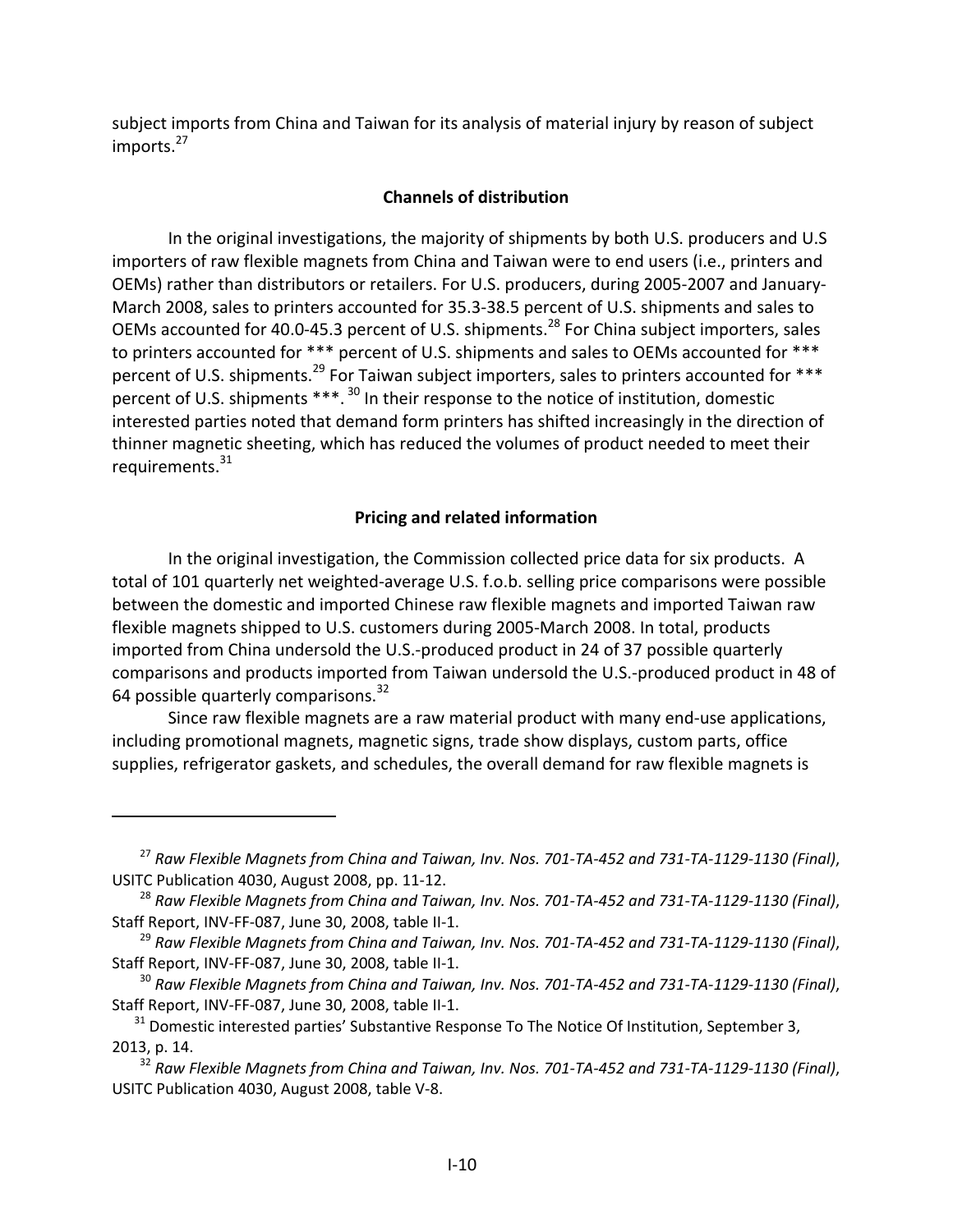closely linked to the demand for those end-use products.<sup>33</sup> Demand for raw flexible magnets tends to fluctuate from period to period. In the original investigations, Magnum reported there was seasonality in its sales of raw flexible magnets: 40 percent of its sales occur in the first six months of the year (with a spike in March attributed to sales of baseball schedules) and 60 percent of their sales occur in the last half of the year (attributed to advertisement budget cycles and the issuance of new calendars).<sup>34</sup> Furthermore, when parties were asked during the hearing to discuss any anticipated changes in future demand, the petitioner reported that demand will follow the course of the economy in general. One importer reported that the magnet industry is a maturing industry, but it has not yet matured, and demand will continue to grow.<sup>35</sup>

Raw materials account for the largest share of the cost of producing raw flexible magnets. During January 2005‐March 2008, raw materials costs accounted for slightly more than one‐half of the cost of goods sold. The primary raw material used in the production of raw flexible magnets in the United States is primarily manufactured ferrite powders combined with polymer binders. 36

#### **THE INDUSTRY IN THE UNITED STATES**

#### **U.S. producers**

In the original investigation, the Commission issued questionnaires to the six firms that participated in the preliminary phase of these investigations and to two additional firms identified as producers of photo pockets by other firms in the industry. The Commission received questionnaire responses with usable data from \*\*\* firms, believed to account for more than 95 percent of the U.S. production of raw flexible magnets during January 2005‐ March 2008. Magnum, the petitioner in the original investigation, accounted for \*\*\* percent of reported U.S. production of the domestic like product in 2007 and \*\*\* accounted for \*\*\* percent.<sup>37</sup>

In its substantive response to the Commission's notice of institution, Magnum identified six known and currently operating raw flexible magnets producers. Table I‐1 lists the domestic interested parties (believed to account for \*\*\* percent of production of the domestic like

 $33$  Raw Flexible Magnets from China and Taiwan, Inv. Nos. 701-TA-452 and 731-TA-1129-1130 (Final), USITC Publication 4030, August 2008, II‐4.

 $34$  Raw Flexible Magnets from China and Taiwan, Inv. Nos. 701-TA-452 and 731-TA-1129-1130 (Final), USITC Publication 4030, August 2008, II‐5.

<sup>&</sup>lt;sup>35</sup> Raw Flexible Magnets from China and Taiwan, Inv. Nos. 701-TA-452 and 731-TA-1129-1130 (Final), USITC Publication 4030, August 2008, II‐6.

 $^{36}$  Raw Flexible Magnets from China and Taiwan, Inv. Nos. 701-TA-452 and 731-TA-1129-1130 (Final), USITC Publication 4030, August 2008, V‐1.

 $37$  Raw Flexible Magnets from China and Taiwan, Inv. Nos. 701-TA-452 and 731-TA-1129-1130 (Final), Staff Report, INV‐FF‐087, June 30, 2008, table III‐1.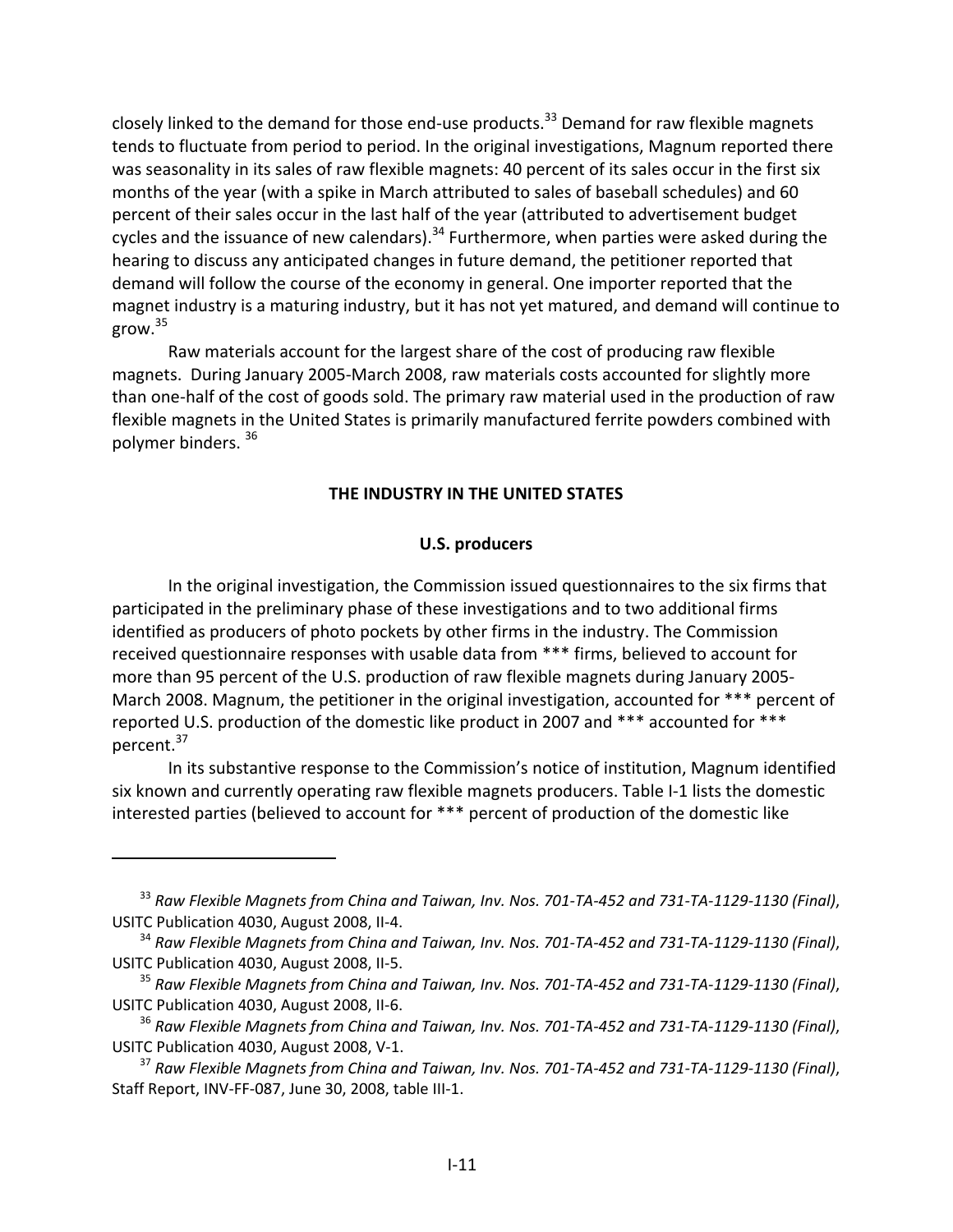product in 2012), and share of reported production of raw flexible magnets in 2012. Neither Magnum nor \*\*\* directly imports the subject merchandise from China or Taiwan, and neither is known to have any affiliation with subject Chinese or Taiwan producers of raw flexible magnets.<sup>38</sup>

### **Table I-1**

**Raw flexible magnets: U.S. producers' responding to the notice of institution shares of 2007 and 2012 reported U.S. production** 

\* \* \* \* \* \* \*

In the domestic interested parties' substantive response to the Commission's notice of institution, six firms were identified as current producers of raw flexible magnets in the United States: (1) Magnum, (2) The Electrodyne Company, (3) Flexmag Industries, Inc., (4) ILPEA Industries ("ILPEA"), (5) Magnecote, and (6) Magnet Technology. In their response to the Commission's notice of institution, the domestic interested parties indicated that they agree with the Commission's definition of the domestic like product and domestic industry that were adopted in the original investigation.<sup>39</sup> Furthermore, the domestic interested parties reported that they are not aware of other currently operating U.S. producers that are related parties.<sup>40</sup>

# **U.S. producers' trade and financial data**

The Commission requested domestic interested parties to provide trade and financial data in their response to the notice of institution of the five-year reviews of the subject orders. Table I-2 presents the data reported by responding U.S. producers from both the original investigation (2005‐07) and the response to the notice of institution (2012). The table presents data provided by \*\*\* firms for the period 2005‐07, and presents data for 2012 for Magnum and \*\*\* combined.

<sup>&</sup>lt;sup>38</sup> Domestic interested parties' Substantive Response To The Notice Of Institution, September 3, 2013, p. 9 and Domestic interested parties' Response to the Commission's Cure Letter, p. 3.

 $39$  Domestic interested parties' Substantive Response To The Notice Of Institution, September 3, 2013, p. 31.

 $40$  Domestic interested parties' Substantive Response To The Notice Of Institution, September 3, 2013, p. 12, fn 20.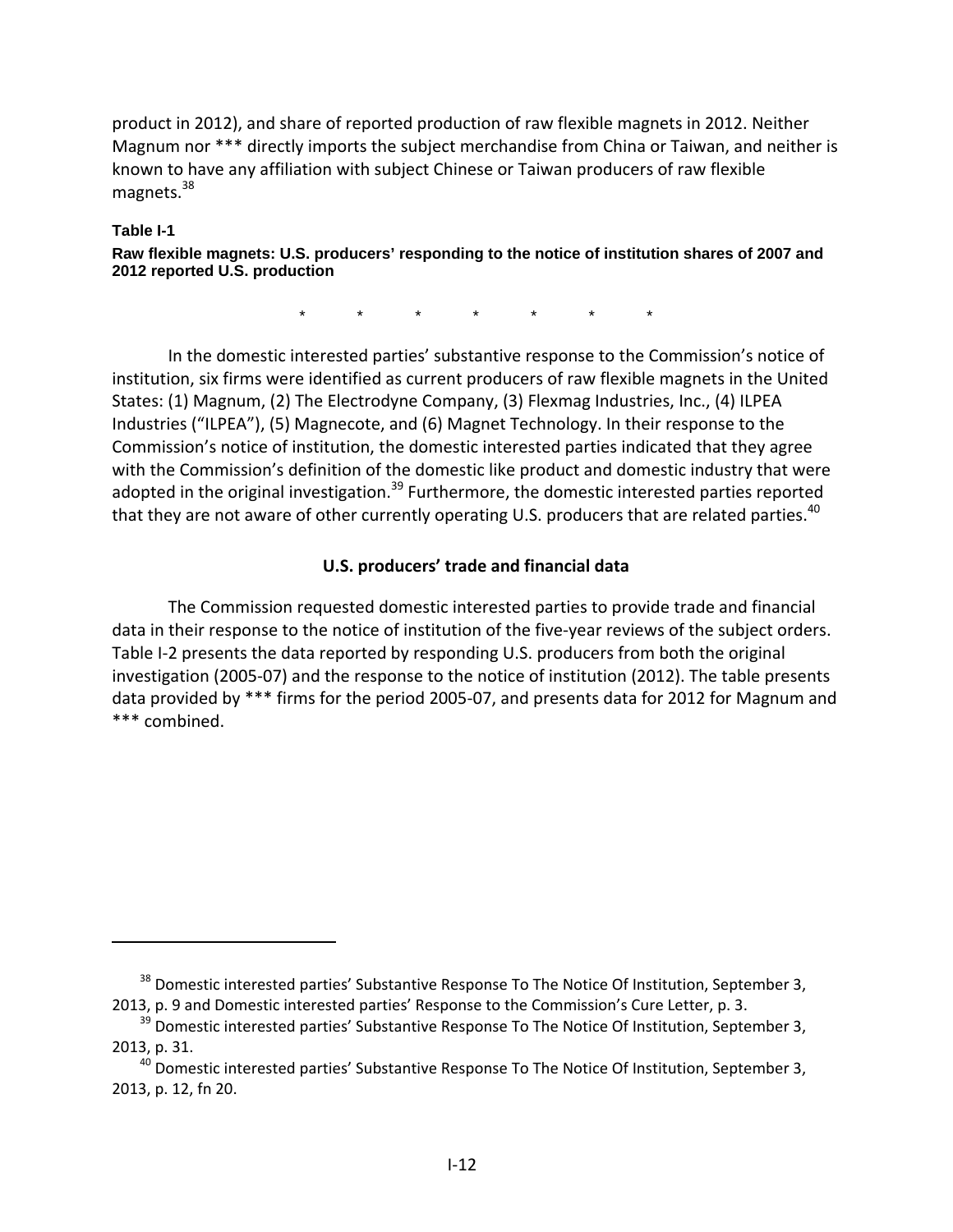| - 9                                        |         |         |         |       |  |  |  |
|--------------------------------------------|---------|---------|---------|-------|--|--|--|
| <b>Item</b>                                | 2005    | 2006    | 2007    | 2012  |  |  |  |
| Capacity (1,000 pounds)                    | 131,003 | 153,196 | 154,696 | $***$ |  |  |  |
| Production (1,000 pounds)                  | 87,527  | 88,385  | 75,007  | $***$ |  |  |  |
| Capacity utilization (percent)             | 66.8    | 57.7    | 48.5    | $***$ |  |  |  |
| U.S. shipments                             |         |         |         |       |  |  |  |
| Quantity (1,000 pounds)                    | 81,765  | 83,637  | 70,401  | $***$ |  |  |  |
| Value (\$1,000)                            | 87,351  | 89,235  | 79,217  | $***$ |  |  |  |
| Unit value (dollars per short ton)         | \$1.07  | \$1.07  | \$1.13  | $***$ |  |  |  |
| Net sales value (\$1,000 dollars)          | 93,670  | 96,738  | 85,819  | $***$ |  |  |  |
| Cost of goods sold (COGS) (\$1,000)        | 76,522  | 78,008  | 67,995  | $***$ |  |  |  |
| Gross profit or (loss) (\$1,000)           | 17,148  | 18,730  | 17,823  | $***$ |  |  |  |
| SG&A (\$1,000)                             | 16,629  | 15,111  | 13,354  | $***$ |  |  |  |
| Operating income or (loss) (\$1,000)       | 519     | 3,619   | 4,470   | $***$ |  |  |  |
| COGS/sales (percent)                       | 81.7    | 80.6    | 79.2    | $***$ |  |  |  |
| Operating income or (loss)/sales (percent) | 0.6     | 3.7     | 5.2     | $***$ |  |  |  |

**Table I-2 Raw flexible magnets: U.S. producers' trade and financial data, 2005-07 and 2012** 

*Source: Raw Flexible Magnets from China and Taiwan, Inv. Nos. 701-TA-452 and 731-TA-1129-1130 (Final)*, USITC Publication 4030, August 2008, table C-1 and Domestic interested parties' Substantive Response To The Notice Of Institution, September 3, 2013, exh. 8.

## **U.S. IMPORTS AND APPARENT CONSUMPTION**

#### **U.S. importers**

In the original investigations, 42 firms, accounting for over 95 percent of total U.S. imports of raw flexible magnets, supplied useable questionnaire responses to the Commission. Imports from China were concentrated among the following 10 firms: \*\*\*. Jasdi USA, affiliated with Jasdi in Taiwan, accounted for \*\*\* reported imports of raw flexible magnets from Taiwan. $41$ 

In its substantive response to the Commission's notice of institution, the domestic interested parties reported that there have been very few or no imports of subject merchandise from China or Taiwan since the orders were imposed.<sup>42</sup> Domestic interested parties are aware

<sup>41</sup> *Raw Flexible Magnets from China and Taiwan*, INV‐FF‐087, July 30, 2008, pp. IV‐1, IV‐4.

<sup>&</sup>lt;sup>42</sup> This statement is based on domestic interested parties' market intelligence and compilations of vessel manifest information (the response to notice of institution did not, however, include these compilations). *Response*, p. 4 and n. 4. Furthermore, import data are not available for the current reviews. In the original investigations, U. S. import data were based on questionnaire responses, which collected quantity data in 1,000 pounds. Official import statistics cannot be relied upon to disclose amounts of or trends in subject imports because (1) the Harmonized Tariff Schedule of the United States subheadings in question also cover substantial nonsubject imports within their scope and (2) the unit of (*continued*...)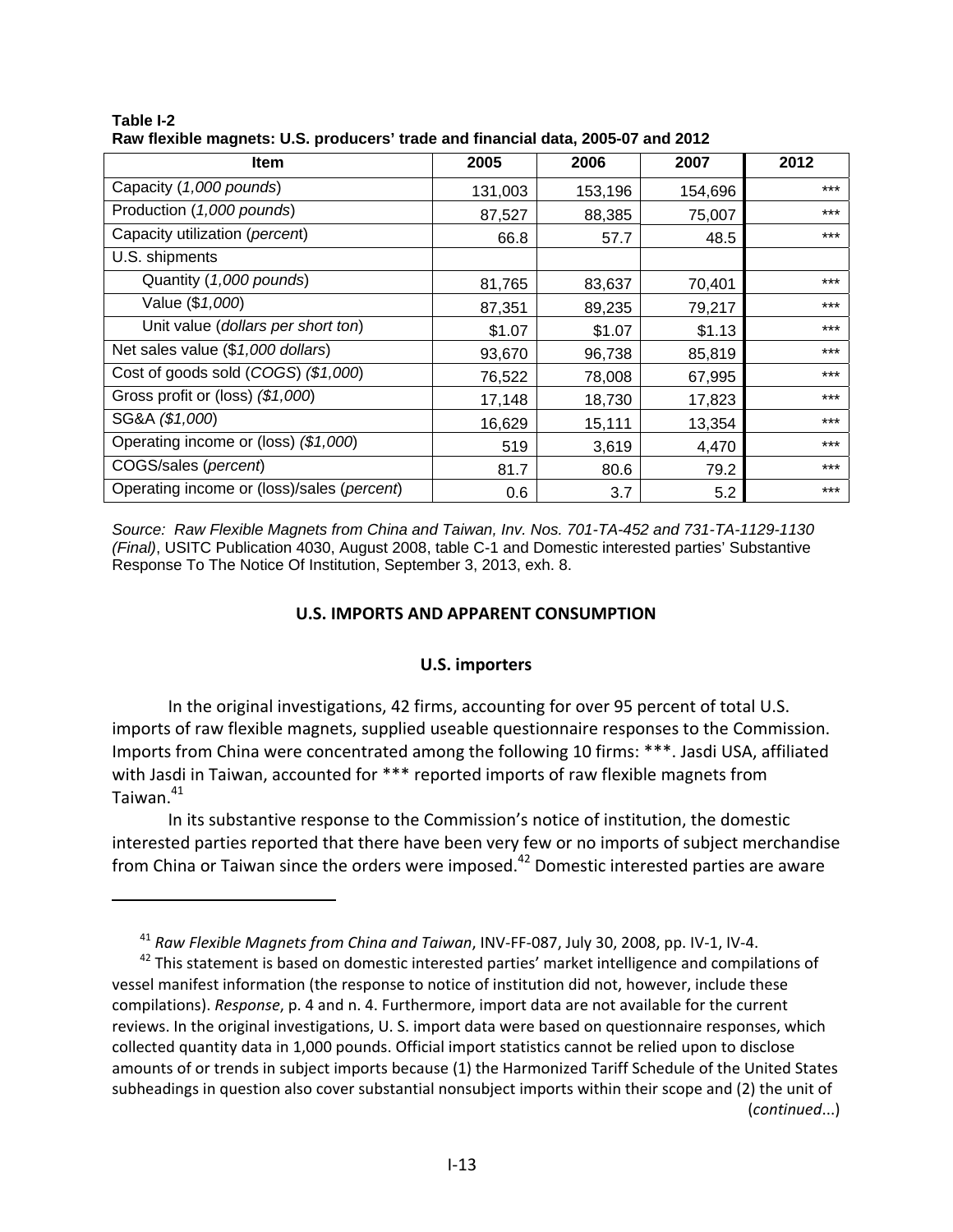of one Chinese producer, Jingzhou Meihou Flexible Magnet Co., Ltd., requesting a new shipper review from Commerce.<sup>43</sup> Further, the domestic interested parties said it is possible that one or more of the firms that requested scope inquiries from Commerce may have imported small volumes of subject merchandise, but they do not have any definitive information indicating whether there were any such imports. Finally, the domestic interested parties believe that JLP Company, Inc. has imported relatively small volumes of wide‐format flexible magnet sheeting produced by Jasdi in Taiwan.<sup>44</sup>

## **U.S. imports**

In its original investigation, the Commission found the increase in subject imports, both on an absolute basis and relative to consumption, to be significant.<sup>45</sup> U.S. subject imports from China increased from \*\*\* pounds in 2007 to \*\*\* pounds in 2007.<sup>46</sup> U.S. subject imports from Taiwan decreased from \*\*\* pounds in 2007 to \*\*\* pounds in 2007.<sup>47</sup> The volume of cumulated subject imports increased from \*\*\* pounds in 2005 to \*\*\* pounds in 2006, and then to \*\*\* pounds in 2007.<sup>48</sup> Cumulated subject imports' share of the total quantity of imports was steady during the original investigations, ranging from \*\*\* percent to \*\*\* percent.

## **Ratio of imports to U.S. production**

Cumulated subject imports of raw flexible magnets as a ratio to U.S. production increased from \*\*\* percent in 2005 to \*\*\* percent in 2007.<sup>49</sup> Imports from nonsubject sources as a ratio to U.S. production increased from \*\*\* percent in 2005 to \*\*\* percent in 2007.<sup>50</sup> Total

(…*continued*)

 $44$  Ibid., p. 27.

quantity specified in the HTS for reporting subject merchandise under these subheadings is "number" whereas the Commission relied upon quantity measured in 1,000 pounds.

 $43$  The importer of the subject merchandise was not identified in the public version of the companies' submissions to Commerce. The new shipper review was subsequently rescinded. *Response*, pp. 26‐27 and n. 64.

<sup>&</sup>lt;sup>45</sup> Raw Flexible Magnets from China and Taiwan, Inv. Nos. 701-TA-452 and 731-TA-1129-1130 (Final), USITC Publication 4030, August 2008, p. 20.

<sup>&</sup>lt;sup>46</sup> Subject imports from China were \*\*\* in January-March 2008 compared to \*\*\* in January-March 2007.

 $47$  Subject imports from Taiwan were  $***$  pounds in January-March 2008 compared to  $***$  pounds in January‐March 2007.

<sup>&</sup>lt;sup>48</sup> Raw Flexible Magnets from China and Taiwan, Inv. Nos. 701-TA-452 and 731-TA-1129-1130 (Final), Confidential Views of the Commission, p. 31.

 $49$  The ratio of cumulated subject imports to U.S. production was \*\*\* percent in January-March 2008 compared to \*\*\* percent in January‐March 2008.

<sup>50</sup> The ratio of nonsubject imports to U.S. production was \*\*\* percent in January‐March 2008 compared to \*\*\* percent in January‐March 2008.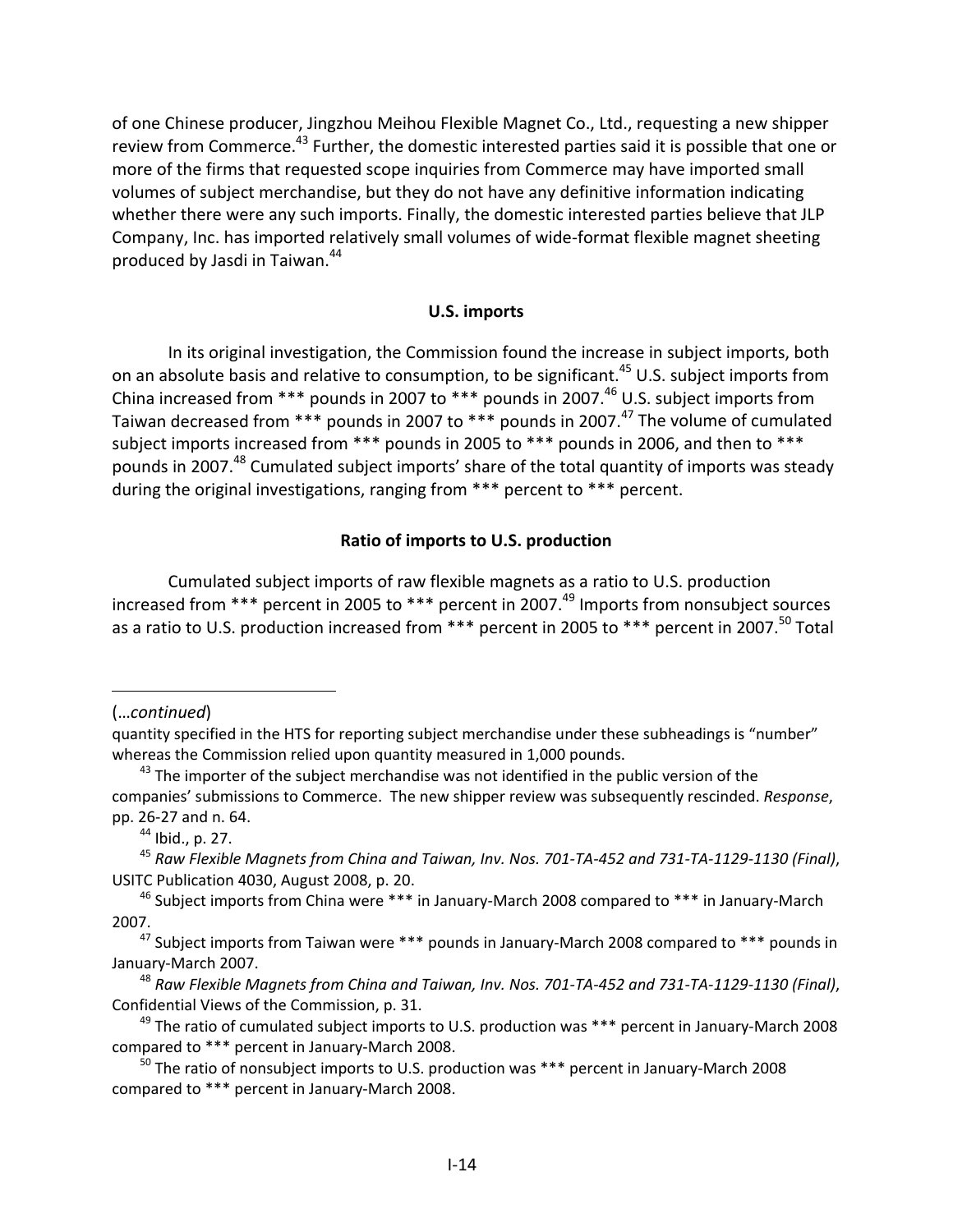imports as a ratio to U.S. production increased from 4.4 percent in 2005 to 11.4 percent in 2007 of total reported U.S. production during 2005-07.<sup>51</sup>

## **Apparent U.S. consumption and market shares**

During the original investigations, apparent consumption decreased from 85.6 million pounds in 2005 to 78.4 million pounds in 2007.<sup>52</sup> The responding producers' share of consumption was 95.6 percent in 2005 and 89.8 percent in 2007.

In its original determination, the Commission found that demand for raw flexible magnets is closely linked to the demand for the end-use products, such as promotional materials, magnetic signs, and refrigerator gaskets, in which they are incorporated. Magnum indicated that demand for raw flexible magnets tends to track changes in the U.S. economy in general and in the U.S. real estate market in particular. At the hearing, a Magnum witness stated that real estate professionals purchase a large percentage of flexible raw magnets used to produce promotional materials and that the downturn in the U.S. real estate market may help explain the declines in apparent U.S. consumption for raw flexible magnets evident during the latter period for which data were collected in these investigations.<sup>53</sup> According to domestic interested parties, the antidumping and countervailing duty orders allowed the domestic industry to survive the recession and \*\*\* production and profitability during the slow recovery that has followed. $54$ 

## **THE INDUSTRY IN CHINA**

#### **Background**

During the original investigation, the petition identified 58 alleged producers/exporters of raw flexible magnets in China. Foreign producer questionnaires were issued to producers with contact information in the petition, plus 12 additional producers identified by staff. Chinese producers and exporters of raw flexible magnets supplied three questionnaires. Respondent Newlife estimated that the three responding firms accounted for approximately \*\*\* percent of production in China.<sup>55</sup> Respondents to the original questionnaire included Cixi City, Newlife, and Polyflex.

 $51$  The ratio of total imports to U.S. production was 4.7 percent in January-March 2008 compared to 7.3 percent in January‐March 2008.

 $52$  Apparent consumption was 17.2 million pounds in January-March 2008 compared to 19.2 million pounds in January‐March 2007.

 $^{53}$  Raw Flexible Magnets from China and Taiwan, Inv. Nos. 701-TA-452 and 731-TA-1129-1130 (Final), USITC Publication 4030, August 2008, pp. 15‐16*.*

<sup>&</sup>lt;sup>54</sup> Domestic interested parties' Substantive Response To The Notice Of Institution, September 3, 2013, p. 14.

<sup>55</sup> *Raw Flexible Magnets from China and Taiwan*, INV‐FF‐087, July 30, 2008, p, VII‐1.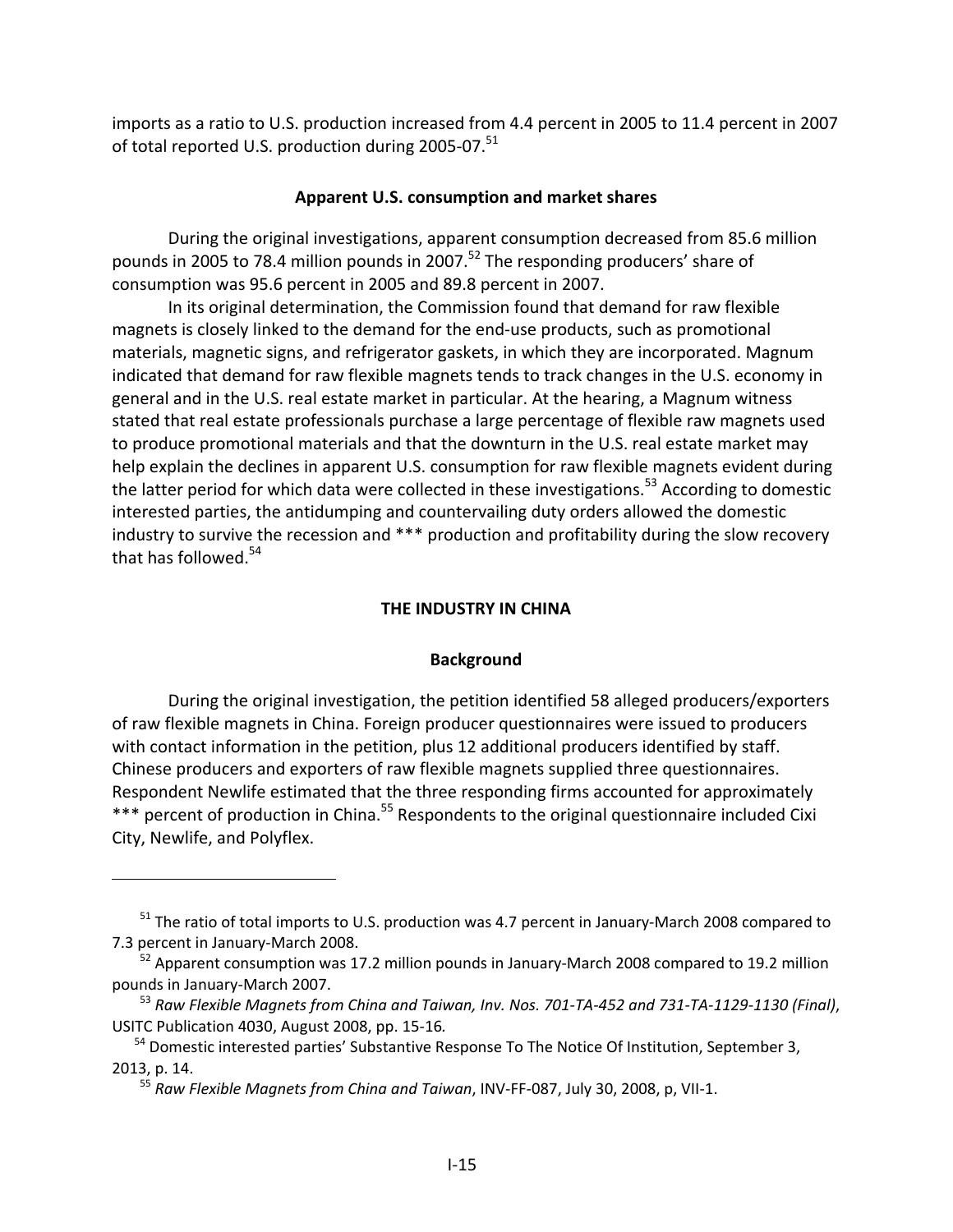The Commission did not receive any responses to the notice of inquiry from foreign producers or exporters. The domestic interested party identified 30 Chinese producers/exporters of raw flexible magnets.56

### **Capacity and production**

During the original investigation, three firms provided data on their individual capacity and production in 2007. The two largest firms (\*\*\*) combined accounted for approximately \*\*\* percent of the reported production and \*\*\* percent of the reported exports to the United States (equivalent to \*\*\* percent of U.S. subject imports]) in 2007.<sup>57</sup> Since no Chinese producers responded to the notice of institution, no further data are available specific to the production or capacity of subject raw flexible magnets in China.

#### **THE INDUSTRY IN TAIWAN**

#### **Background**

During the original investigation, the petition identified six alleged producers/exporters of raw flexible magnets in Taiwan. Foreign producer questionnaires were issued to producers with contact information in the petition, plus four additional producers identified by staff. Taiwan producers and exporter Jasdi and Magruba supplied questionnaire responses, and these two firms were the only firms identified by importer questionnaire responses as their suppliers during the period for which data were collected.<sup>58</sup>

The Commission did not receive any responses to the notice of inquiry from foreign producers or exporters. The domestic interested party identified 11 Taiwan producers/exporters of raw flexible magnets.<sup>59</sup>

## **Capacity and production**

During the original investigation, two firms provided data on their individual capacity and production in 2007. The two firms combined accounted for \*\*\* pounds of production and \*\*\* million pounds of exports to the United States (equivalent to \*\*\* of U.S. subject imports

<sup>&</sup>lt;sup>56</sup> Domestic interested parties' Substantive Response To The Notice Of Institution, September 3, 2013, exh. 3.

<sup>57</sup> *Raw Flexible Magnets from China and Taiwan*, INV‐FF‐087, July 30, 2008, tables VII‐1, VII‐2, and  $IV-2.$ 

 $^{58}$  Raw Flexible Magnets from Ching and Taiwan, Inv. Nos. 701-TA-452 and 731-TA-1129-1130 (Final), USITC Publication 4030, August 2008, p. VII‐4.

<sup>&</sup>lt;sup>59</sup> Domestic interested parties' Substantive Response To The Notice Of Institution, September 3, 2013, exh. 4.